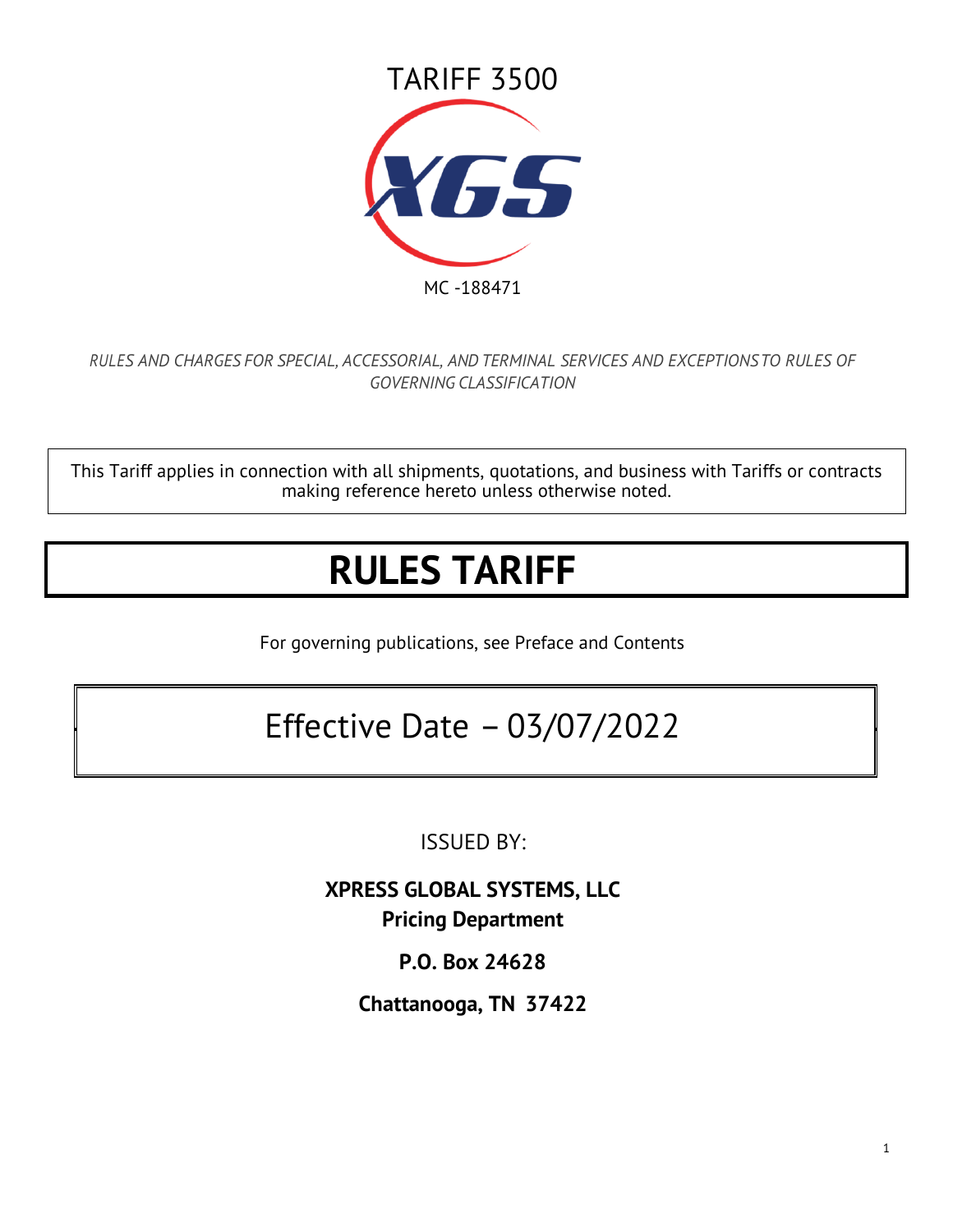### **MC - 188471, TARIFF XGS 190-A VIA ALL MOTOR ROUTES NAMING RULES AND REGULATIONS BETWEEN POINTS IN THE UNITED STATES & CANADA THIS TARIFF APPLIES ON INTRASTATE AND INTERSTATE TRAFFIC FOR GOVERNING PUBLICATIONS, SEE ITEM 110**

|     | Issued                                           |     | Effective                                               |
|-----|--------------------------------------------------|-----|---------------------------------------------------------|
| 107 | <b>Abbreviations US &amp; Canada</b>             | 175 | <b>Interline or Agents</b>                              |
| 205 | <b>Advancing or Paying Charges</b>               | 300 | <b>Liftgate service</b>                                 |
| 740 | <b>Alaska Rates</b>                              | 540 | <b>Limitation of Carrier's liability</b>                |
| 130 | <b>Allowances &amp; Off-bill Discounts</b>       | 330 | <b>Limited Access Pickup or Delivery</b>                |
| 115 | <b>Application of Classes</b>                    | 760 | Linear foot rule                                        |
| 80  | <b>Application of Section</b>                    | 190 | <b>Loading by Consignor/Unloading by Consignee</b>      |
| 90  | <b>Application of Tariff</b>                     | 420 | <b>Marking or tagging freight</b>                       |
| 485 | <b>Arrival Notice</b>                            | 195 | <b>Mileage &amp; Routes</b>                             |
| 610 | <b>Bill of Lading combined shipments</b>         | 500 | <b>Minimum charge</b>                                   |
| 140 | <b>Bills of Lading</b>                           | 600 | <b>Minimum Charge for Low Density Freight</b>           |
| 230 | <b>Blind Shipments</b>                           | 280 | <b>Notification Prior to Delivery</b>                   |
| 585 | <b>California Compliance Fee</b>                 | 336 | Northeast Surcharge                                     |
| 730 | CancelledpickuporTruckOrderednotUsed             | 520 | Offset of Overcharge & Loss & Damage                    |
| 340 | <b>Capacity Loads &amp; Overflow</b>             | 470 | <b>Origin Upcharges</b>                                 |
| 390 | <b>Charges for returned checks</b>               | 170 | Other equipment                                         |
| 545 | <b>Claims</b>                                    | 460 | Overlength charge                                       |
| 430 | <b>COD</b>                                       | 155 | <b>Packaging Requirements</b>                           |
| 150 | <b>Corrected Bills of Lading</b>                 | 400 | Payment of rates and charges                            |
| 700 | <b>Crated carpet</b>                             | 375 | <b>Pickup &amp; Delivery Service</b>                    |
| 735 | <b>Cross Dock Fees</b>                           | 380 | <b>Pickup or Delivery Service non-customary hours</b>   |
| 135 | <b>Deficit Weights or Square Yard Provisions</b> | 320 | <b>Pickup/Delivery at residential areas</b>             |
| 100 | <b>Definitions</b>                               | 120 | <b>Precedence of Pricing Programs</b>                   |
| 335 | <b>Delivery Area Surcharge</b>                   | 770 | <b>Prohibited or Restricted Articles</b>                |
| 660 | <b>Dense Carpet</b>                              | 310 | <b>Reconsignment or Diversion</b>                       |
| 410 | Density-method of determining                    | 250 | <b>Redelivery</b>                                       |
| 570 | <b>Detention - Vehicles with Power</b>           | 530 | Released or actual value conditions                     |
| 571 | <b>Detention - Vehicles without Power</b>        | 580 | Released value--used and reconditioned commodities      |
| 180 | Diversion/Combination of Rates                   | 240 | <b>Request for Documents</b>                            |
| 435 | <b>Driver Collect</b>                            | 690 | <b>Rugs in Display boxes</b>                            |
| 105 | <b>Explanation of Abbreviations</b>              | 370 | <b>Sorting &amp; Segregating charges</b>                |
| 670 | <b>Extra Labor</b>                               | 455 | <b>Square Yard Calculation</b>                          |
| 720 | <b>Freight quotations</b>                        | 385 | <b>Stop off Charges (Additional pickup or delivery)</b> |
| 590 | <b>Fuel Surcharge</b>                            | 490 | <b>Storage</b>                                          |
| 110 | <b>Governing Publications</b>                    | 350 | <b>Tradeshow/Convention Delivery</b>                    |
| 290 | <b>Hand Unloading/Loading</b>                    | 440 | <b>Truckload Shipments</b>                              |
| 750 | <b>Hawaii Rates</b>                              | 495 | <b>Undelivered Freight</b>                              |
| 360 | <b>Hazardous Materials Charge</b>                | 295 | <b>Unload Allowance Fee</b>                             |
| 160 | <b>Impractical operations</b>                    | 480 | <b>Weight &amp; Inspection</b>                          |
| 550 | <b>In Bond Charges</b>                           | 201 | <b>White Glove Service</b>                              |
| 200 | <b>Inside Pickup/Delivery</b>                    | 492 | <b>Will Call Shipments</b>                              |
|     |                                                  |     |                                                         |
|     |                                                  |     |                                                         |
|     |                                                  |     |                                                         |
|     |                                                  |     |                                                         |
|     |                                                  |     |                                                         |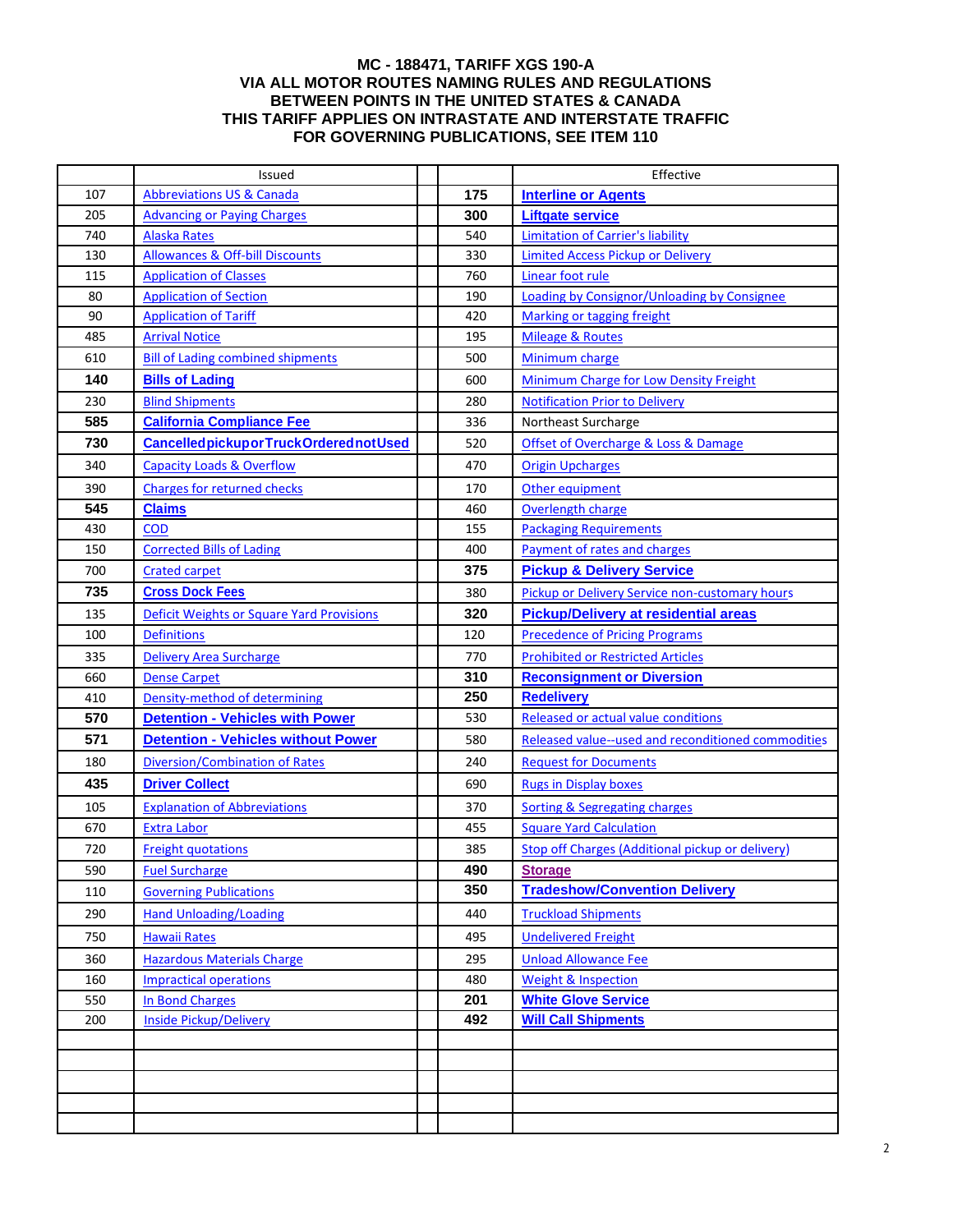### **PREFACE**

The items in this Tariff are subject to revision and change. Xpress Global Systems, LLC (hereinafter "Carrier" of XGS) will make every effort to inform customers of changes in the rules Tariff. However, it is the customer's responsibility to know the current rules Tariff in effect at the time of the shipment.

Where reference is made to classifications, Tariffs or portions thereof, such reference will include amendments to or successive issues of such classifications, Tariffs or portions thereof.

### <span id="page-2-0"></span>**ITEM 80 APPLICATION OF SECTION**

The rules provided in this section apply in connection with Tariffs making specific reference hereto. Where a rule is published in Tariffs making a reference to this Tariff, such rule published therein will apply in lieu of rules published herein.

### <span id="page-2-1"></span>**ITEM 90 APPLICATION OFTARIFF**

Except as otherwise specifically provided, provisions named in this Tariff will apply on shipments accepted by Carrier for transport destined to interstate, intrastate and interline points as specified in the XGS service guide in effect at the time of the shipment within the United States and Canada.

### <span id="page-2-2"></span>**ITEM 100 DEFINITIONS**

The terms:

1. "Business day" means each day, Monday thru Friday, excluding Holidays.

2. "Business hours" means the standard hours of 9am – 5pm eastern standard time, during which operations are generally conducted by XGS at the point where the service is performed.

3. "Carrier", "consignor" or "consignee" include the authorized representatives or agents of such "Carrier", "consignor" or "consignee".

4. "Shipment", Except as otherwise provided, a "shipment" is a lot of freight received from one shipper at one location and time, for one consignee at one destination, covered by one bill of lading, whose weight includes all packaging, wrapping, and pallets used in theshipment.

5. "Consignee to unload the shipment" means that the consignee will perform the complete service of unloading the freight from the position in which it was transported in or on the Carrier's vehicle.

6. "Consignor to load the shipment" means the consignor will perform the complete service of loading the freight in or on the Carrier's vehicle and the proper stowing and/or stacking thereof to withstand normal hazards of transportation. When blocking or bracing is necessary to ensure safe transportation, such blocking or bracing must be furnished and installed by and at the expense of theconsignor.

7. "Holiday" means: New Year's Day, Memorial Day, Independence Day, Labor Day, Thanksgiving Day,

Christmas Day, or any other day generally observed as a holiday by XGS at the point where the service is performed. When holiday falls on Sunday, the following Monday will be considered as a holiday. When a holiday falls on a Saturday, the holiday will be observed the previous Friday.

8. "Joint-line traffic" means the transportation of a shipment via two or more motor Carriers, not including Carriers performing pickup service at a point of origin or delivery service at point of destination intermediate interchange point as agent of the originating or deliveringCarriers.

9. "Place" (See NOTE A), means a particular street address or other designation of a factory, store, warehouse place of business or private residence at a"point".

10. "Point" means a particular city, town, village, community or other area which is treated as a unit for the application of line-haul rates.

11."Single line traffic" means the transportation of a shipment via one Carrier or via two or more motor Carriers specifically designated as being considered as one Carrier, whether pickup service at point of origin or delivery service at point of destination is performed by the Carrier or for its account by another Carrier as its agent.

12."Site" means a particular platform, or specific location for loading or unloading at a "place".

13."Traffic handled direct" means the transportation of a shipment via only one motor Carrier (not including Carriers specifically designated as being considered as one Carrier), whether pickup service at point of origin or delivery service at point of destination is performed by such Carrier or for its account by another Carrier as its agent.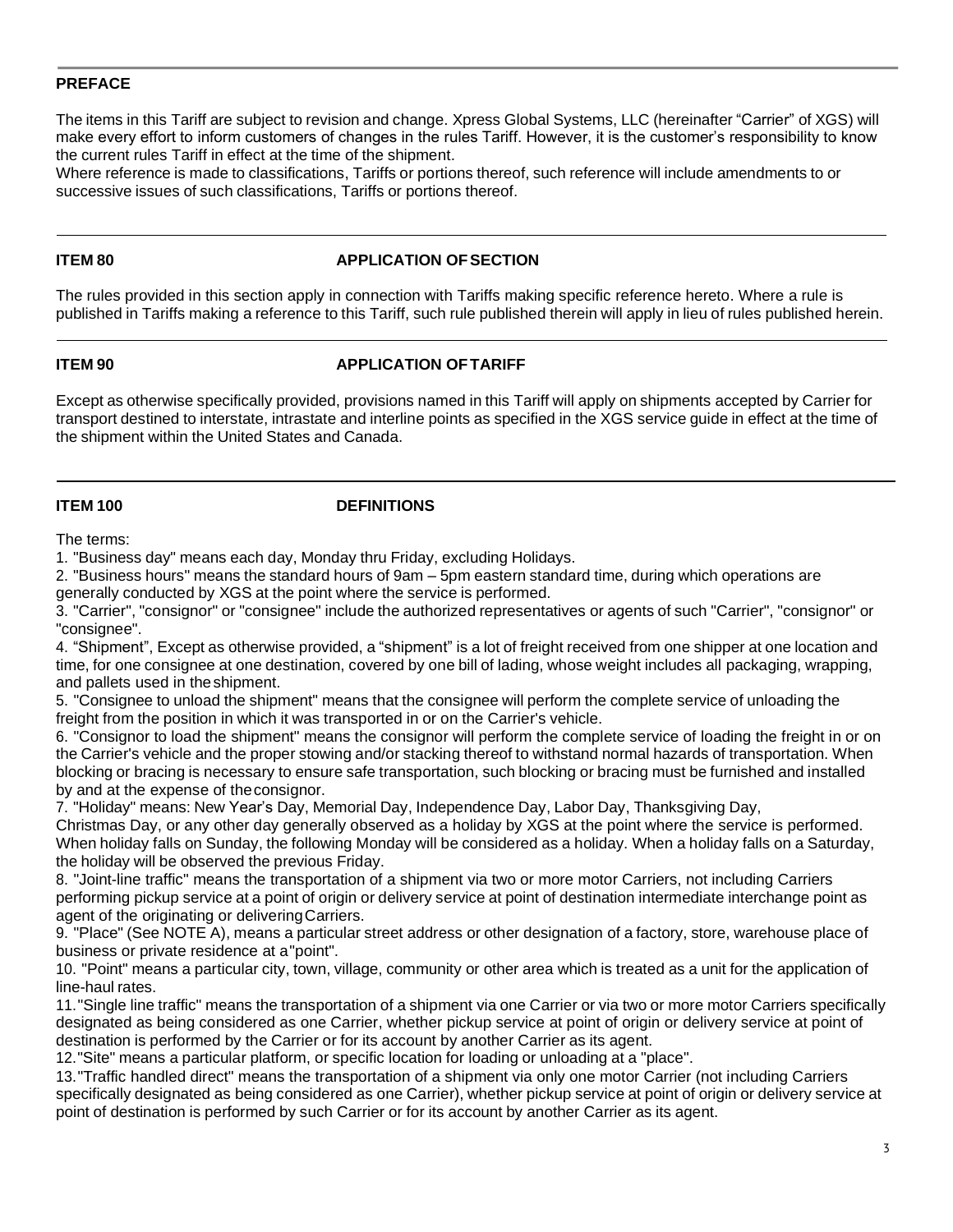14."Truck" means any vehicle or vehicles propelled or drawn by a single mechanical power unit and used on the highways in the transportation of property.

15."Two-line haul", "three-line haul" or "four-line haul" includes the Carrier for whose account the provisions are published. Unless otherwise specifically provided, two or more Carriers specifically designated as being considered as one Carrier will be considered as only one line.

16."Any Quantity (AQ)"--An AQ rate or rating is one which is specifically designated AQ in this Tariff or in Tariffs making a reference to this Tariff and are those applicable to the articles regardless of the quantity or weight of the shipment. 17."Converta-Van" means a trailer that can be used as a flatbed by removing side panels.

18."Less than Truckload (LTL)"--A LTL rate or rating is one which is specifically designated LTL in this Tariff or in Tariffs making a reference to this Tariff and are those applicable to a quantity of freight less than the Volume or Truckload Minimum Weight specified.

19."Volume or Truckload (VOL or TL)"--A VOL or TL rate or rating is one which is specifically designated VOL or TL in this Tariff or in Tariffs making a reference to this Tariff and are those for which a VOL or TL Minimum Weight is specifically provided.

20."VEHICLE" means a single power unit with trailer exceeding 40 feet in length or a single power unit with a combination of two 28-foot trailers.

### - - - - -

NOTE A--The "place" shall include only contiguous property which shall not be deemed separate if intersected by a public street or thoroughfare.

### <span id="page-3-0"></span>**ITEM 105 EXPLANATION OFABBREVIATIONS**

| <b>ABBREVIATION</b> | <b>EXPLANATION</b>              | <b>ABBREVIATION</b> | <b>EXPLANATION</b>                    |
|---------------------|---------------------------------|---------------------|---------------------------------------|
| AFB                 | Air Force Base                  | Min                 | Minimum                               |
| AQ                  | Any Quantity                    | MT                  | Mount                                 |
|                     | American Trucking Associations, |                     |                                       |
| <b>ATA</b>          | Inc.                            | <b>MX</b>           | Mexico                                |
| Auth                | Authority                       | N                   | North                                 |
| <b>BOL</b>          | <b>Bill of Lading</b>           | <b>NMF or NMFTA</b> | <b>National Motor Freight Traffic</b> |
|                     |                                 |                     | Association                           |
| $\mathsf{C}$        | Denotes hundred pounds          | <b>NMFC</b>         | National Motor Freight Classification |
| CAN or CN           | Canada                          | <b>NO</b>           | Number                                |
| <b>CBFT</b>         | <b>Cubic Foot</b>               | <b>NOI</b>          | Not otherwise indicated               |
| c/o                 | Care of                         | Oz                  | Ounce                                 |
| COD                 | Collect on Delivery             | <b>PCF</b>          | Per Cubic Foot                        |
| Cont                | Continued                       | S.                  | South                                 |
| Cwt                 | Per 100 lbs.                    | Sec                 | Section                               |
| d/b/a               | Doing business as               | Sup                 | Supplement                            |
| E                   | East                            | Thru                | Through                               |
| <b>HGB or HGCB</b>  | Household Goods Carriers Bureau | <b>TONU</b>         | <b>Truck Ordered Not Used</b>         |
| Hwy                 | Highway                         | <b>TOFC</b>         | Trailer-On-Flat-Car                   |
| Jct                 | Junction                        | <b>TKL or TL</b>    | Truckload                             |
| <b>KD</b>           | Knocked down                    | US or USA           | <b>United States of America</b>       |
| <b>KDF</b>          | Knocked down flat               | <b>USD</b>          | <b>US Dollars</b>                     |
| <b>LTL</b>          | Less than truckload             | <b>VOL</b>          | Volume                                |
| M                   | Denotes thousand pounds         | W                   | West                                  |
| <b>MC</b>           | Minimum Charge                  | Wt                  | Weight                                |
| M.C.C.              | <b>Motor Common Carrier</b>     | <b>XGS</b>          | Xpress Global Systems, LLC            |
|                     |                                 |                     |                                       |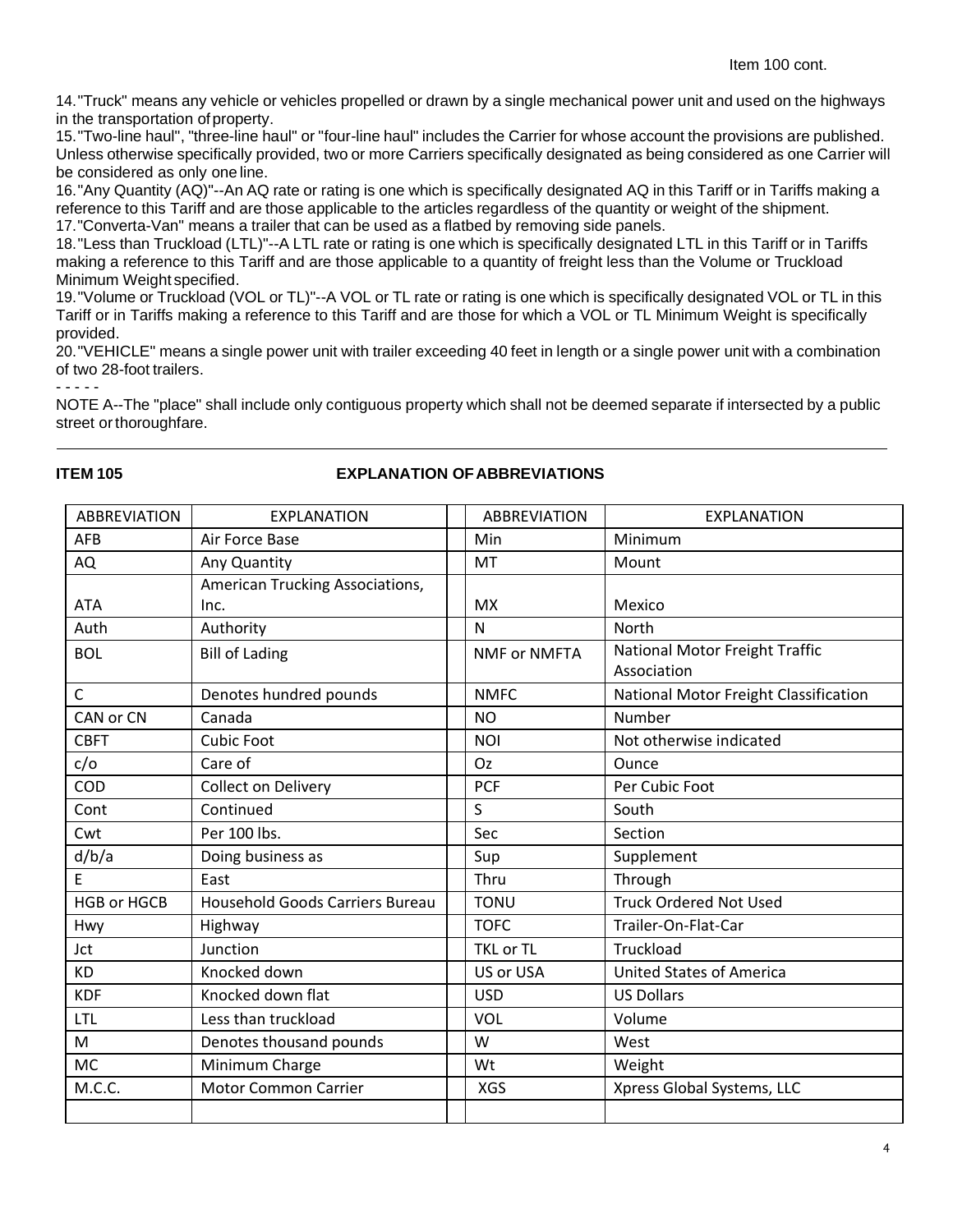### <span id="page-4-0"></span>**ITEM 107 ABBREVIATIONS US & CANADA**

Section 1

Where two-letter abbreviations of states located with the United States of America (US or USA), as set forth by the U.S. Postal Service, are used in this Tariff, or Tariffs making a reference to this Tariff as a governing publication, the abbreviations and explanation will be as follows:

| <b>ABBREVIATION</b> | <b>EXPLANATION</b>             | <b>ABBREVIATION</b> | <b>EXPLANATION</b>             | <b>ABBREVIATION</b> | EXPLANATION              |
|---------------------|--------------------------------|---------------------|--------------------------------|---------------------|--------------------------|
| AK                  | <b>ALASKA</b>                  | KY                  | <b>KENTUCKY</b>                | <b>NY</b>           | <b>NEW YORK</b>          |
| <b>AL</b>           | ALABAMA                        | LA                  | LOUISIANA                      | OH                  | <b>OHIO</b>              |
| AR.                 | <b>ARKANSAS</b>                | MA                  | MASSACHUSET<br>TS              | OK                  | <b>OKLAHOMA</b>          |
| AZ                  | <b>ARIZONA</b>                 | <b>MD</b>           | MARYLAND                       | <b>OR</b>           | <b>OREGON</b>            |
| CA                  | <b>CALIFORNIA</b>              | ME                  | <b>MAINE</b>                   | PA                  | PENNSYLVANIA             |
| CO                  | COLORADO                       | MI                  | <b>MICHIGAN</b>                | R <sub>l</sub>      | RHODE ISLAND             |
| <b>CT</b>           | CONNECTICUT                    | <b>MN</b>           | <b>MINNESOTA</b>               | SC                  | <b>SOUTH</b><br>CAROLINA |
| DC                  | DISTRICT OF<br><b>COLUMBIA</b> | M <sub>O</sub>      | <b>MISSOURI</b>                | <b>SD</b>           | SOUTH DAKOTA             |
| DE                  | DELAWARE                       | <b>MS</b>           | <b>MISSISSIPPI</b>             | <b>TN</b>           | <b>TENNESSEE</b>         |
| FL.                 | <b>FLORIDA</b>                 | <b>MT</b>           | <b>MONTANA</b>                 | <b>TX</b>           | <b>TEXAS</b>             |
| GA                  | GEORGIA                        | <b>NC</b>           | <b>NORTH</b><br>CAROLINA       | UT                  | <b>UTAH</b>              |
| HI                  | <b>HAWAII</b>                  | <b>ND</b>           | NORTH DAKOTA                   | VA                  | <b>VIRGINIA</b>          |
| IA                  | <b>IOWA</b>                    | <b>NE</b>           | <b>NEBRASKA</b>                | VT                  | <b>VERMONT</b>           |
| ID                  | <b>IDAHO</b>                   | <b>NH</b>           | <b>NEW</b><br><b>HAMPSHIRE</b> | WA                  | <b>WASHINGTON</b>        |
| IL                  | <b>ILLINOIS</b>                | N                   | NEW JERSEY                     | WI                  | <b>WISCONSIN</b>         |
| IN                  | <b>INDIANA</b>                 | <b>NM</b>           | NEW MEXICO                     | <b>WV</b>           | <b>WEST VIRGINIA</b>     |
| KS                  | <b>KANSAS</b>                  | <b>NV</b>           | <b>NEVADA</b>                  | <b>WY</b>           | <b>WYOMING</b>           |

### SECTION 2--DOMINION OF CANADA

Where two-letter abbreviations of provinces located with the Dominion of Canada (CDA or CN), as set forth by the Canada Post, are used in this Tariff, or Tariffs making a reference to this Tariff as a governing publication, the abbreviations and explanation will be as follows:

| <b>ABBREVIATION</b> | <b>EXPLANATION</b>                | <b>ABBREVIATION</b> | EXPLANATION                            | ABBREVIATION | EXPLANATION         |
|---------------------|-----------------------------------|---------------------|----------------------------------------|--------------|---------------------|
| AB                  | <b>ALBERTA</b>                    | NS.                 | NOVA SCOTIA                            | PQ           | <b>OUEBEC</b>       |
| BC                  | <b>BRITISH</b><br><b>COLUMBIA</b> | ΝT                  | <b>NORTHWEST</b><br><b>TERRITORIES</b> | <b>SK</b>    | <b>SASKATCHEWAN</b> |
| МB                  | <b>MANITOBA</b>                   | <b>ON</b>           | <b>ONTARIO</b>                         | YT           | <b>YUKON</b>        |
| N <sub>B</sub>      | <b>NFW</b>                        | PF.                 | PRINCE EDWARD                          |              |                     |
|                     | <b>BRUNSWICK</b>                  |                     | <b>ISLAND</b>                          |              |                     |
| NF                  | NEWFOUNDLAND, INCLUDES LABRADOR   |                     |                                        |              |                     |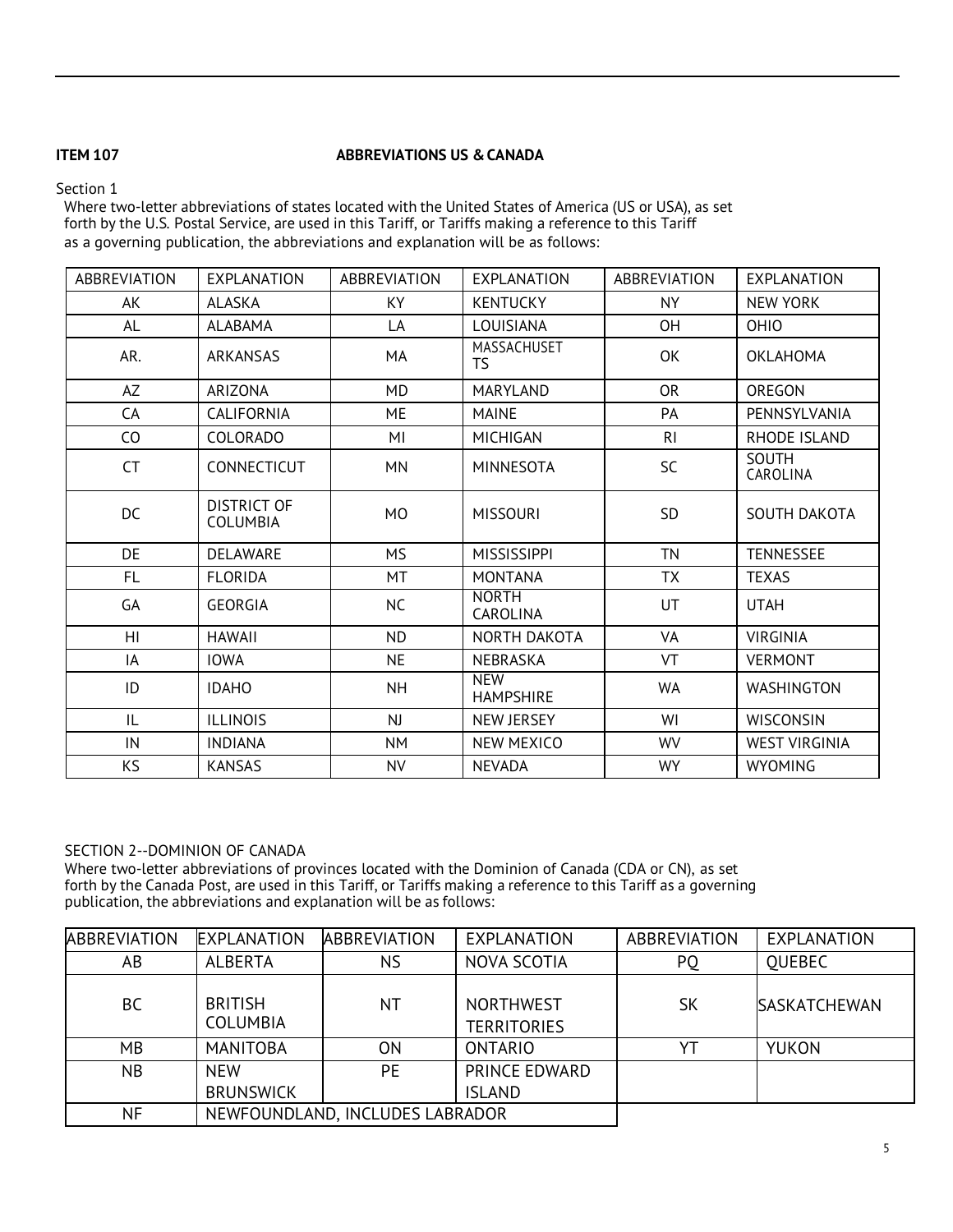### <span id="page-5-3"></span>**ITEM 110 GOVERNINGPUBLICATION**

Except as otherwise provided herein, the following publications will govern the application of this Tariff.

- 1. National Motor Freight Classification (NMF 100 Series)
- 2. Hazardous Materials Tariff ATA-111Series.
- 3. Rand McNally Mile Maker Version 19

### <span id="page-5-1"></span>**ITEM 115 APPLICATION OF CLASSES**

To ensure the correct assessment of freight charges, shipper must use proper commodity descriptions on the bills of lading and shipping orders. Such descriptions must conform to those shown in the National Motor Freight Classification (STB NMF 100 Series). Appropriate abbreviated descriptions are permitted provided the NMFC item and appropriate Sub number thereof are shown. Incomplete or improper commodity descriptions accompanied by a class rating are not acceptable forms of abbreviation and shall not determine the proper classification rating applicable to such commodity. Packaging types are required for classification rating and must also be shown.

If Carrier receives a bill of lading, shipping order, manifest or receipt for goods where an incomplete or improper commodity description is used or where the NMFC item number is not valid or has expired, Carrier will make every effort to classify the freight according to the information shown. In the event Carrier, in its judgment, cannot determine the proper classification rating, such commodity will be assigned a class **(C)**150 rating, and rates will be assessed on that basis.

For commodities that are subject to class ratings that are dependent on the actual density or density group, shipper must show on bills of lading and shipping orders at time of shipment the actual density or density group. If the actual density or density group is not shown and shipment is inadvertently accepted, charges will initially be assessed on the basis of the density subject to class **(C)**150. If there is no density subject to class **(C)**150, the next highest class applicable, regardless of density, will apply. Upon submission of satisfactory proof of the actual density, freight charges will be adjusted to the basis of the class applicable to suchdensity.

### <span id="page-5-2"></span>**ITEM 120 PRECEDENCE OF PRICINGPROGRAMS**

1. When on shipments for which specific pricing is applicable for the shipper, consignee and/or third party (See NOTE B), the applicable pricing published specifically for the account of the payor of the freight charges will apply. 2. When on prepaid and collect third party shipments (See NOTE B), if there is no specific pricing published for the account of the third party, the pricing published specifically for the account of the shipper or consignee, based on the terms of the bill of lading, will apply if applicable.

NOTE A – As used in this item, "Pricing," "Pricing Program" or "Specific Pricing" means any rates (other than full class rates) or charges, discounts, allowance or other means of determining final charges, published to apply for a specific account or accounts.

NOTE B – If the third-party payor is a Logistics Company, Consultant or similar type entity that is paying freight charges for another party, the pricing published specifically for the Logistics Company, Consultant or other entity, or for the party they represent will apply.

### <span id="page-5-0"></span>**ITEM 130 ALLOWANCES & OFF-BILLDISCOUNTS**

The following provisions will control the application of allowances, incentives and other off-bill provisions in pricing publications governed by this Tariff unless more specific provisions are published in such pricing applications. 1. Allowances, Incentives and Off-Bill Provisions will not apply on:

- Accessorial Charges

- Fuel Surcharges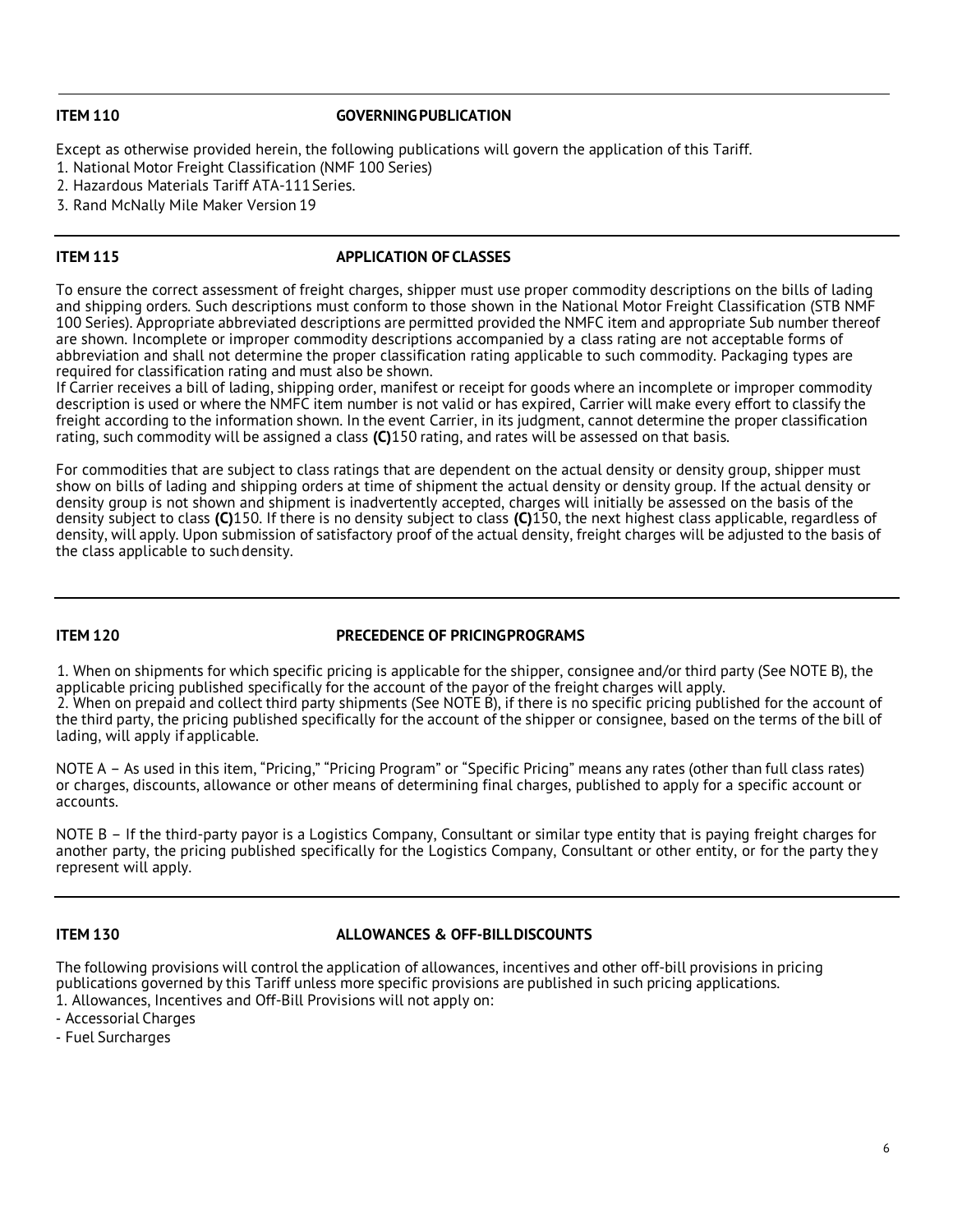- Minimum Charges
- Non-Direct Traffic
- Shipments subject to Volume, Truckload, Per Mile, Flat Charge or Rate Per Pallet, Spot Rate or Per Vehicle Rates
- Shipments subject to a minimum charge for cubic capacity, volume or capacity load or exclusive use of vehicle
- Shipments rated at the M20M or higher scale of rates
- Hourly Rates

2. a) Except as otherwise provided, an allowance or off-bill provision will only apply when consignor/consignee has agreed to allow the Carrier to generate an automatic end of the month claim. When requested by consignor/consignee, Carrier will generate an automatic end of the month claim which will show the necessary information regarding all qualifying shipments that moved in a specific month with a total allowance amount to be paid. Such automatic claims generated by the Carrier will be paid on or before the last day of the month following the month in which the service was performed.

b) When specifically requested by the party performing the service the allowance, incentive or off-bill provision will be paid only upon presentation of a written statement to the Carrier of the amount claimed at the points at which the allowance is applicable. Such statement must contain sufficient information to verify the application of this item. Customer filed claims must be itemized to indicate the date of shipments, Carrier's freight bill number or by including with the claim, copies of the shipping order(s) or bill(s) of lading including the Carrier's freight bill number and the weight of each shipment. Claims will only be paid when the claim for such allowance(s) is filed with the Carrier on, or before, the last day of the month following the month in which the service was performed. Such claims will be paid within 30 days from receipt of the claim.

Allowances, incentives or other off-bill provisions expressed as percentages will be computed on the net linehaul revenue after otherwise applicable discount(s) have been deducted and will not apply on accessorial charges. In no case, will the net revenue, after the allowance or incentive is paid, be less than the published minimum charge for the customer.

4. Amounts to be paid will only apply when the freight charges are billed to and paid by the account receiving the refund. Payments will only be made after Carrier receives full payment for freight charges. (See NOTE A)

5. Unless consignee or consignor tenders sufficient business to generate a minimum of a \$20.00 monthly payment, Carrier will make no payment. If after one year, no payments have been made, then the allowance shall be deemed to be cancelled.

NOTE A: Any discrepancies in payment must be presented to the Carrier in writing within 180 days of the date of shipment. Any freight bill over this time limit will not be eligible for allowances.

### <span id="page-6-1"></span>**ITEM 135 DEFICIT WEIGHT OR YARD PROVISIONS**

Except as otherwise provided, in no case shall the charge for any shipment from and to the same points via the same route of movement, be greater than the charge for a greater quantity of the same commodity, subject to the same packing provisions, at the rate and weight applicable to such greater quantity of freight, except in the case of flat rate charges.

### <span id="page-6-0"></span>**ITEM 140 BILLS OF LADING**

Unless otherwise agreed to in writing, Contract Terms and Conditions shall be those as indicated in the NMFC-100 Item 365 "Uniform Straight Bill of Lading" in effect on the date the shipment was tendered to the Carrier. ONLY Carrier personnel with title of CEO, VP, or Pricing Director are authorized to agree to alter contract terms and conditions and the use of an alternate Bill of Lading referencing such terms and conditions. No other person is authorized to alter contractual terms and conditions nor is any other person authorized to use an alternative Bill of Lading. Where a Bill of Lading other than the Uniform Straight Bill of Lading is signed for by the Carrier's driver or other persons, that signature ONLY acknowledges receipt of the freight and identifies the entity to deliver. It is not a contract for the carriage of freight. Continued use of an unauthorized Bill of Lading by the shipper will NOT constitute an implied acceptance by the Carrier.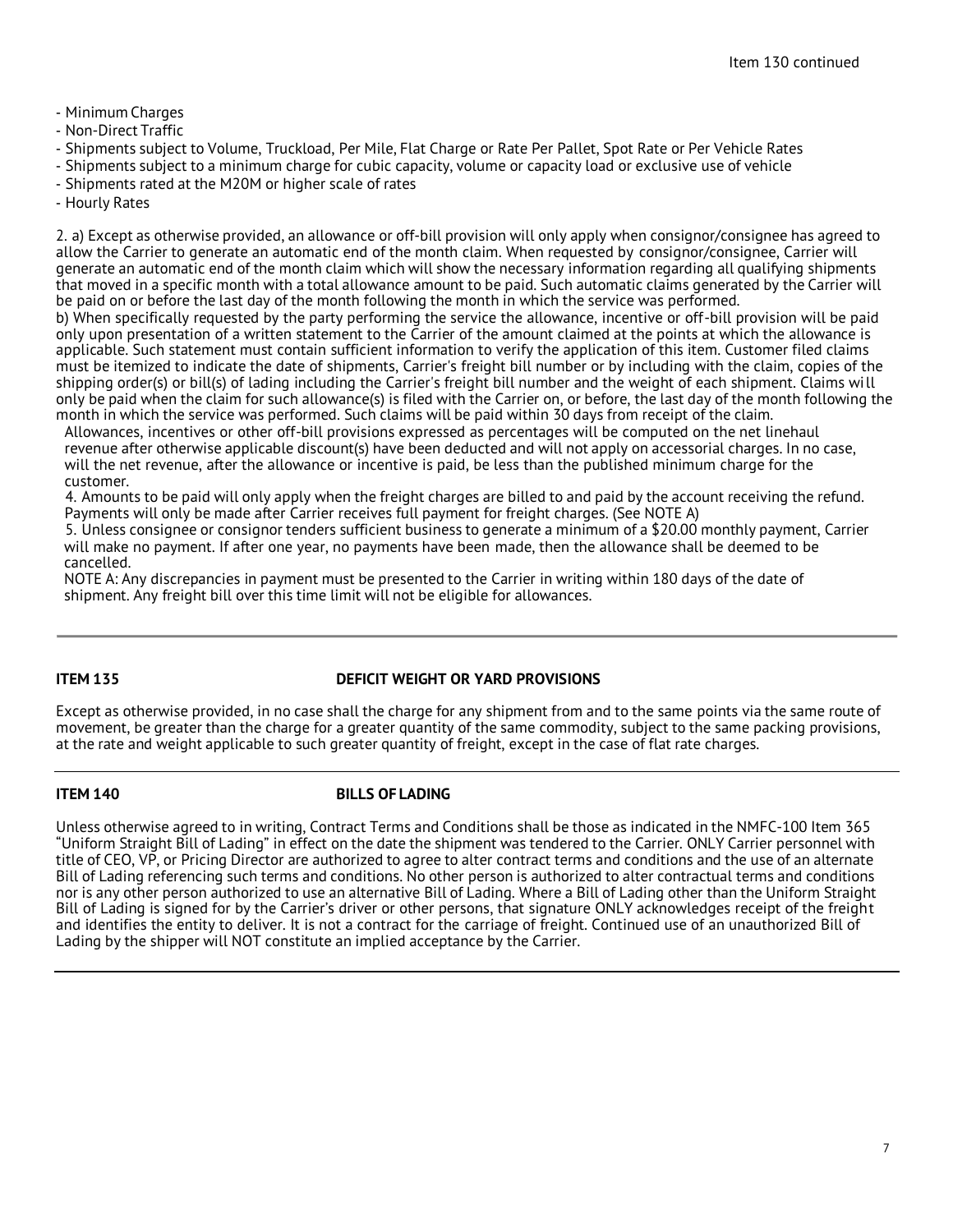### <span id="page-7-2"></span>**ITEM 150 CORRECTED BILLS OFLADING**

Corrected bill of ladings changing the payment terms from prepaid to collect will not be accepted after the shipment has been delivered. A corrected Bill of Lading to change the original transportation contract from PREPAID to COLLECT will not be accepted if Section 7 (non-recourse clause) of the corrected Bill of Lading has been signed by the consignor. If the corrected bill of lading is inadvertently accepted and Section 7 has been signed, the signature will be considered invalid. The party requesting a change in collection status will guarantee payment of freight charges should the new debtor fail to pay within the prescribed credit guidelines. Corrected bills of lading changing the description, density, or weight of commodities in a shipment will not be accepted by XGS without submission of conclusive documentation to the satisfaction of XGS or where changing the bill of lading request would violate laws, rules, or regulations. Any requested change to a bill of lading, or creation of a bill of lading will be assessed a \$25.00 fee.

### <span id="page-7-1"></span>**ITEM 155 PACKAGINGREQUIREMENTS**

Where packing requirements are not provided in Tariffs governed hereby, the packing requirements of NMFC will apply. Where packing requirements are provided in Tariffs governed hereby, rates or ratings provided in connection therewith will apply only when the article or articles are packed in accordance with such packing requirements, except that rates or ratings subject to such packing requirements will apply also when the article or articles, so packed as required, are placed on pallets.

Note A: Acceptance of shipment by Carrier does not invalidate packaging requirements defined above Note B: All packaging is subject to rating and aggregates to the total weight of the shipment

### <span id="page-7-3"></span>**ITEM 160 IMPRACTICALOPERATIONS**

Pickup or delivery service will not be performed by the Carrier at any site from or to which it is impracticable to operate vehicles because of:

1. The conditions of roads, streets, driveways, alleys or approaches thereto.

2. Inadequate loading or unloadingfacilities.

3. Riots, acts of God, the authority of law, the existence of violence, or such possible disturbances as tending to create reasonable apprehension of danger to persons or property.

4. Ferries.

### <span id="page-7-0"></span>**ITEM 170 OTHER EQUIPMENT**

When a shipment is tendered for transportation on any trailer, semi-trailer, or other non-power vehicle owned by any person, company or corporation other than the Carrier transporting the shipment, the following rules shall apply hereto: 1. The shipment will be transported subject to all rules, regulations, rates and charges applicable to a shipment transported on the Carriers own vehicle.

2. Carrier will accept and use, in lieu of its own vehicle, a vehicle required or adopted to the transportation of a shipment, and will return the vehicle to the place of origin of the trailer in condition as received, usual wear and tear excepted.

3. Shipper shall equip and provide such vehicle in compliance with all regulations, including license plates, identification cards, and other authorization necessary to the operation of such vehicles over the routes to be traversed with the shipment. Any additional tax or other charge on such vehicle by a public authority shall be advanced by the Carrier and shall be added to all other charges accruing on theshipment.

4. Except for negligence of Carrier or Carrier personnel, Carrier does not accept any responsibility of any damage from collision, fire, theft, or any other repair, replacement, or mechanical changes. At owner's request, Carrier will make such repair or changes, and all the charges therefor shall be added to all other charges accruing to the shipment.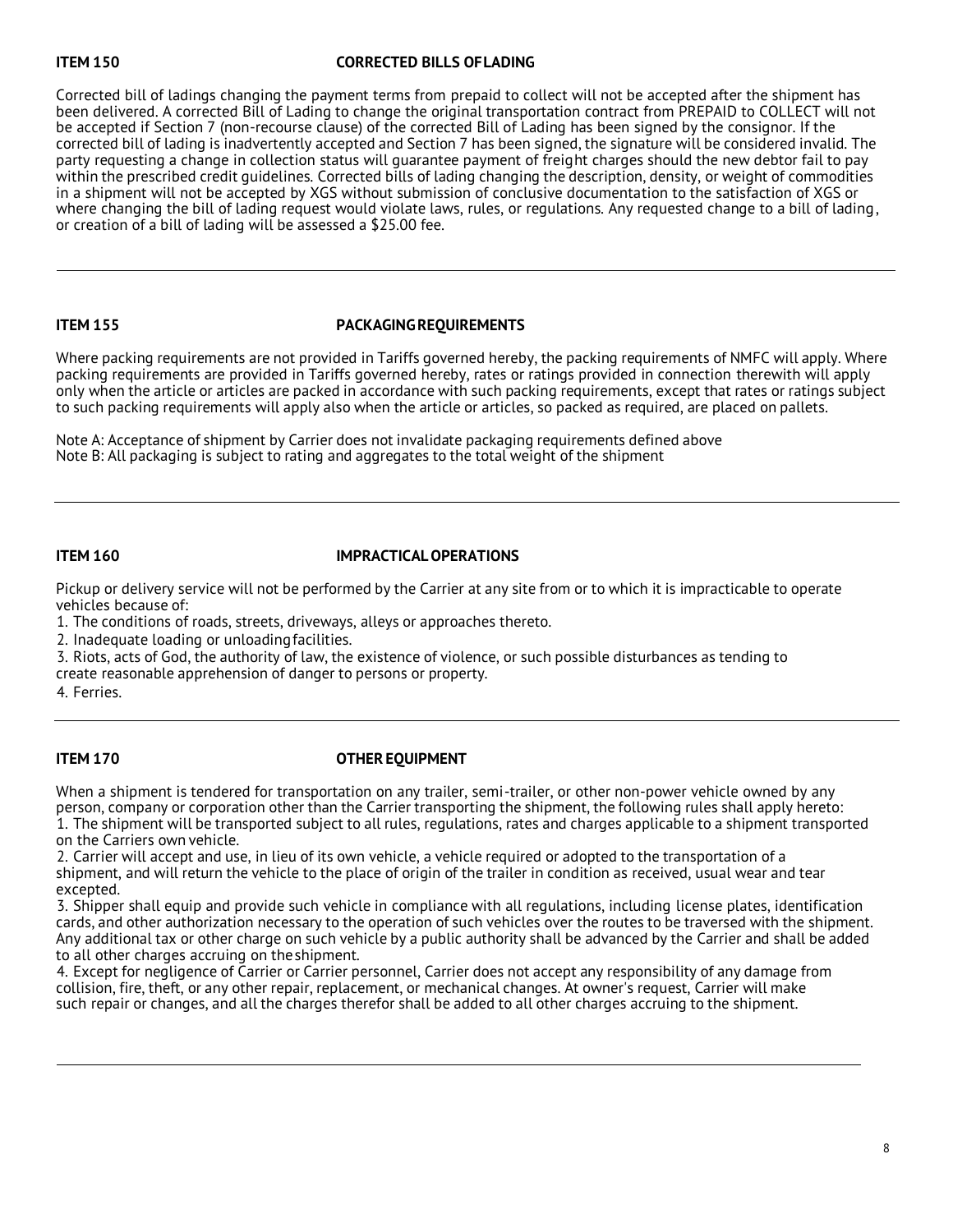### <span id="page-8-0"></span>**ITEM 175 INTERLINE ORAGENTS**

XGS reserves the right to allow partner carriers to pick up, move, or deliver shipments as an act of convenience. As our agent, all rates as agreed to by the shipper or consignee and XGS will be used to assess rates and charges. In the event that a carrier other than an agent for XGS originates a shipment and then hands off to XGS for final delivery, XGS will only bill the customer for the portion of the move handled by XGS. XGS also reserves the right to utilize the MAP-21 compliant services of its brokerage authority and/or truckload brokerage division Xpress Transportation Management System (XTMS) to retain other licensed, authorized and insured carriers and notice of such substitution will be provided to

customer at or prior to dispatch. All service conditions contained herein shall apply and XGS and/or its truckload brokerage division XTMS will retain and compensate the carrier it retains.

### <span id="page-8-2"></span>**ITEM 180 DIVERSION / COMBINATION OF RATES**

When instructions are received to divert a shipment at any point from Carrier to broker, freight forwarder, or other Carrier and when such instructions do not include a change in the destination of the shipment, the following provisions apply: 1. The shipment will be charged for on the basis of the combination of rates or charges applicable from the origin point to the diversion point and the brokerage charges from the diversion point to the destination point.

2. A charge of \$29.75 per hour, per man, subject to a minimum charge of \$51.75 will be made for all time and men required in unloading and reloading the line-haul vehicle to accomplish such diversion.

### <span id="page-8-1"></span>**ITEM 190 LOADING BY CONSIGNOR / UNLOADING BY CONSIGNEE**

Rates subject to provisions that consignor is to load and/or consignee is to unload the shipment are subject to the following additional provisions:

1. At time of shipment a notation must be made on the Bill of Lading and Shipping Order that consignor is to load and/or consignee is to unload the shipment. (See NOTE A)

2. The complete loading and/or unloading service of the freight including the count thereof, must be performed by the shipper and/or consignee at their expense without any assistance from the Carrier. The Carrier's employee and power unit are to be released while loading and/or unloading is performed. At Carrier's option, the Carrier's employee and power unit may remain during loading or unloading but will render no assistance in loading or unloading.

3. (a) The complete loading service includes the counting and loading of the freight into or on the Carrier's vehicle and the stowing and arranging thereof. Any temporary blocking, flooring or lining, racks, standards, strips, stakes or similar bracing, dunnage or supports, not constituting a shipping Carrier, container or package, or a part of the vehicle when required to protect and make shipments secure for transportation must be furnished and installed by the shipper. (b) The complete unloading service means that the consignee must remove the freight from the position in which it is transported in or on the Carrier's vehicle.

4. On mixed shipments when any portion of the freight is required to be loaded or unloaded by shipper and/or consignee, as a condition precedent to the application of the rate, the entire shipment must be loaded and/or unloaded and counted by the shipper or consignee, otherwise the rate will not apply and rates otherwise published will be assessed.

5. In the event the shipment is stopped-off for partial loading or partial unloading, the party or parties tendering or receiving any portion of the shipment will be subject to the requirements as to loading or unloading.

6. If the consignor or any party tendering any portion of the shipment refuses to perform the loading or the consignee or any party receiving any portion of the shipment refuses to perform the unloading, the rate will not apply and rates otherwise published will be assessed.

- - - - -

NOTE A--The requirements that notation must be placed on Bill of Lading and Shipping Order at time of shipment will not apply when entire shipment consists of freight in a single container, or freight secured to pallets, platforms or lift truck skids, or freight in any other authorized form of shipment, each unit weighing 500 lbs., or more as tendered for shipment (loading required by consignor and unloading required by consignee, per NMFC Item 568).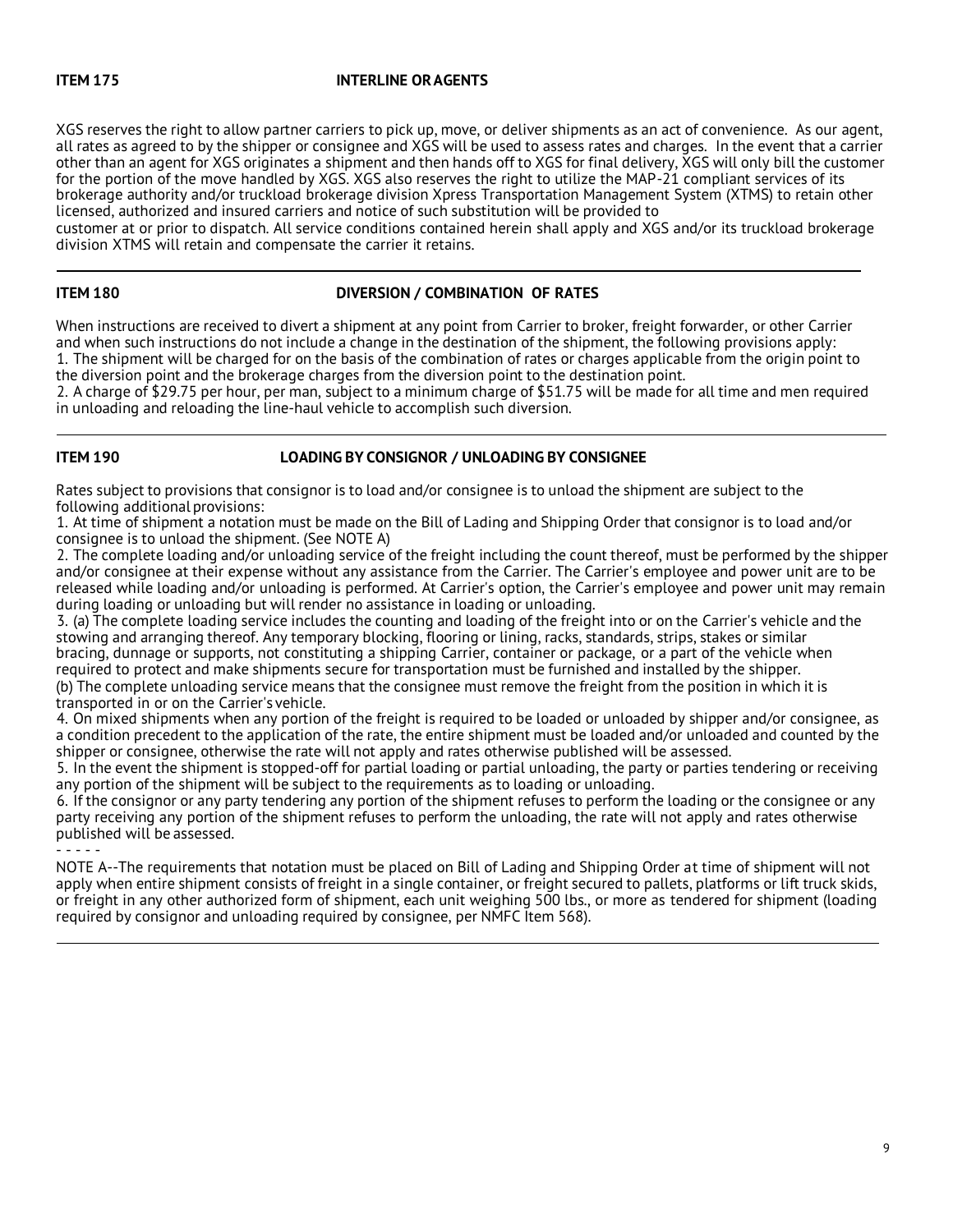### <span id="page-9-1"></span>**ITEM 195 MILEAGES & ROUTES**

1. Unless otherwise provided, where rates are based on mileage, mileage will be the distance between the point of origin and point of destination by the shortest regularly traveled available highway routes and shall be ascertained by the compilation of distance in Rand McNally Mile Maker, version19.

2. Except as otherwise provided, the rates published in this Tariff are applicable only over regular United States Inter-State and State Paved Roads and/or Improved Roads, via Carrier or Carriers handling shipment as authorized the Carrier or Carriers to travel or pass over in the authority shown in their certificate or compliance order issued them by the Interstate Commerce Commission.

3. When, for any reason, a Carrier or Carriers transports shipments over an alternate route which is in excess of the shortest route, the rates to apply will be those which would have applied if the shipment had been transported over the shortest route. Rules or other provisions of this Tariff providing rates and services from, to or at intermediate points will not apply at points on such alternate routes.

4. When, at the request of the shipper, a longer route than the shortest available regularly traveled highway route is used, the actual mileage over the longer route willapply.

5. Where the rates are not shown for the actual distance, the rates given for the next greater distance will apply.

6. When on shipments subject to stop offs for partial loading or unloading, mileage will be determined from origin to destination through the stop off point or points.

### <span id="page-9-3"></span>**ITEM 200 INSIDE DELIVERY ORPICK-UP**

At the request of the consignor or consignee, XGS may move shipments or portions of shipments from or to positions beyond the immediately adjacent loading or unloading positions. Carrier will provide service to floors not adjacent to the loading or unloading position when elevators or escalators are available. Inside Pickup or Delivery includes up to 30 minutes of labor. Time required beyond 30 minutes will be charged as detention (Item 570) without consideration of additional free time.

Charges for this service shall be \$85.00 per shipment.

NOTE A: Carrier may not offer Inside delivery or pickup for rolled goods, depending on equipment available.

NOTE B: Refer to Item 670 for "ExtraLabor".

NOTE C: For the purposes of this item, rugs may be considered rolled goods if shipped on a core or exceeding 100 lbs. NOTE D: Charges will not apply when White Glove Service is requested.

### <span id="page-9-2"></span>**ITEM 201 WHITE GLOVE SERVICE**

White Glove services will be preapproved and prearranged services with agreed upon rates and charges per service.

### <span id="page-9-0"></span>**ITEM 205 ADVANCING OR PAYINGCHARGES**

1. Unless otherwise instructed by shipper or consignee, Carriers may advance or pay charges for truck entry fees, mill charges, access fees, lumpers, or for accrued lawful charges of air or water Carriers (See NOTE A). Such advancements or payments together with the charges accruing under this item shall be assessed against the party against whom the freight charges on the shipment involved are assessed. Billing under this item may be made either at the time of billing of the freight charges if the advancements or payments are then known; or by subsequent billing as necessary.

2. The charges of the Carrier for advancing or paying monies above described will be subject to an administrational surcharge of 10% of the total amountadvanced.

3. Provisions of this item do not include the advancing of broker's fees or in bond shipments moving from a place in a foreign country to another place in a foreign country and transported through the United States.

NOTE A--Charges specified in this rule must be entered on billing in such manner as to accurately describe their exact character.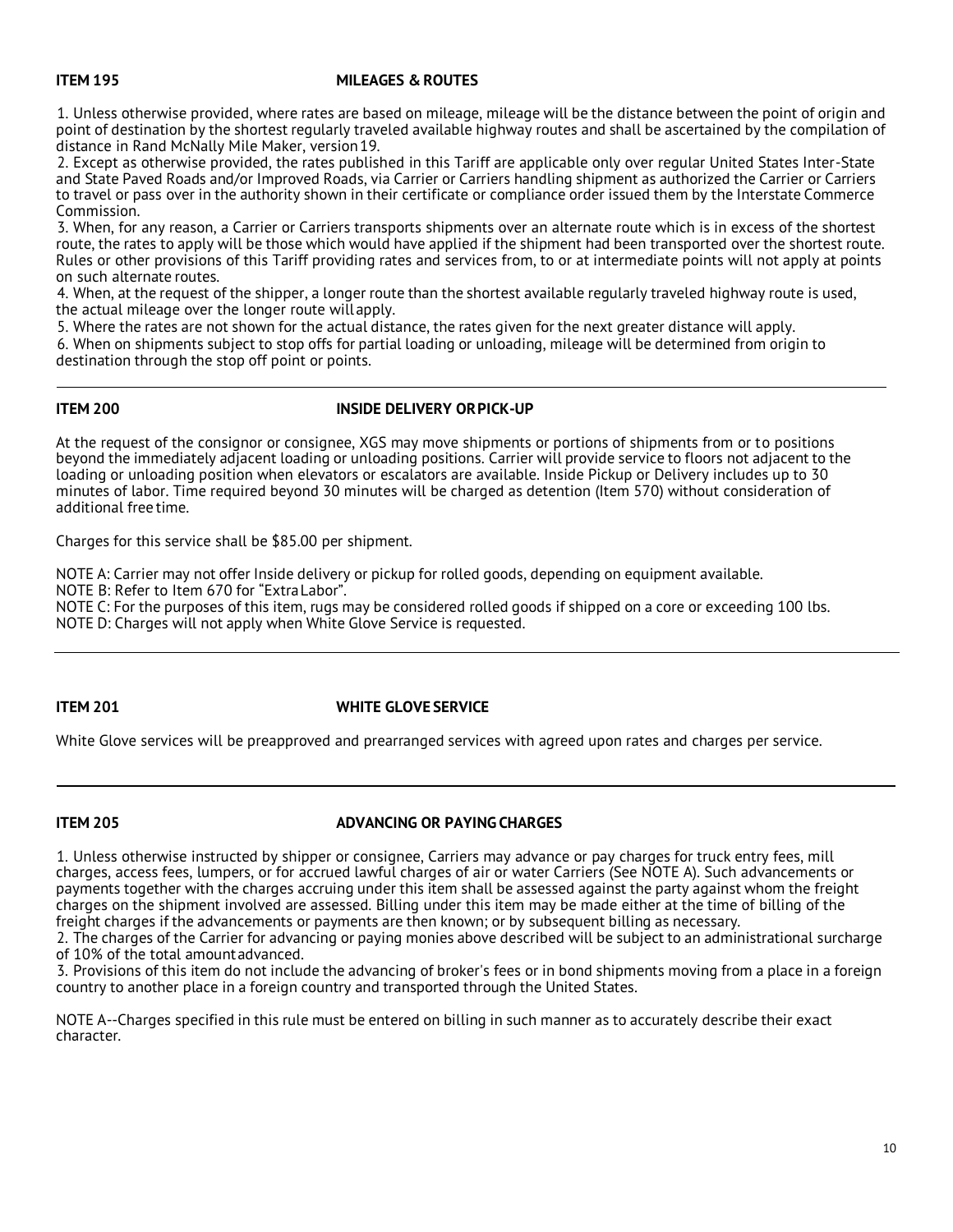### <span id="page-10-0"></span>**ITEM 230 BLIND SHIPMENTS**

A blind shipment is when a third party controls the movement of the freight but does not want the shipper or consignee to know the name of the other. The following conditions will apply to blind shipments:

1. Only requests prior to pick up will be considered for this service. If the request is not made prior to pick up, the request will be handled as a reconsignment subject to the provisions of Item 820 herein.

2. Carrier must receive shipping instructions from the Third Party and be satisfied that the Third Party has the legal authority to control the shipment.

3. Two bills of lading are required.

4. The original bill of lading from the shipper must show the actual shipper name, address, city, state and zip code and be consigned to the third party in care of Carrier's terminal serving the consignee.

5. The corrected bill of lading will identify the Third Party as the shipper with the shipper's city, state and zip code and the actual consignee name andaddress.

6. Charges for this service and applicable line-haul charges must be paid by the party requesting the service.

7. The party requesting the service must have established credit.

8. Section 7 of the Bill of Lading cannot be signed.

9. The invoice will be generated from the corrected bill of lading.

10. A charge of \$60.00 will apply in conjunction with all other applicable charges.

11. Charges as found in Item 580 (Marking or Tagging Freight) will not apply on shipments subject to this item.

12. Carrier will make a diligent effort to execute a request for Blind Shipment service. However, Carrier cannot ensure the confidentiality of the transaction or that such service will be provided.

### <span id="page-10-1"></span>**ITEM 240 REQUESTS FORDOCUMENTS**

(Exception of NMFC Item 360. See Notes B and C)

When payor of freight or other lawful charges requires or requests, as a prerequisite to payment:

1. The return of any part of Bill of Lading sets or copies thereof, other than one shipper furnished copy (See NOTE A), a charge of \$ 1.90 for each such document or copy will be made; OR

2. Copies of Freight Bills or statements of transportation charges in excess of the number specified in Sec. 1(e) of NMFC Item 360 a charge of \$ 1.90 for each such document or copy will be made; OR

3. The preparation by the Carrier of any forms requiring itemization, listing or description of single or multiple Freight Bills, for submittal with Freight Bills or statements of charges, a charge of \$ .40 per line of itemization, listing or description (or portion thereof) subject to a minimum charge of \$ 1.90 per page, per copy, will be made; OR

4. Any forms or copies of forms, other than those described in Paragraphs 1 or 2 above, to be submitted with Freight Bills or statements of charges, a charge of \$ 1.90 for each such form or copy will be made; OR

5. That information not shown on the Shipping Order at time of shipment be shown on Freight Bills or statements of charges, a charge of \$ 1.90 per shipment will be made.

6. That proof of delivery be furnished in any form, a charge of \$ 1.90 for each such document or copy will be made.

NOTE A--When as a prerequisite to payment, the shipper furnished copy of Bill of Lading is to be returned, it must be clearly and prominently marked by the shipper with specific instructions directing its return with Freight Bill. NOTE B--The charges set forth in this item will not apply to:

(1) Bank Payment Plans when documentation is limited to (a) deposit ticket(s) supplied by the bank,

(b) supporting Freight Bills not in excess of the number set forth in Sec. 1 (e) or (3) of NMFC

Item 360, the return of a copy of the Bill of Lading furnished by shipper.

(2) Sight Draft Plans when documentation is limited to (a) sight drafts which do not require the Carrier to provide information pertaining to the rating of the shipment(s) on the sight draft, (b) supporting freight bill(s) and statement(s) of charges not in excess of number set forthin

Sec. 1(e) or (3) of NMFC Item 360, the return of a copy of the Bill of Lading furnished by shipper.

NOTE C--The provisions set forth in Sec. 1(e) of NMFC Item 360 and in this item will not apply to shipments moving on United States Government Bills of Lading.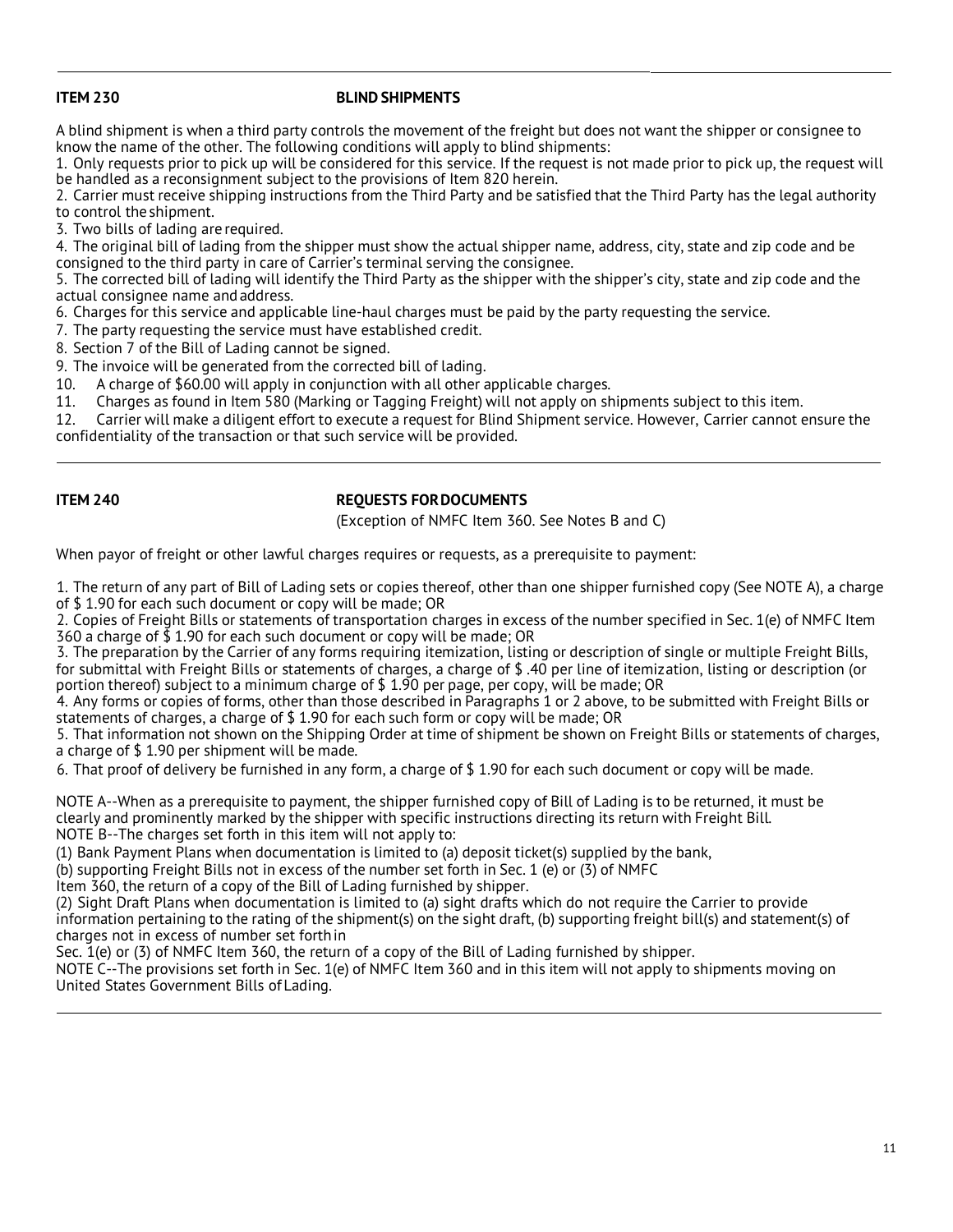### <span id="page-11-2"></span>**ITEM 250 REDELIVERY**

When a shipment is tendered for delivery and through no fault of Carrier, such delivery cannot be accomplished, no further tender will be made except upon request. Additional tenders and final delivery will be subject to the following provisions:

1. If one or more additional tenders or final delivery of the shipment are made at consignee's place, the charge per delivery attempt shall be the calculated amount pursuant to the costs to be incurred to provide the redelivery service subject to a minimum charge of \$35.00 per shipment.

2. All charges accruing under the provisions of this item must be paid or guaranteed to the satisfaction of Carrier by the party responsible for the freight charges.

3. Freight will be available for redelivery on the next scheduled delivery to the area. Special delivery days will not be made for redelivery of shipments.

### <span id="page-11-1"></span>**ITEM 280 NOTIFICATION PRIOR TODELIVERY**

Shipments when Carrier receives a verbal or electronically transmitted request or is required, by NOTATION ON THE BILL OF LADING, to give telephone or written notice of arrival, a charge of \$24.00 per shipment will be assessed. The payment of this charge will be the responsibility of the requesting party.

A valid name and telephone number required on BOL along with request (call before or, notify 24 hours prior to delivery). Charges will not be applied to white glove services, outlined in item 201. Charges not applicable to shipments rated under Item 320.

### <span id="page-11-3"></span>**ITEM 290 HAND UNLOADING /LOADING**

Any delivery or pickup requiring the use of hand unload or hand load to complete the pickup or delivery will be assessed an additional charge of \$1.50 per piece with a \$50.00 minimum charge.

When the bill of lading is noted to indicate hand unload service, the charge shall be in addition to all other applicable charges. Requests for this service, not noted on the bill of lading, shall be paid by the party for whom the service is performed or guaranteed by theshipper.

### <span id="page-11-4"></span>**ITEM 295 UNLOADALLOWANCE**

When the Carrier is requested to provide a winch to assist in the unloading of rolls of flooring, a rate of \$10.00 per roll will be assessed with a minimum charge of \$50.00.

### <span id="page-11-0"></span>**ITEM 300 LIFTGATE SERVICE**

When Carrier is required or requested to provide a liftgate in order to accomplish pickup or delivery of a shipment, an additional charge of \$150.00, will be assessed upon the shipment for which the service is rendered.

Requested Liftgate service in upstate NY, shall be assessed an additional charge of \$350.00, upon the shipment for which the service is rendered.

Carrier is not obligated to perform liftgate service where suitable equipment or operators are not available. The party requesting the service must make prior arrangements with the local service center. When the bill of lading indicates liftgate service is required or requested, the charge shall be in addition to all other applicable charges. Requests for this service, not noted on the bill of lading, shall be paid by the party for whom the service is performed or guaranteed by the shipper.

Charges will not apply when White Glove Service is requested.

Shipments eligible for liftgate service are subject to a maximum weight of 2500 lbs. per piece and dimensions not to exceed 4'l x 6'w x 6'h.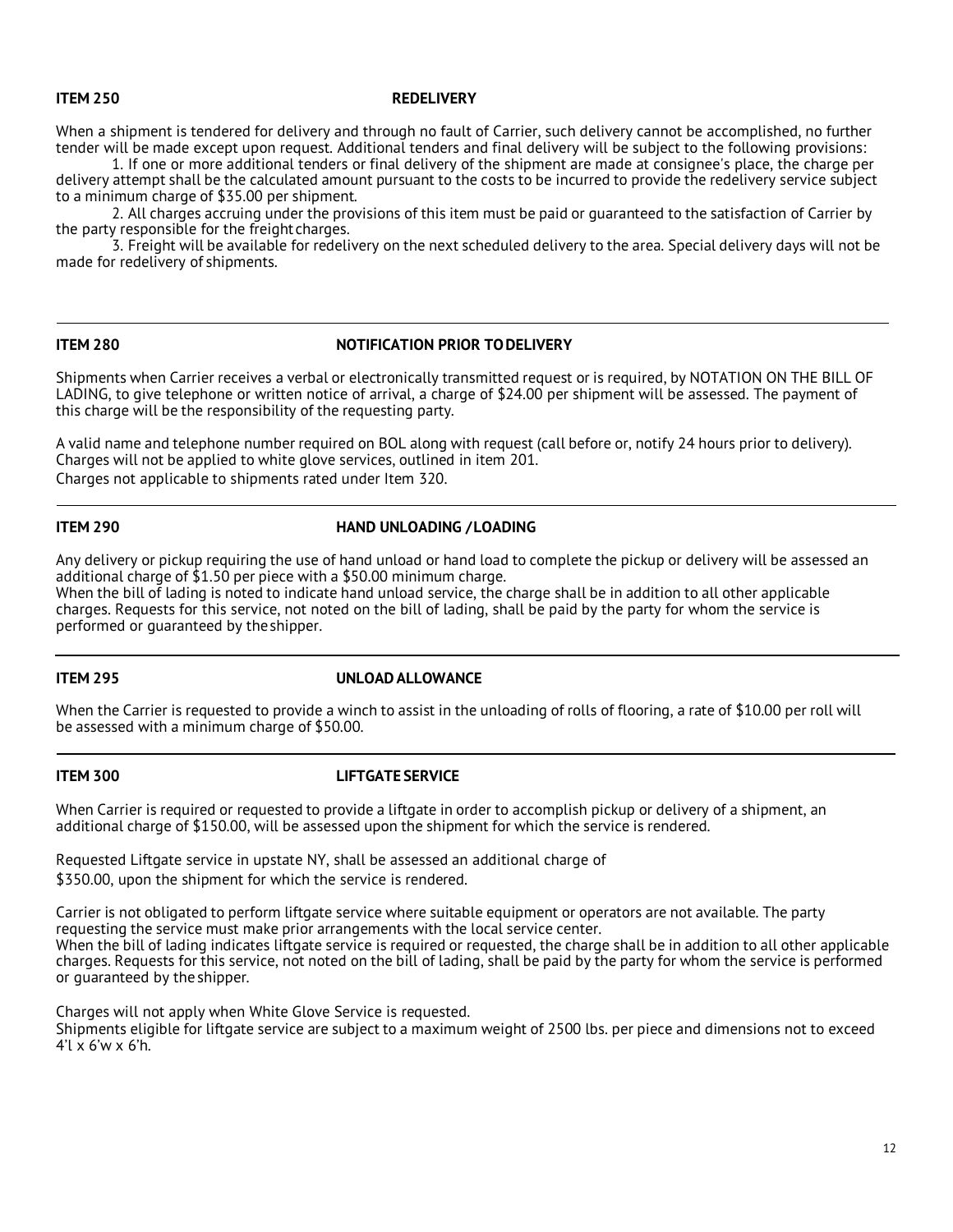### <span id="page-12-0"></span>**ITEM 310 RECONSIGNMENT ORDIVERSION**

A request for the reconsignment or diversion of a shipment must be in writing and will be subject to the following definitions, conditions and charges:

### Definitions of Reconsignment or Diversion

NOTE: (For the purpose of this provision, these two terms shall be deemed synonymous)

- 1. A change in the name of the consignor or consignee.
- 2. A change in the place of delivery within the original destination point (intra-Service Center).
- 3. A change in the destination point outside original destination point (inter-Service Center).
- Relinguishment and or return of shipment at point of origin;
- 5. A change in whether the shipment is for delivery or 'will call'/pickup at local service center.

### Conditions

- 1. Requests for reconsignment must be confirmed in writing. The Carrier must be satisfied that the party making the request has the authority to do so. Conditional or qualified requests will not be accepted. Carrier will not accept disposition instructions printed on the Bill of Lading, Shipping Order, Shipping Label, or container as authority to reship, return or reconsignshipment:
- 2. Carrier will make a diligent effort to execute reconsignment but will not be responsible if such cannot be effected;
- 3. All charges applicable to the shipment, whether accrued or accruing, must be paid or guaranteed to the satisfaction of the Carrier before reconsignment will bemade;
- 4. Only entire shipments, not portions of shipments, may be reconsigned;
- 5. An order for reconsignment of a shipment moving under a uniform order Bill of Lading will not be considered valid, unless and until the Original Bill of Lading is surrendered for cancellation, endorsed or exchanged;
- 6. Instructions for reconsignment of C.O.D. shipments will be accepted only from the consignor;
- 7. Any additional accessorial services performed (e.g., Marking/tagging, etc.) will be charged per Carrier Rules on each service at time of shipment.

### Charges

- 1. Reconsignment occurs in the name of the consignor or consignee with no change in the place of delivery
	- a. An additional charge of \$30.00 per shipment plus original freight charges, fuel and any applicable accessorial charges.
- 2. Reconsignment occurs within original place of delivery (Intra-Service Center)
	- a. PRIOR to tender of delivery, a charge of \$30.00 per shipment plus freight charges to new destination, fuel and applicable accessorial.
	- b. AFTER tender of delivery, in addition to original freight charges from origin to original destination point, a charge of \$30.00 per shipment, per vehicle used to transport shipment to consignee at new location.

NOTE: For shipments in conjunction with Interline Carriers after tender of delivery charges will be the paying party's published Tariff rate from point of refusal to the new destination point less any applicable discount in addition to the original charges from the original point of origin to the original destination plus an additional \$45.00 per shipment.

- 3. Reconsignment occurs outside original place of delivery –requiring line haul service (Inter-Service Center)
	- a. PRIOR to tender of delivery, charges will be the published Tariff rate to and from reconsignment point, less the paying party's discount, plus fuel, any applicable accessorial and an additional \$30.00. These charges will not be less than the published through rate from original point of origin to ultimate destination.
	- b. AFTER tender of delivery, charges will be the paying party's published Tariff rate from point of refusal to new destination point less any applicable discount, plus fuel and any applicable accessorial in addition to the original charges from the original point of origin to the original destination plus an additional \$30.00 charge per shipment.
- 4. Relinquishment at point of origin and consignee pick-up at Service Center:
	- a. Where a request is made by the shipper, before a shipment has left Carrier's Terminal at point of origin for return of shipment to the original place of shipment, or, delivery thereof to another Carrier at point of origin, or,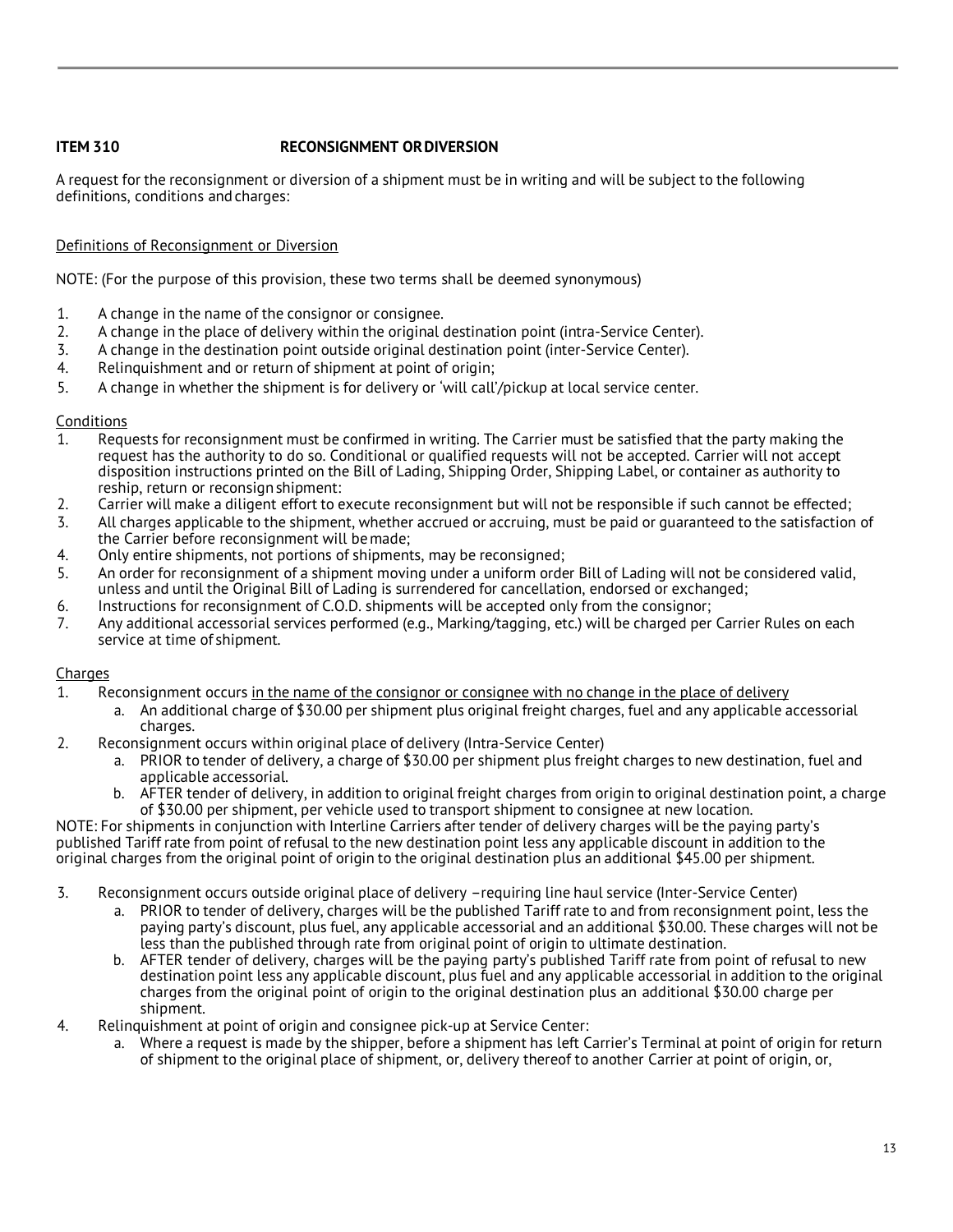relinquish possession thereof to shipper or another Carrier at Carrier's terminal, or when consignor or consignee or its agent elects to accept shipment at Carrier's terminal located at reconsignment point, such service, if performed, will be subject to charges outlined in Item 735.

b. Upon instructions received by the originating Carrier, prior to receipt of shipment at point of origin accompanied by a through Bill of Lading covering the shipment, the Carrier will accept the shipment when tendered by the party in possession of the shipment, issue a receipt therefore (not a Bill of Lading) to the party tendering the shipment and then execute the Bill of Lading. Such shipment will be subject to an additional charge of \$30.00 per shipment.

### NOTES

- 1) The provisions governing reconsignment "prior to tender of delivery" will only apply when Carrier receives the request for reconsignment before shipment has been loaded on delivery vehicle (in cases where shipment is transferred to city delivery vehicle for delivery), or, before shipment has been dispatched for delivery (in cases where shipment is transferred to city vehicle for delivery) Once freight is loaded off the terminal dock, it is considered loaded for delivery. This includes freight loaded for line haul trailers.
- 2) Reconsignments on shipments where terms are collect, shall have the freight charges, fuel and any applicable accessorial from point of origin to the reconsignment point (whether Service Center prior to delivery, or original destination point, if after attempted delivery), advanced to the reconsignment bill where party authorizing reconsignment becomes the payor of said charges and is also responsible for any additional freight charges, fuel and further accessorial from point of reconsignment to final destination.
- 3) Once freight is loaded off the origin terminal dock, it is considered loaded for delivery. This includes freight that is loaded in line-haul trailers.

### <span id="page-13-1"></span>**ITEM 320 PICK-UP AND DELIVERY AT PRIVATE RESIDENTIAL AREA OR APARTMENTS**

When Carrier picks up or delivers to a residential area or apartments an additional charge of \$200.00 will apply per shipment. Residential delivery must be noted on the BOL, and if residential delivery is not noted on the BOL all additional resulting costs and expenses incurred by Carrier shall also be charged in addition to the previously noted charges. The first, original notification/appointment charges are included in the previously noted charges. Carrier will not be responsible for crating or uncrating freight, nor will Carrier pick-up or deliver freight inside dwelling. Freight will be made available to the rear of the trailer to unload curbside.

If the original delivery appointment is canceled or missed for any reason other than fault of XGS, each additional notification for appointment will have standard Notify Fees assessed (item 280) and are subject to redelivery fees (item 250). Charges not applicable in conjunction with White Glove Service

### <span id="page-13-0"></span>**ITEM 330 LIMITED ACCESS PICKUP ORDELIVERY**

When pick-up or delivery service is provided at camps, military installations, job sites, construction sites, corrections institutions, steel mills, mines, nuclear generating stations, dormitories, estates, farms, ranches, rectories, schools, universities, unmanned self-storage facilities, fairs, carnivals, amusement parks, flea markets, strip malls, country clubs, social clubs (Example: Elks, Eagles, Kiwani's Club, etc.), places of worship, nursing homes, lodging facilities, restaurants, marinas, libraries, vineyards, wineries, orchards, or other locations where tractor trailer clearance is restricting, the following charge: of \$85.00 shall be assessed in addition to all other applicable lawful charges as set forth in this Tariff. Charges and payment for this service will follow the terms of the bill of lading.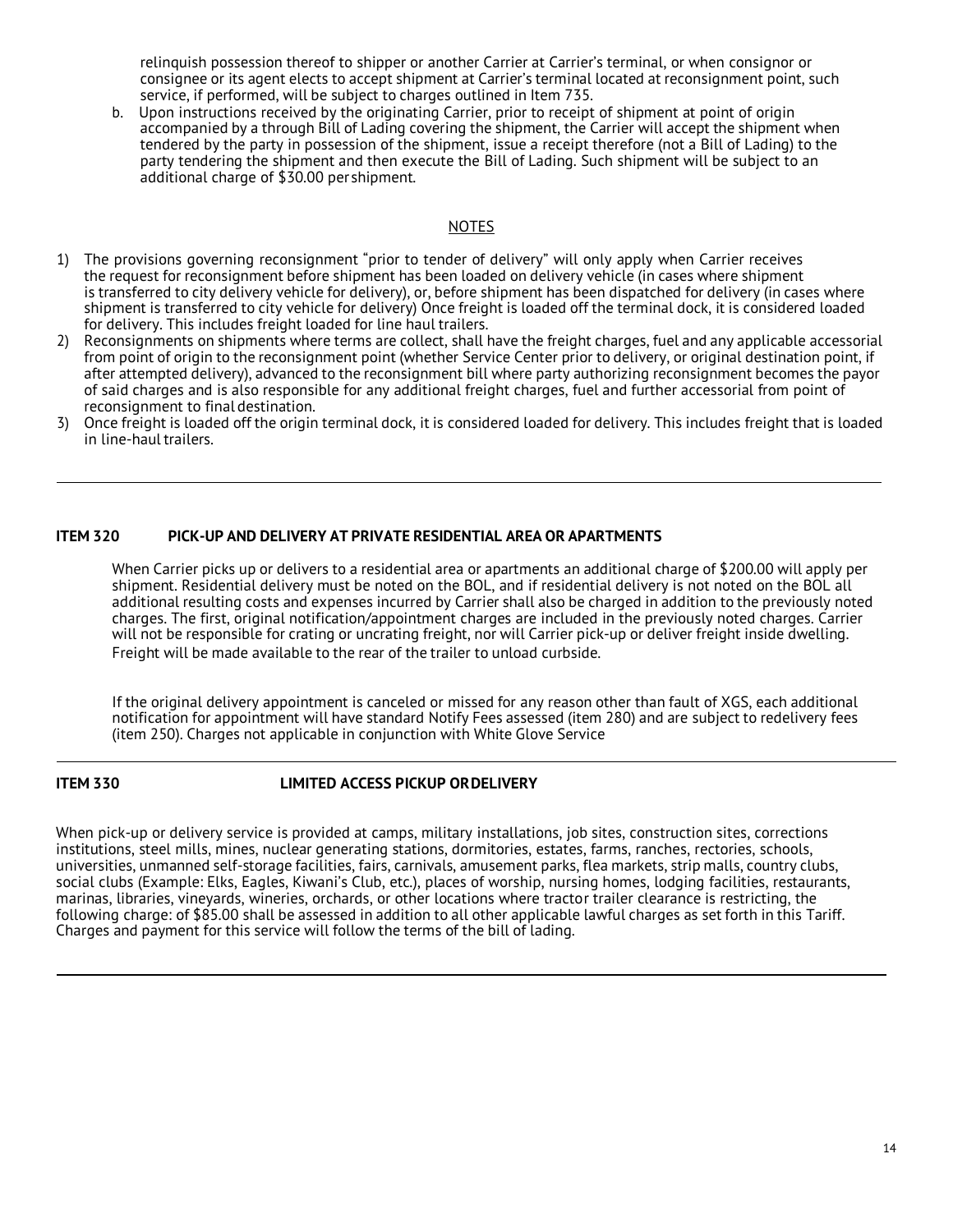### <span id="page-14-0"></span>**ITEM 335 DELIVERY AREASURCHARGE**

Shipments destined to the below zip codes or zip code ranges will be subject to additional charge based on the challenges to delivering to these specific areas.

1. Congested area surcharge shall be \$35.00 per shipment and apply to the following zip code points:

IL–60601-60607,60610,60611,60654,60661,60664,60670,60680, and60681 Washington DC – 200, 202-205

2. Congested area surcharge shall be \$95.00 per shipment and apply to the following zip code points:

NY-100-105, 110-11963,11967-11980

3. Remote Area surcharge shall be \$200.00 per shipment and apply to the following zip code points:

AL – 36528 CA - 90704 CO – 808, 80906, 80912, 80925, 80926, 80928-80930, 80938, 80939 FL – 32561, 33921, 33924, 33957 MA – 02535, 02539, 02552, 02554, 02557, 02564, 02568, 02573, 02575, 02584 ME – 04848, 04853, 04863 MI - 49726 NC - 27960 NY – 11964, 11965 SC –29455 TX – 78373 WA – 98070, 98110, 98222, 98243, 98245, 98250, 98261, 98262, 98279, 98280, 98281, 98286, 98297, 98303

### **ITEM 336 Northeast Surcharge**

Effective 1/31/22, XGS will assess a \$30 surcharge to the zip codes of:

NY – 00501, 00544, 06390, 09002 thru 09892

NJ – 07002, 07008, 07010, 07020, 07022, 07024, 07030, 07047, 07086, 07087, 07093, 07094, 07096, 07097, 07099, 07184, 07188, 07193, 07198, 07302 thru 07311, 07395, 07399, 07605, 07650, 07657, 07709, 08541, And 08905.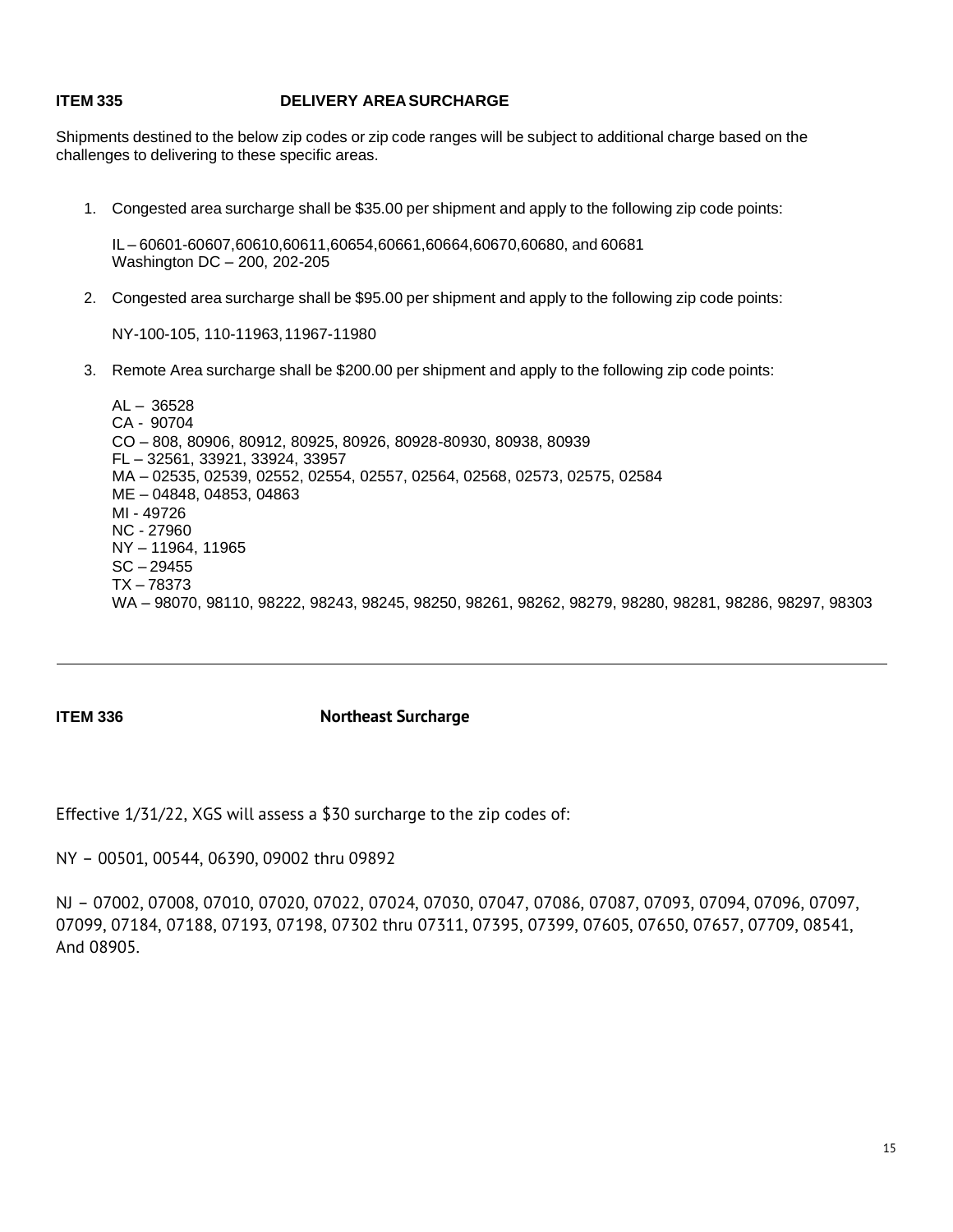### <span id="page-15-0"></span>**ITEM 340 CAPACITY LOADS & OVERFLOW**

When any shipment is tendered to XGS and occupies the full visible capacity of a vehicle, the charge for that quantity of freight loaded in or on each will be subject to Item 760, unless move is subject to a volume quote obtained prior to the shipment. These shipments moving within the XGS network will move as available.

1. When a shipment is tendered which cannot be loaded in one vehicle, the following will apply:

a. Each vehicle loaded to capacity will be subject to the charge as provided in paragraph 1 above.

b. When the otherwise applicable charges, on any overflow portion of a shipment on a vehicle not loaded to capacity, do not equal or exceed the charge provided in paragraph 1 above, the charge for such overflow portion of the shipment loaded into or on the last vehicle not loaded to capacity will be rated as a separate shipment.

2. The term "occupies the full visible capacity", "loaded to capacity", or "capacity load" refers to the extent each vehicle is loaded and means: a. That quantity of freight which, in the manner loaded so fills a vehicle that no additional article in the shipping form

tendered identical in size to the largest article in the shipment can be loaded in or on the vehicle; b. That maximum quantity of freight that can be legally loaded in or on a vehicle or trailer because of the weight or size limitations of state or regulatory bodies.

The term "vehicle" as used in this item means any vehicle or combination of vehicles handled as one unit of not less than 35 feet in length, propelled or drawn by a single power unit and used on the highways in the transportation of property. When the vehicle consists of a power unit and two or more trailers or containers, the combined length of the trailers or containers must not exceed 60 feet measured along the center longitudinal line of each trailer or container floor. On request of the shipper, the Carrier shall endeavor to furnish the largest vehicle available. The shipper will have the right to refuse the vehicle offered, but once loading has begun, provisions of this item will apply.

### <span id="page-15-2"></span>**ITEM 350 TRADESHOW OR CONVENTION SITE DELIVERY**

Shipments originating at or destined to exhibition sites will be subject to the following additional charge of \$300.00. Charges are in addition to all other applicable rates and charges.

Exhibition booths or stalls and their contents will move at a released value not to exceed \$0.10 per pound. \*\* All rates are per shipment. Trailer load rates also apply to a single shipment.\*\*

### <span id="page-15-3"></span>**ITEM 360 HAZARDOUS MATERIAL CHARGE**

A charge of \$20.00 will be assessed on any shipment containing Hazardous Materials as defined by Department of Transportation Regulations, including Title 49 Code of Federal Regulations Parts 100 through 180 (applies only to commodities which are assigned an NA or UN number). The Hazardous Material Handling Charge will be in addition to all other applicable charges.

Carrier may at its discretion decline to provide service to hazardous materials.

Shipments of hazardous materials destined to or originating from AK, HI, PR, or Canada will be subject to additional hazardous materials charges stemming from the ocean portions of such moves.

### <span id="page-15-1"></span>**ITEM 370**

### **SORTING OR SEGREGATING**

When Carrier is required to sort and/or segregate Consignor or Consignee's shipment or shipments, an additional charge of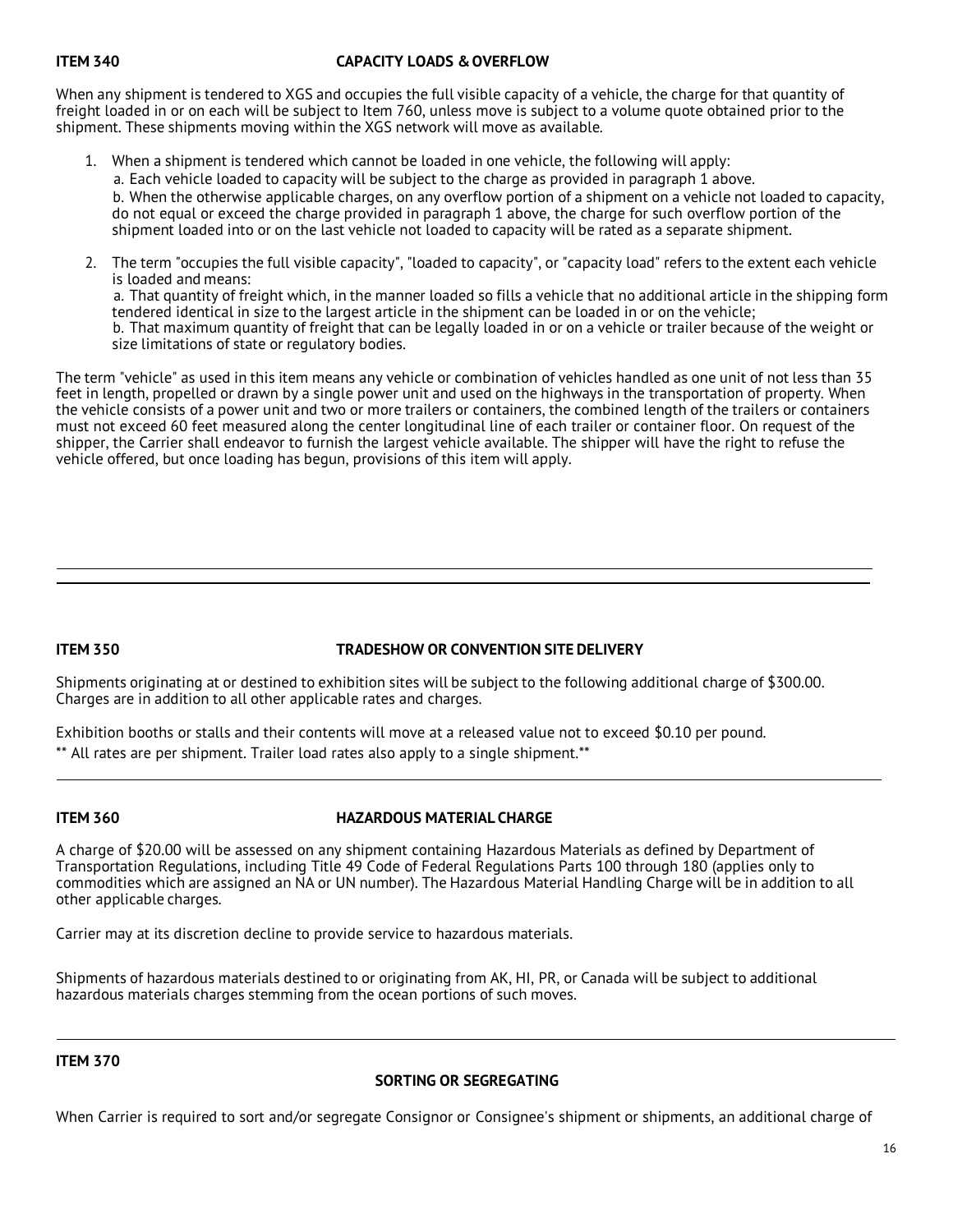### <span id="page-16-0"></span>**ITEM 375 PICKUP AND DELIVERYSERVICE**

Except as otherwise provided, rates in Tariffs governed by this Tariff include one pickup and loading and one delivery and unloading or one tender for delivery of a shipment by the Carrier (See Item160 for Impracticable Operations), during business hours (See Item 380 series for Pickup or Delivery Service - Sundays or Holidays and Item 380 series for Pickup or Delivery Service on Saturdays), at one site.

### <span id="page-16-1"></span>**ITEM 380 PICKUP OR DELIVERY SERVICE ON NON-CUSTOMARY BUSINESS HOURS**

Unless otherwise specifically provided, when a consignor or consignee (See Note A) requires and requests pickup or delivery of freight during non-customary business hours, a 2 person charge of \$85.00 each per man hour or fraction thereof, minimum charge per man of \$250.00 will be assessed, or \$500.00 minimum per shipment or trailer, in addition to all other lawfully applicable rates and charges. This rule shall not be construed as obligating the Carrier to furnish pickup or delivery service on the days stated herein. The charge for services provided will be assessed against the party requesting the service. Note A - The terms "consignor" or "consignee" as used in this item, include the authorized representative or agents of such "consignor" or "consignee".

### <span id="page-16-2"></span>**ITEM 385 STOPOFF CHARGES**

A single shipment, subject to TL or VOL rates, may be stopped for partial loading or partial unloading subject to the following provisions:

### 1. GENERAL PROVISIONS:

(a) After initial pickup stop at origin and prior to final delivery stop at destination, shipment may be stopped for the purpose of picking-up or delivering component parts of a single shipment at origin, at points enroute to destination or at destination. (b) Except as provided in Paragraph 3, pickup or delivery service may be performed at additional loading or unloading sites at origin, destination or at intermediate stop off points within continuous private property at the place of the party receiving the service. Continuous private property may be intersected by no more than one public street or thoroughfare.

2. LIMITATIONS: (a) Except as provided in Paragraph 1(b) of the general provisions, each stop off is limited to one setting of the truck in accordance with Item 375 (PICKUP OR DELIVERY SERVICE).

### 3. STOPOFF CHARGES:

(a) The initial pickup stop and the final delivery stop are not subject to stop off charges.

(b) Each stop for either partial loading or partial unloading will be subject to a stop off charge of \$100.00 per stop.

(c) Each stop at additional loading or unloading sites within a point will be subject to a charge of \$100.00 per stop. This charge is in addition to the charges provided in Paragraph (b) above.

4. LINE HAUL CHARGES: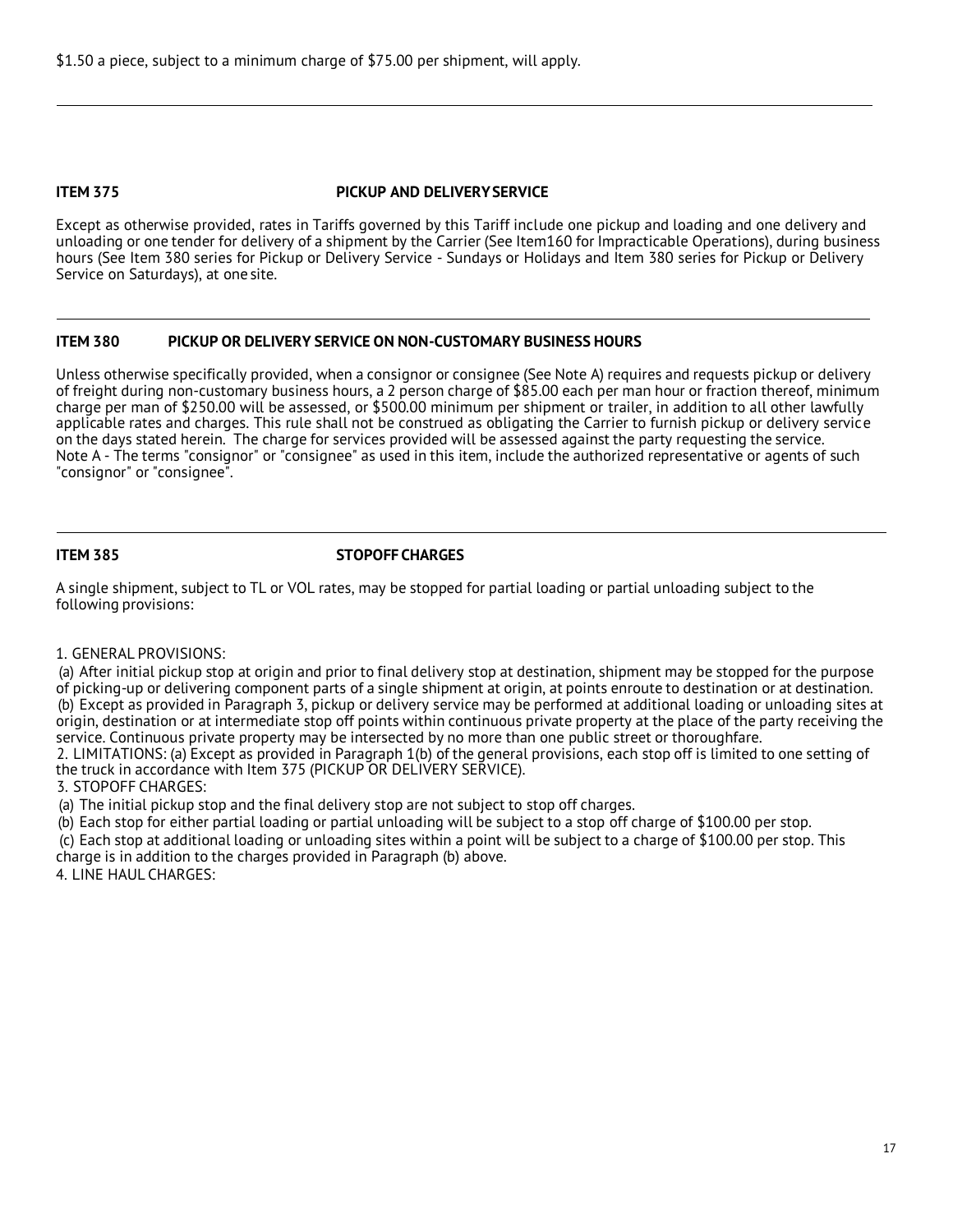(a) Charges shall be determined on the basis of the minimum weight, or actual weight if greater, of the entire shipment at the rate or rates applicable:

(1) From the point of initial origin, or

(2) From any intermediate point where shipment is stopped for partial loading

(3) To any intermediate point where shipment is stopped for partial unloading or loading

5. PREPAYMENT OF CHARGES:

All charges must be prepaid by consignor (except on shipments moving on Government Bills of Lading) and only one freight bill will be issued for the entire shipment. However, charges may be collect when they are guaranteed by the consignor and so noted on the Bill of Lading at the time of shipment. All charges to be collected from the consignee at final destination. 6. MARKING OR TAGGINGSHIPMENTS:

Except where shipments consist of identical packages or pieces, or where the various lots of freight comprising the shipment are of such nature as to be easily identified and segregated, each piece or package in any shipment stopped for partial unloading must be plainly and durably marked, stenciled or tagged by shipper in such manner that each lot of freight intended for delivery at a particular point or place of stop off will be readily distinguishable from all other freight in the shipment. 7. SHIPPING INSTRUCTIONS:

(a) Arrangements for any stop off service provided in this item must be made with the originating Carrier before shipment, or any portion thereof, is tendered for transportation.

(b) The entire shipment must be available for pickup at time of tender.

(c) The shipper must tender the part lots in the order required by the Carrier.

(d) The party or parties authorized and designated by the shipper to accept or tender freight at a point or place of stopoff may be the same or other than the billed consignee.

(e) The Bill of Lading shall designate the following:

(1) Stop-off point or points andplaces;

(2) The weight, quantities, markings and description of articles to be loaded or unloaded;

(3) The name and address of the party authorized to tender freight or to accept freight for unloading at point or place of stop off.

### <span id="page-17-0"></span>**ITEM 390 CHARGES FOR RETURNEDCHECKS**

When a check, for the payment of the applicable charges in connection with a shipment tendered to XGS, is returned unpaid by the payor's bank due to insufficient funds, uncollected funds, or closed account, a handling charge of \$20.00 will be assessed against the party issuing the check. This charge will be in addition to all otherwise applicable charges in connection with the shipment.

### <span id="page-17-1"></span>**ITEM 400 PAYMENT OF RATES AND CHARGES (FORFEITURE OFDISCOUNT)**

All lawfully applicable freight charges are due and payable at time of shipment for prepaid shipments and at time of delivery for COLLECT shipments. Upon request and receipt of information sufficient to assure payment of Tariff charges at a later date, credit may be extended for a period of thirty (30) calendar days beginning on the day following the date of mailing of the freight bill by Carrier & will include Saturdays, Sundays, and Holidays. All charges are payable in US Dollars (USD) unless otherwise agreed to by Carrier. Interest at the rate of 1.5% per month, or the highest rate allowed by law if less, shall accrue on all amounts not paid within thirty (30) days following the date of mailing the freight bill. Third parties are billed for shipper's convenience and Carrier shall have the right to collect from consignor on prepaid and from consignee on collect shipments.

### PENALTY FOR NONPAYMENT OR LATE PAYMENT

1. Failure to make payment of freight charges for service performed within thirty (30) calendar days of presentation of the Freight Bill will result in the forfeiture of all discounts, allowances, commodity, rates, brokerage agreements, incentives or any other reductions to which the debtor may otherwise be entitled.

2. All other shipments (including LTL or Volume rated shipments) not subject to discounts, allowances, commodity rates, brokerage agreements, incentives or any other reductions to which the debtor may otherwise be entitled, upon which the lawfully applicable rates and charges are not paid in full within the credit period, shall be assessed a service charge of thirty percent (30%) subject to a minimum charge of \$25.00 per bill added to the amount due in payment of the freight bill.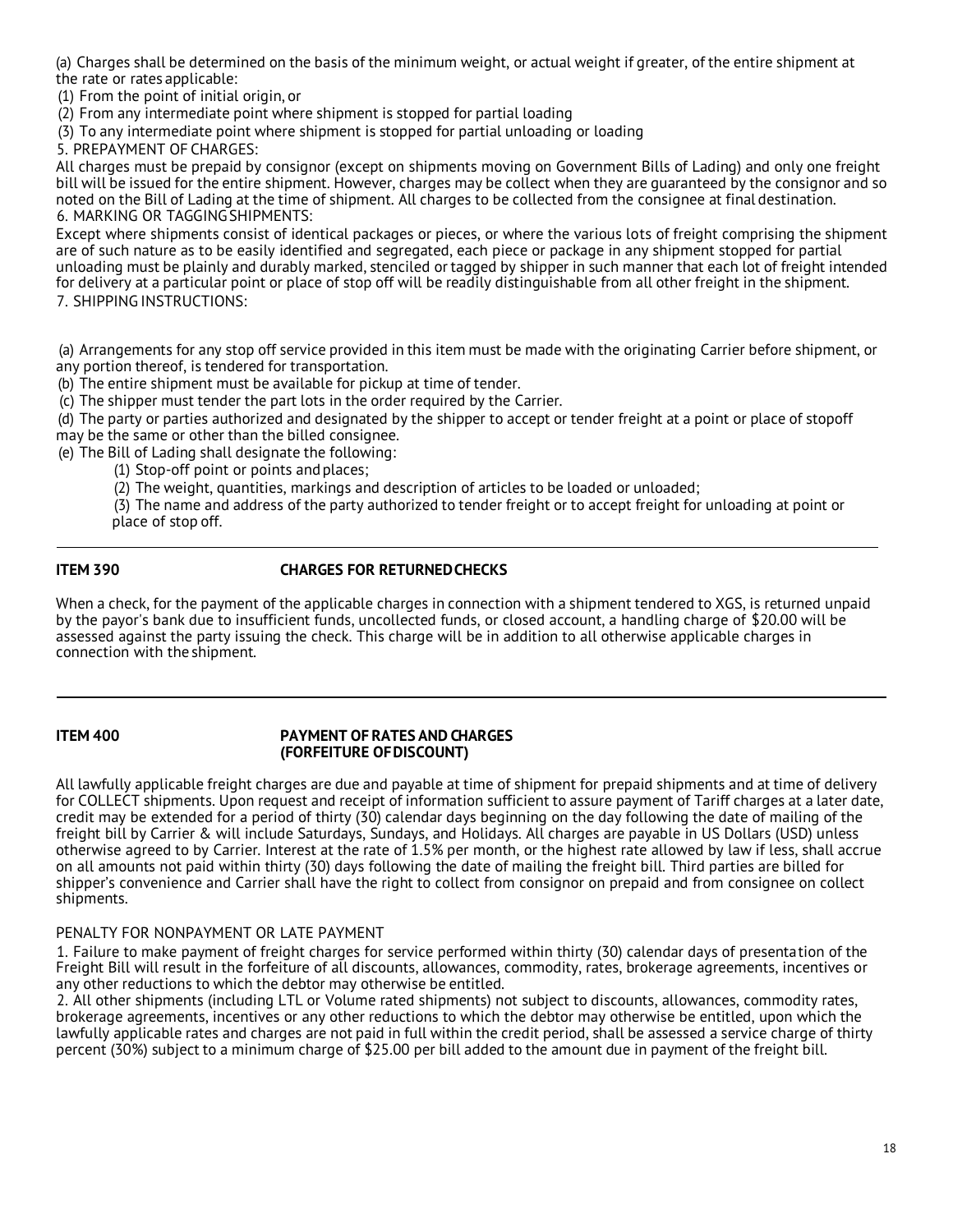3. If the freight bill is subsequently turned over to a collection agency or an attorney for collection, an additional \$15.00 per freight bill will be added in addition to the service charge.

4. In addition to the above, the debtor will be responsible for attorney fees and/or court costs associated with or as a result of collection.

### <span id="page-18-2"></span>**ITEM 410 DENSITY-METHOD OFDETERMINING**

Where rates are applicable, according to the density of articles as tendered for shipment, the word "density" refers to "pounds per cubic foot". The cubage of loose articles or pieces, or package articles shall be determined by multiplying the greatest straight-line dimensions (not circumferential) of length, width and depth in inches, including all projections, and dividing by 1728 cubic inches (one cubic foot). The density shall be the result of the division of the weight per article, piece or package by the cubage ascertained.

Average density is based on the total cubic feet of each package/handling unit of the shipment, whichever is greater. If, due to the nature of the package/handling units or per instructions from the Shipper/Consignee, Carrier is unable to load freight on top of the package/handling units or cannot stack like kinds of package/handling units, a minimum height measurement of 84 inches will be used when determining the cubic footage of the package/handling units. Unitized shipments exceeding 14 linear feet, or shipments of non-unitized freight that are loaded in such a manner that determining the total cube of each package/handling unit is impractical, or Shipments tendered in such a manner that they cannot be transferred, will have the cubage calculated on the linear dimensions of the entire shipment.

### <span id="page-18-0"></span>**ITEM 420**

### **MARKING OR TAGGING FREIGHT**

The provisions of NMFC Item 580 will apply, however, Carrier will, at the request of the shipper or consignee, change or alter according to instructions, the marking or tags on any packages to instructions, the marking or tags on any packages or pieces of freight subject to the following charges: \$2.00 per package or piece or freight on which the marking or tag is changed or altered, subject to a minimum charge of \$25.00 per shipment. All charges accruing under the provisions of this Item, must be either paid by the party requesting the service or guaranteed to the satisfaction of the Carrier before the service will be performed.

### <span id="page-18-1"></span>**ITEM 430**

### **COD SHIPMENTS**

Effective November 1, 2019 XGS will no longer accept COD shipments for customer goods. Any shipment requiring XGS to accept a COD lien for freight tender, will be stopped and returned to shipper. A charge of \$45 will applied to these shipments for each occurrence.

### <span id="page-18-3"></span>**ITEM 435 DRIVER COLLECT**

Driver collect shipments are defined as those shipments requiring payment before the freight can be delivered to the consignee. A driver collect fee of \$8.00 will be applied to any shipment(s) where XGS must collect the freight charges. These must be done prior to delivery. Payment must be made in an acceptable form to XGS. Checks will not be acceptable prior to or atdelivery. Acceptable payment forms will include credit card or EFT authorization. These arrangements can be made by filling out the credit card authorization form, or the EFT form from our website[\(www.xgsi.com\)](http://www.xgsi.com/). Submission instructions are on the authorization forms or contact XGS at [XGSdrivercollectteam@xgsi.com.](mailto:XGSdrivercollectteam@xgsi.com)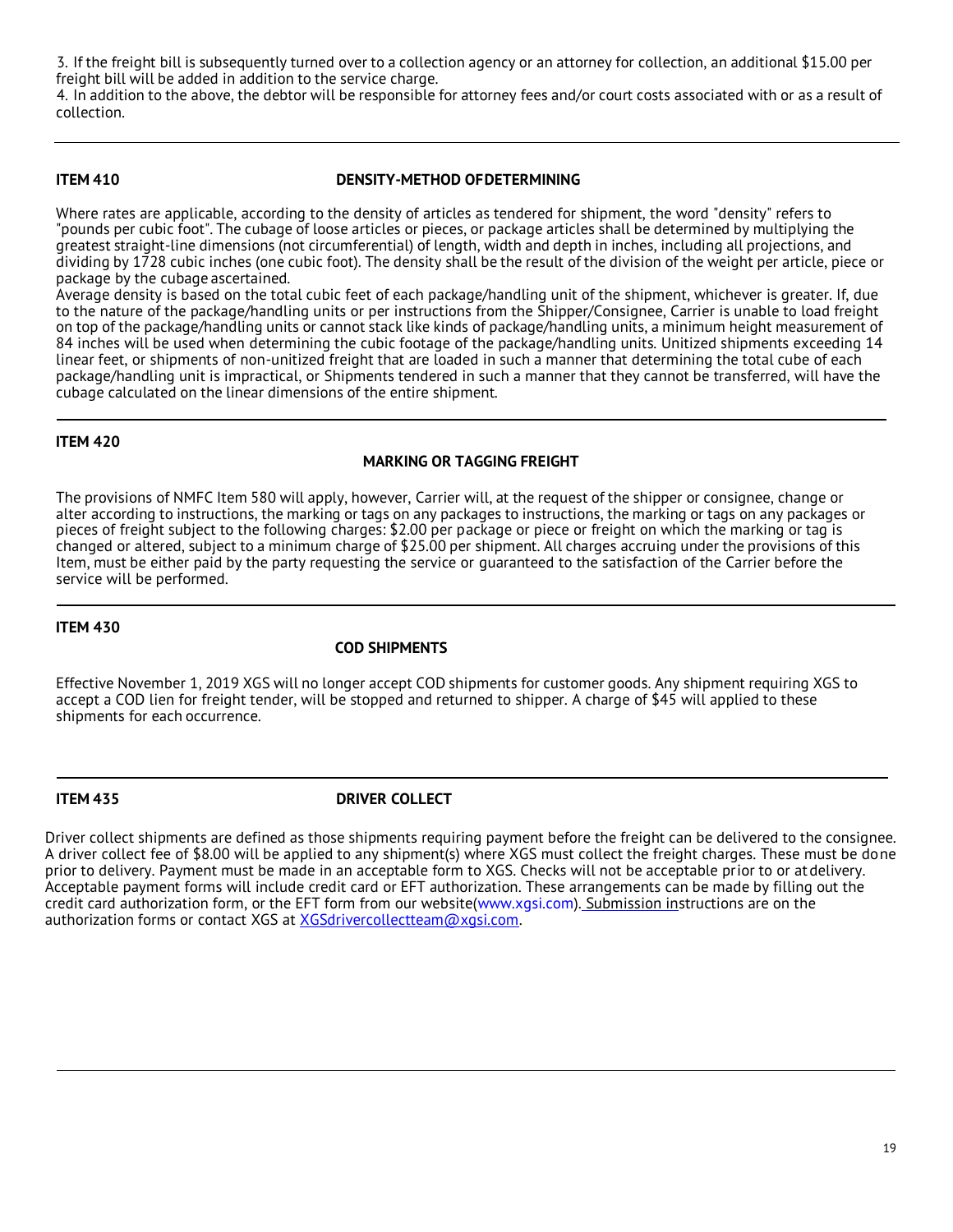### <span id="page-19-3"></span>**ITEM 440 TRUCKLOADSHIPMENTS**

All shipments rated as 20,000 pounds or more tendered to Carrier are considered truckload shipments. Carrier at its discretion may elect to move any truckload shipment via the MAP-21 compliant services of its brokerage authority or its truckload brokerage division (XTMS) to retain other licensed, authorized and insured carriers. Notice of such substitution will be provided to customer at or prior to dispatch. All service conditions contained herein shall apply and XGS or XTMS will retain and compensate the carrier it retains. Truckload shipments moving within the XGS network will move as available.

### <span id="page-19-2"></span>**ITEM 455 SQUARE YARDCALCULATION**

If square yard rates are not specified on the bill of lading, square yard ratings will not be applicable regardless of commodity and will move under class rates.

### <span id="page-19-1"></span>**ITEM 460 OVERLENGTHCHARGE**

Shipments **containing a rolled good or goods (including rolls with extended cores) measuring over fifteen and one half** (15.5) feet in length or Turf rolls (with extended cores) measuring over sixteen and one half feet (16.5') will be subject to **a charge of \$85.00 per handling unit up to a maximum charge of \$255.00.** 

**Shipments containing other articles whose dimensions exceed the following will be assessed the following fee:**

**Dimensions exceeding 8 feet up to 12 feet = \$180.00 per shipment Dimensions exceeding 12 feet up to 16 feet = \$265.00 per shipment Dimensions exceeding 16 feet up to 20 feet = \$350.00 per shipment Dimensions exceeding 20 feet = \$750 per shipment** 

**These charges are in addition to all other lawfully applicable** rates and charges.

### <span id="page-19-0"></span>**ITEM 470 ORIGIN UPCHARGES**

Additional charges apply for pickups outside the Dalton, GA area and are in addition to the applicable outbound Tunnel Hill, GA Zone 1 rate. Apply the discounted (if applicable) square yard or cwt rate based on the unit of measure used to calculate line-haul charges on the freight bill. The origin upcharges are as follows:

LaGrange/Union City, GA  $$0.09$  Carpet - \$0.16 Carpet Tile per square yard

Glasgow, VA  $$0.12$  Carpet - \$0.21 Carpet Tile per square yard

Other locations by Specific Quote only.

### <span id="page-19-4"></span>**ITEM 480 WEIGHT & INSPECTION**

- 1. In the event Carrier reweighs the shipment and the difference in weight is less than 50 pounds greater than the weight on the bill of lading, no reweigh fee applies and no changes in linehaul charges will occur.
- 2. In the event Carrier validates the weight of the shipment and the difference in weight is an increase of 50 pounds or greater than the weight on the bill of lading, a validation fee of \$24.00 applies plus all applicable freight, fuel surcharge, and optional and additional service fees, and charges will be modified accordingly.
- 3. In the event Carrier validates the weight of the shipment and the difference in weight is a reduction of 200 pounds or more than the weight on the bill of lading, a validation fee of \$24.00 applies plus all applicable freight, fuel surcharge, and optional and additional service fees, and charges will be modified accordingly.
- 4. A freight validation fee of \$24.00 per occurrence will be applied to any freight bill where an adjustment to linehaul and/or optional and additional service fees and charges has been made due to an inspection. This charge will be in addition to all other lawful charges.
- 5. In the event that a shipment is reweighed subject to paragraphs 2 or 3 above and/or inspected subject to paragraph 4 above, Carrier will apply only one validation fee of \$24.00 to a shipment.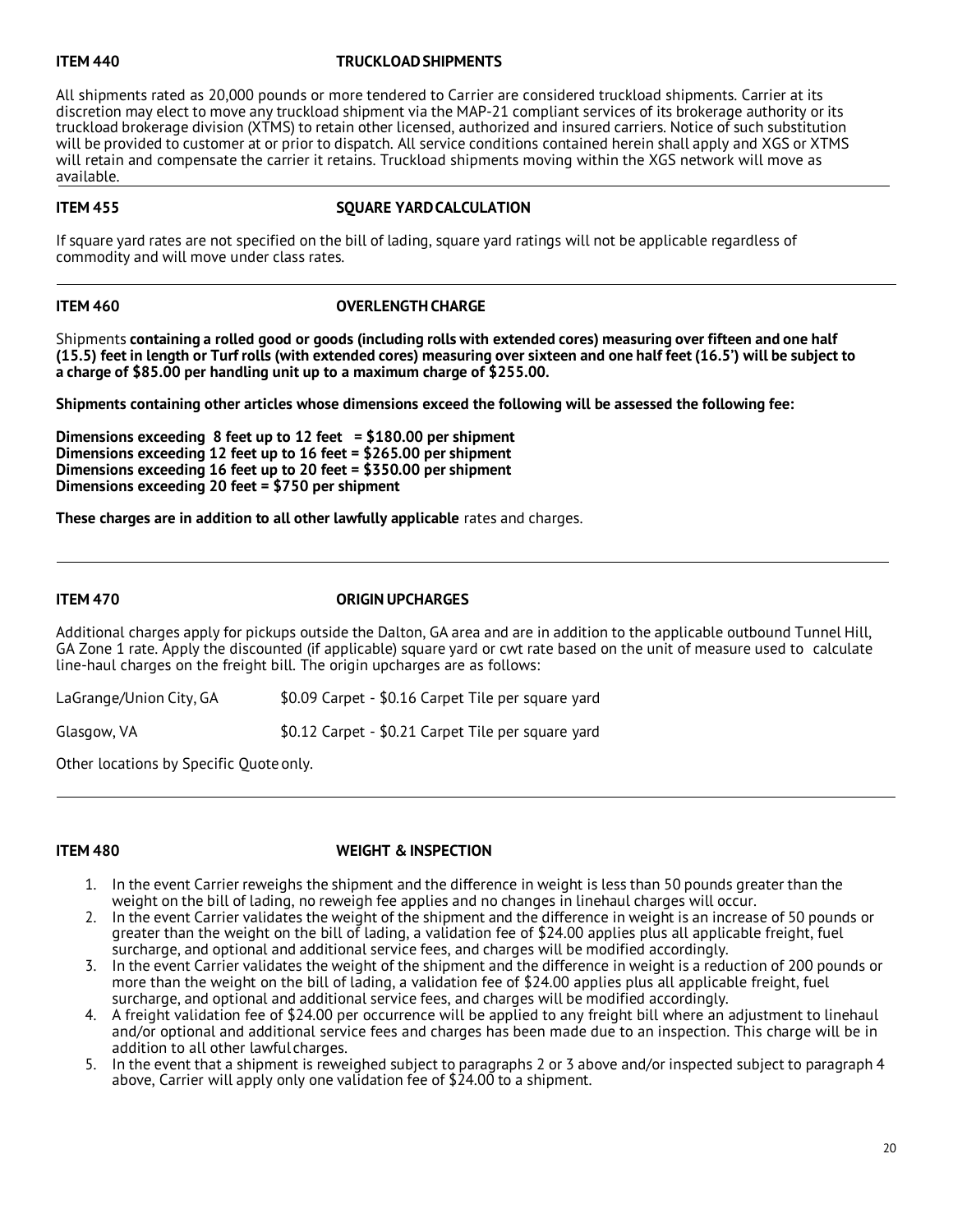### <span id="page-20-0"></span>**ITEM 485 ARRIVAL NOTICE**

1. Actual tender of delivery at consignee's Place constitutes the notice of the arrival of a shipment.

2. If the shipment is not actually tendered for delivery, notice of arrival will be given to the consignee not later than the next business day following the arrival of the shipment:

(a) The notice will be given by the telephone, if convenient and practicable; otherwise by mail or email. The notice, however transmitted, will specify the point of origin, the consignor and commodity and weight of shipment.

(b) If the consignee's address is unknown to the Carrier, the notice will be mailed to the consignee at the post office serving the point of destination shown on the Bill of Lading.

(c) In the case of notification by mail, the notice will be deemed to have been given (that is, received by the addressee) at 8:00 A.M. on the first business day after it was mailed.

### <span id="page-20-1"></span>**ITEM 490 STORAGE**

Freight held in Carrier's possession by reason of an act or an omission of the consignor, consignee, or owner, or for customs clearance, shall be stored immediately and will be subject to the following provisions:

1. Storage charges on freight awaiting line-haul transportation will begin at 7 A.M, on the 2nd day after freight is received by the Carrier.

2. Storage charges on undelivered freight will begin at 7:00 A.M., the first day of business (See Note A) after notice of arrival has been given as provided, except no charges under this item will be made when actual tender of delivery is made within 24 hours after such notice of arrival has been given, nor on the date the shipment is actually delivered.

3. Freight, other than that provided for in Paragraph 4, stored in Carrier's possession, will be assessed charges \$0.18 SY, or \$25.00 per pallet, with a minimum charge of \$25.00 per shipment, per each 30 day period it is possessed.

4. Storage charges under this Item will end when Carrier is able to deliver or transport the freight as a result of action by the consignee, consignor, owner, or customsofficial.

5. Storage Charges will be assessed on the total weight or the portion of shipment loaded on one vehicle. If a shipment is loaded on two or more vehicles, each portion will be treated as a separate shipment.

NOTE A--The term "first day of business" as used means Mon. - Fri., not Sat, Sun., or Holidays

.

### <span id="page-20-3"></span>**ITEM 492 WILL CALL SHIPMENTS**

Freight consigned to Carrier's dock for pickup by the consignor will be subject to the following provisions:

- 1. Storage charges on freight awaiting pickup will begin at 7 A.M., on the 4th day after freight is received by the Carrier. See Item 490
- 2. Will Call shipments must have all applicable storage charges paid before Carrier will release freight to consignor.
- 3. Consignor may pick up partial shipments provided that pickup is made within the 4 day window before storage charges would be applicable. Each partial pick up will be assessed a \$30.00 charge.
- <span id="page-20-2"></span>4. Shipments not picked up after 30 days of arrival shall be considered abandoned and Carrier shall have salvage rights over freight.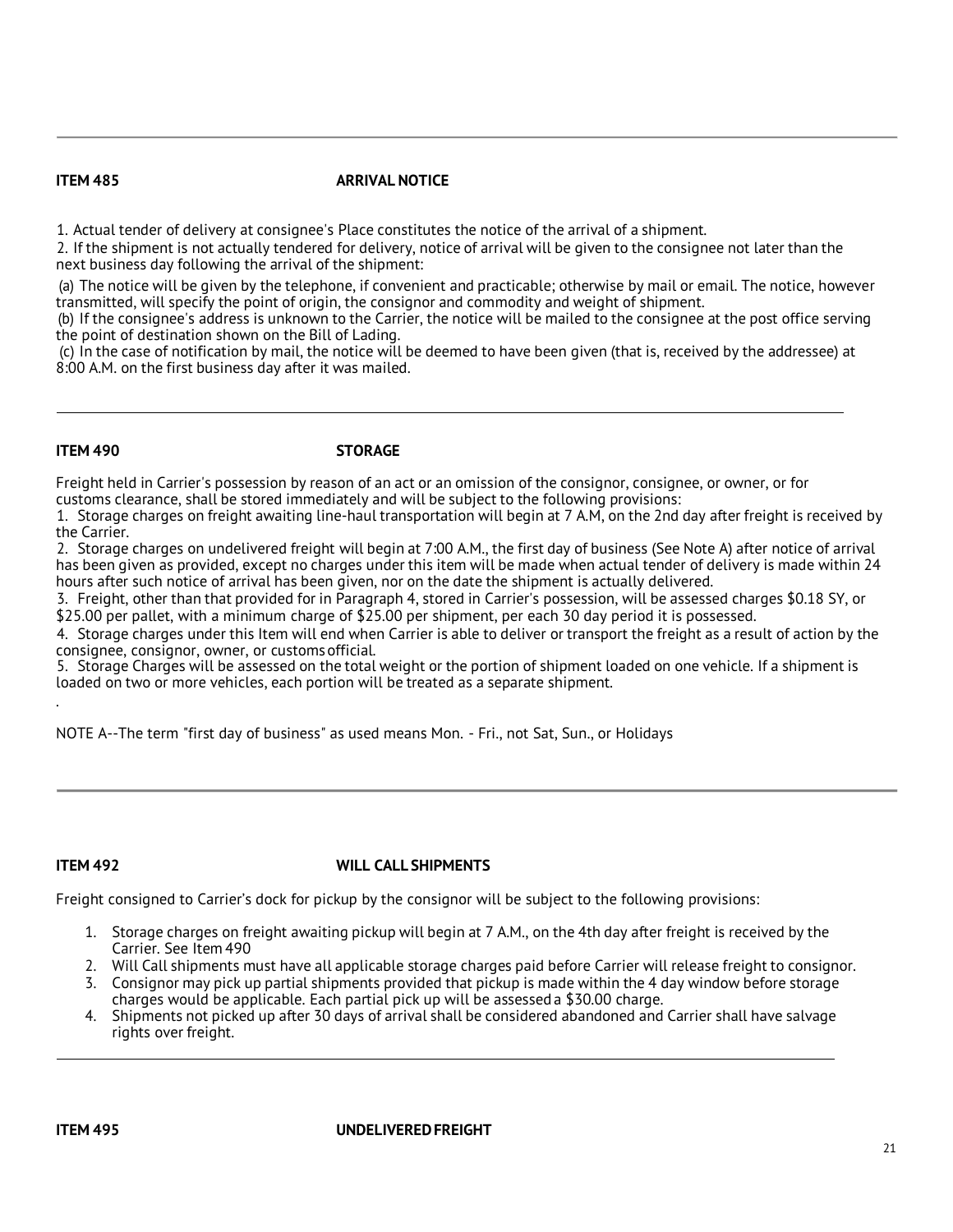1. If freight cannot be delivered because of the consignee's refusal or inability to accept it, or because the Carrier cannot locate the consignee, or if freight cannot be transported or delivered because of fault or mistake on the part of the consignor or consignee, the Carrier will make a diligent effort to notify the shipper promptly by telephonic or electronic communication that the freight is in storage and the reason therefor. Carrier's liability shall then become that of a warehouseman, subject to Carrier's maximum liability limitation in Item 540.

2. Undelivered shipments will be subject to applicable storage or detention charges.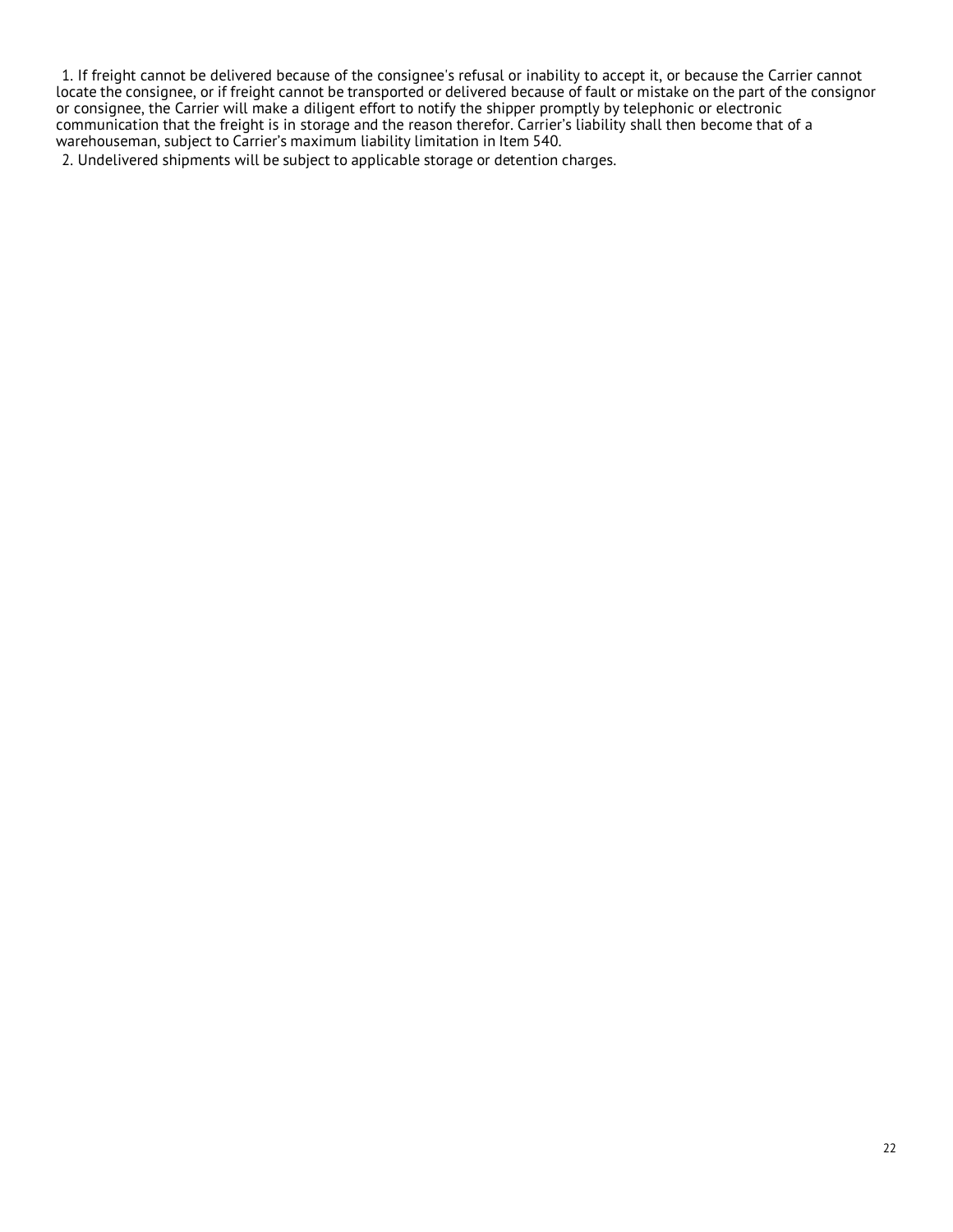3. On undelivered shipments, disposition instructions printed on the Bill of Lading, Shipping Order, Shipping Label or Container or disposition instructions issued prior to tender of delivery will not be accepted as an authority to reship, return or re-consign a shipment or to limit storageliability.

4. When a shipment is undeliverable, including non-acceptance by the consignee or fault or mistake of the consignor or consignee, the Carrier will attempt to notify the shipper by telephonic or electronic communication of an "on hand" notice. If Carrier does not receive written disposition instructions within 24 hours of the time of Carrier's first attempted notification, Carrier will issue by telephonic or electronic communication a second and final "on hand" notice advising that if Carrier does not receive disposition instructions within ten (10) days of that notification, Carrier has the right to offer the shipment for sale. If Carrier does not receive written disposition instructions within ten (10) days of that notification, Carrier may sell the property under such circumstances as may be authorized by law.

### <span id="page-22-0"></span>**ITEM 500 MINIMUM CHARGE**

In the case of combined shipments containing both Square Yard and Hundredweight Class rates where the total line-haul freight charges do not exceed the highest applicable minimum, the shipment Minimum Charge will be applied based on the greater of the two Tariff minimums.

Except as otherwise provided, the minimum charge on all direct shipments will be as follows:

**Origin Minimums (excluding CA, OR, WA) to: Origin Minimums for CA, OR, WA to:**

|            | <b>Unique Municipality CA, UK, WA) to.</b> | <b>UILDITION OF CA, UK, WA LU.</b> |            |
|------------|--------------------------------------------|------------------------------------|------------|
| SE \$76.97 | MW \$93.00                                 | NE \$119.73                        | MW \$93.00 |
| NE \$82.31 | \$109.04<br>SW.                            | SE \$109.04                        | SW \$76.97 |
| SC \$87.66 | NW \$119.73                                | SC \$87.66                         | NW \$82.31 |

Minimum charge for shipments to XGS Indirect points will be \$130.00

REGIONS

SE (Southeast) comprised of the following states: TN, GA, NC, SC, FL, AL, MS NE (Northeast) comprised of the following states: VA, WV, KY, IN, OH, MI, MD, DE, NJ, PA, NY, VT, NH, MA, RI, CT, ME SC (South Central) comprised of the following states: TX, LA, OK, AR MW (Midwest) comprised of the following states: IL, MO, KS, NE, IA, WI, MN, SD, ND SW (Southwest) comprised of the following states: CA, NV, AZ, NM NW (Northwest) comprised of the following states: WA, OR, ID, UT, CO, WY, MT

### <span id="page-22-1"></span>**ITEM 520 OFFSET OF OVERCHARGE & LOSS & DAMAGE CLAIMS**

The customer responsible for the payment of freight charges is not permitted to offset any part of the freight charges by the value of any outstanding loss and damage, overcharge or over-collected claims.

### <span id="page-22-2"></span>**ITEM 530 RELEASED OR ACTUAL VALUE CONDITIONS (See Note A)**

1. When various classes are referenced in the NMFC which require the shipper to declare an actual, declared or released value on the BOL, the provisions of this Tariff will apply only in reference to the lowest actual, declared or released valuation provided for the articles in the NMFC.

2. Carrier's liability shall not exceed the lowest actual, declared or released valuation for articles.

3. Carrier will apply corresponding rate as published in accordance with the lowest actual, declared or released valuation as prescribed in the NMFC.

4. Corrected bills of lading which add or change the actual, declared or released valuation for the article will not be accepted.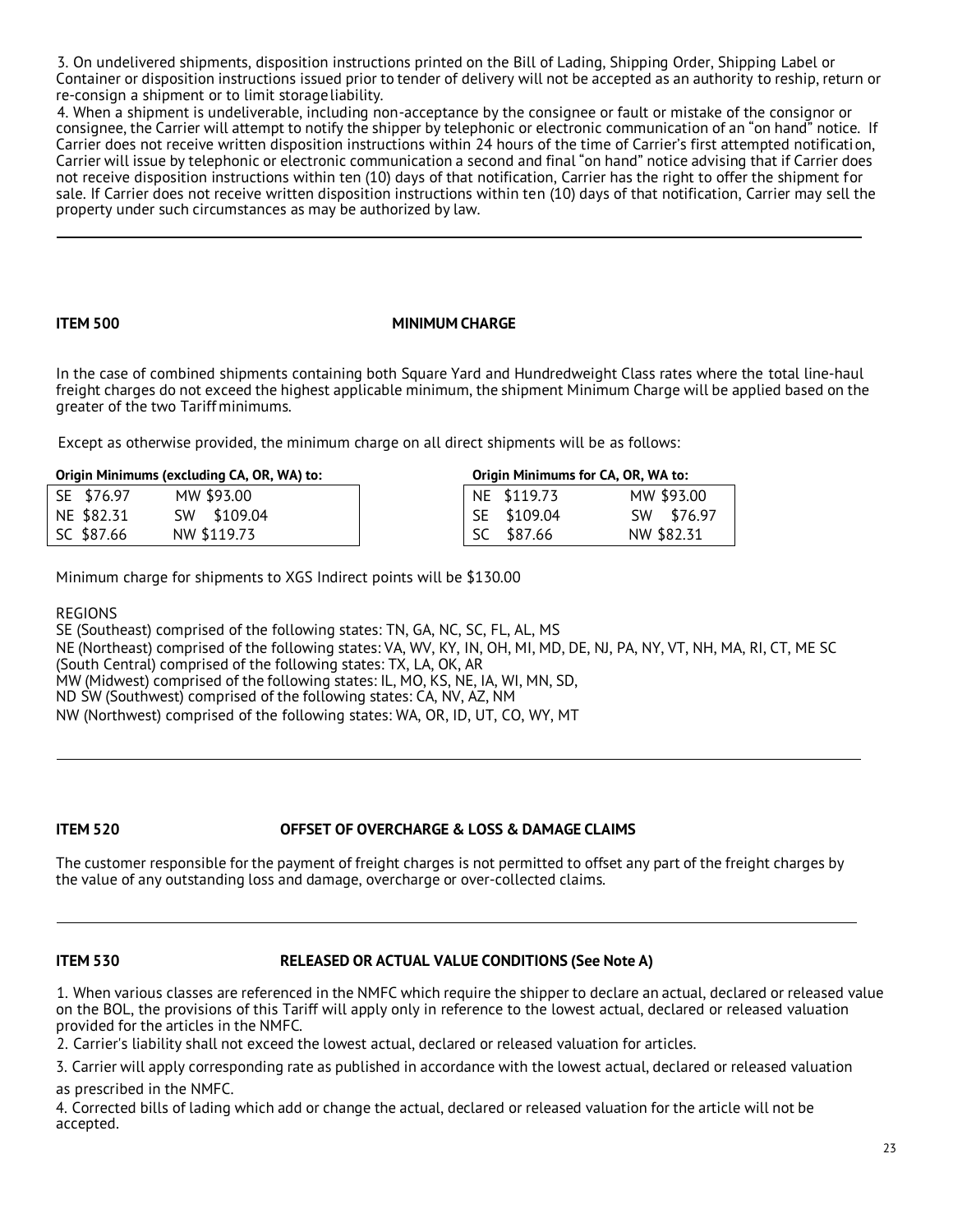NOTE A: Provisions of this term apply only when an actual, declared or released valuation has NOT been declared or released on the original bill of lading by the consignor and shipment is inadvertently accepted by the Carrier.

### <span id="page-23-0"></span>**ITEM 540 LIMITATION OF CARRIER'S LIABILITY: CARGO LOSS OR DAMAGE**

1. Except as otherwise provided, XGS's maximum liability for cargo loss or damage shall be limited to a maximum value on all shipments rated under square yard programs to \$25.00 per square yard, not to exceed \$100,000 per shipment (whichever is less).

2. Except as otherwise provided, XGS's maximum liability for cargo loss or damage on all freight other than square yard rated commodities shall be limited to a maximum value per pound per package as shown in the matrix below, but not to exceed \$100,000 per shipment, whichever is less. The Maximum Value per Pound will be arrived at by determining the actual Class of the articles tendered, as published in STB NMF 100 series, or at a Rating Exception Class, if applicable, whichever is less, and will apply to the weight of the loss or damaged articles. Any shipment with an actual value in excess of the valuation limitation described in this paragraph will not be accepted. If any such shipment is inadvertently accepted by Carrier, Carrier's liability for cargo loss or damage shall be limited to the amounts specified in this paragraph.

XGS's maximum liability will be that which is shown in Column B opposite the class shown in Column A, as follows:

| <b>Column A Class</b> | <b>Column B</b><br>Max Value Per Lb |
|-----------------------|-------------------------------------|
| 50                    | \$0.99                              |
| 55                    | \$1.90                              |
| 60                    | \$2.35                              |
| 65                    | \$3.92                              |
| 70                    | \$5.50                              |
| 77.5                  | \$7.25                              |
| 85                    | \$10.25                             |
| 92.5                  | \$12.25                             |
| 100                   | \$15.00                             |
| 110                   | \$15.25                             |
| 125                   | \$15.81                             |
| 150                   | \$16.10                             |
| 175                   | \$17.15                             |
| 200                   | \$18.10                             |
| 250                   | \$20.00                             |
| 300                   | \$21.50                             |
| 400                   | \$23.00                             |
| 500                   | \$25.00                             |

3. PRIOR NOTIFICATION OF EXCESS VALUE: Shipper must provide Carrier prior notification of any shipment having a declared valuation limitation greater than the valuation limitation described in paragraphs (1) and (2) and must obtain a written acknowledgement from Carrier of acceptance of the shipment at the declared valuation greater than the valuation limitation described in paragraphs (1) and (2). An excess value charge of 5% for each \$100.00, or fraction thereof, of value declared in excess of the valuation limitation described in paragraphs (1) and (2) will be assessed to the payor of the freight charges with a minimum charge of no less than \$50.00. Excess value provisions made a part of any bill of lading contract executed by Carrier's driver without other prior notification and written acknowledgement shall not be considered to be prior notification; and any shipment that is inadvertently accepted will be deemed to have been released to the Carrier with the valuation limitation described in paragraphs (1) and (2).<br>4. Concealed damage

4. Concealed damage claims will be paid at a maximum of 1/3 of the claim value. All concealed damage claims must be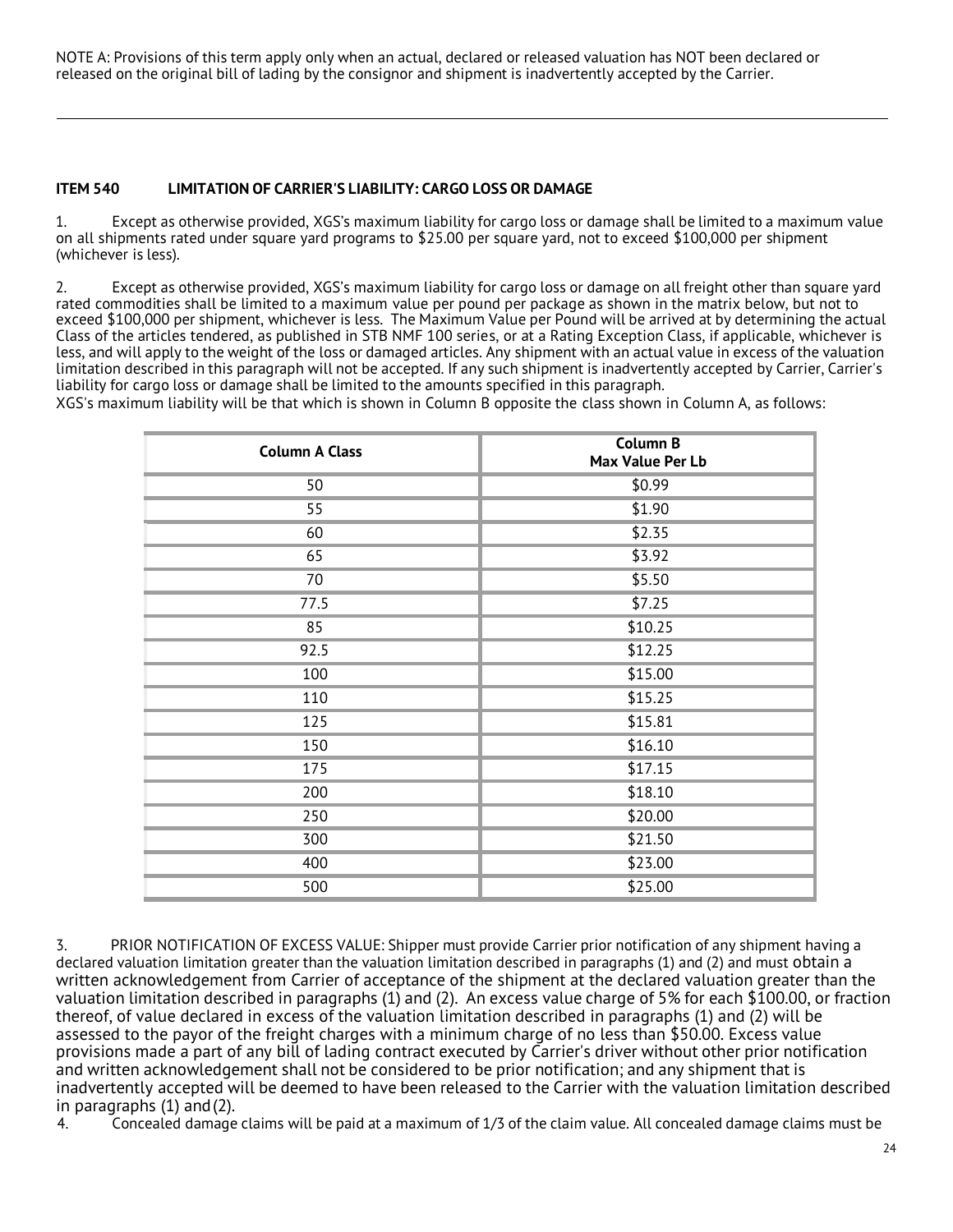reported within 5 days of the date of delivery for consideration by Carrier.

5. Claims for concealed damage, where there is visible damage to the product, but a clear receipt of delivery, will not be accepted by Carrier and the damage is assumed to have occurred after delivery while in customer's possession.

Under no circumstances shall XGS be liable for any economic loss, incidental, or consequential damages including without limitation, lost profits or business opportunity, or for any special or indirect loss or damage, or punitive or exemplary damage, regardless of the existence of reasonable foreseeability, unless such liability is specifically assumed in writing prior to shipment by an executive officer of XGS. XGS shall not be liable for any claims arising out of events occurring in Mexico.

XGS shall not be liable for delay caused by highway obstruction, faulty or impassable highways, inadequate loading or unloading facilities, lack of capacity of any highway bridge or ferry, or caused by breakdown or mechanical defect of vehicles or equipment or from any cause other than the sole negligence of Carrier. XGS shall not be bound to transport by any particular schedule, means, or vehicle, other than with reasonable dispatch. XGS shall have the right in case of physical necessity to forward said property by any Carrier or route between the point of shipment and the point of destination.

<span id="page-24-0"></span>**ITEM 545 CLAIMS**

This Item governs the investigation and disposition of claims for loss, damage, or injury and is to be construed in accordance with the federal regulations set forth at 49 CFR 370.

All claims must be filed with XGS in writing within nine (9) months of the date of delivery, or the date delivery was scheduled for undelivered shipments. Any suit must be commenced within two years and one day of the date of denial by XGS of the claim.

Written claims must (1) contain sufficient facts to identify the shipment; (2) assert liability for loss or damage; and (3) make a claim for a specified and determinable amount of money. XGS shall not consider bad order reports, appraisals, notations of shortage or damage on bills of lading, or similar documents sufficient to comply with the minimum filing requirements. Supporting documentation as stated at 49 CFR 370.7(b) is required with each claim.

Shipper or consignee shall allow XGS five (5) days to inspect any damaged shipment prior to disposition.

### <span id="page-24-2"></span>**ITEM 550 IN BONDCHARGES (CUSTOMS INSPECTION)**

In order to fulfill the requirements of the U. S. Customs inspection, a charge of \$75.00 will be assessed. Such charges will be the responsibility of the party paying the applicable freight charges and will be in addition to the freight charges.

### <span id="page-24-1"></span>**ITEM 570 DETENTION—VEHICLES WITHPOWER**

This item applies when Carrier's vehicles with power units are delayed or detained either on the premises of consignor or consignee or as close thereto as conditions will permit, subject to the following provisions:

SECTION 1 – GENERAL PROVISIONS:

1. The detention charges due the Carrier will be assessed against the consignor in the case of loading and against the consignee in the case of unloading, irrespective of whether line-haul charges are prepaid or collect. When detention charges are attributable to others who are not parties to the Bill of Lading, the party responsible for the payment of the freight charges will be held responsible for any accrued detention charges.

2. When Carrier's employee assists in loading, unloading or checking the freight, this item will apply whether or not the power unit is actually detained.

3. Nothing in this item shall require a Carrier to pick-up or deliver freight at hours other than such Carrier's normal business hours.

4. When vehicle is both unloaded and reloaded, each transaction will be treated independently of the other, except that when loading is begun before unloading is completed, free time for loading shall not begin until free time for unloading has expired. 5. Freight remaining undelivered after the accrual of any detention charges may be placed in storage. Such freight shall be subject to accrued detention charges up to the time freight is placed in storage and shall immediately become subject to storage charges in Item 490. If the freight is later tendered for delivery, the charge for redelivery in Item 250 will apply. In such event, detention charges as provided in Section 5 of this item will immediately become applicable.

6. When through no fault of the Carrier, the loading or unloading of a vehicle with power cannot be completed at the end of a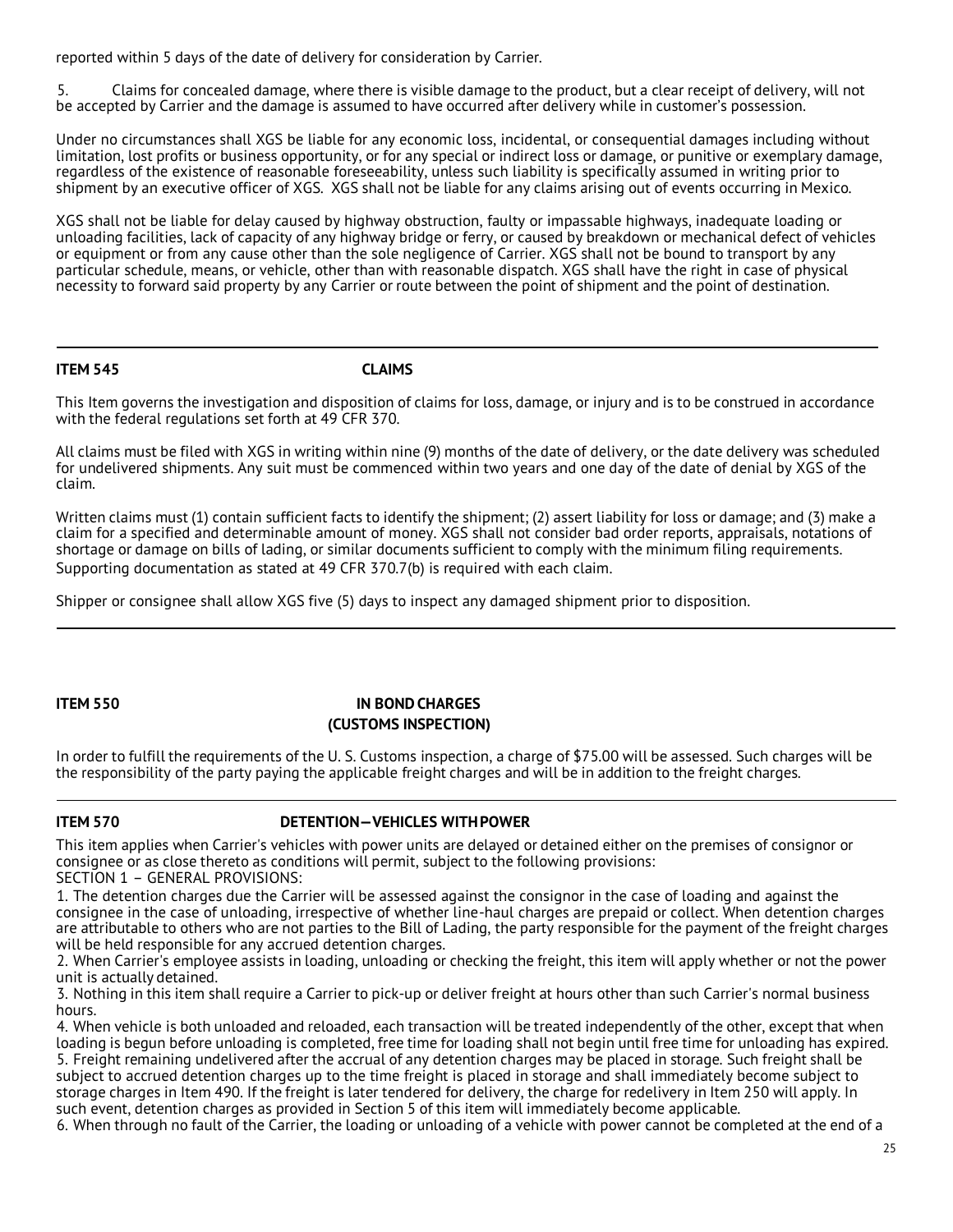normal business day:

(a) Consignor or consignee may request that the vehicle without power remain at its premises and the provisions of Section 4, Paragraph 2 will apply.

(b) Consignor or consignee may request that the vehicle with power be returned to Carrier's premises. At the time, computation of any remaining free time will cease. That portion of the shipment in the Carrier's possession is subject to storage as provided in Item 490. When the vehicle is returned to consignor's or consignee's premises, computation of any remaining free time will resume. The portion of a shipment that is redelivered is subject to redelivery charges provided in Item 250 series.

SECTION 2 - DEFINITIONS:

"LOADING" - includes the furnishing to the Carrier the Bill of Lading or Forwarding Directions or other Documents necessary for forwarding of theshipment.

"UNLOADING" - includes:

(a) Surrender to the Carrier of Bill of Lading on shipments billed "To Order".

- (b) Payment of lawful charges to the Carrier when required prior to delivery of the shipment.
- (c) Notification to the Carrier that vehicle is unloaded.
- (d) Signing delivery receipt when delivering Carrier's agent is present at unloading. SECTION

3 - COMPUTATION OF TIME:

1. Commencement and termination:

(a) The time per vehicle shall begin to run upon actual notification by Carrier's employee to a responsible representative of consignor, consignee, or other designated party at the premises of pickup or delivery of the arrival of the vehicle for loading or unloading. Upon such notification, the responsible representative of consignor, consignee, or other designated party may enter the time of arrival onto the Carrier's detention record. If the representative refuses to enter the time, then Carrier's employee will enter the time and it will be binding upon each party.

(b) Time shall end upon completion of loading or unloading. Upon such completion, a responsible representative of consignor, consignee, or other designated party may enter the time of completion on to the Carrier's detention record. If the representative refuses to enter the time, then Carrier's employee will enter the time and it will be binding.

2. Computations of time are subject to and are to be made within the normal business day at the designated premises at place of pickup or delivery, except:

(a) When loading or unloading is not completed at the end of such day, time will be resumed upon notification by driver to the responsible representative of the consignor or consignee that he is ready to resume loading or unloading.

3. When Carrier is permitted to work before or after the normal business day, such working time shall also be included. 4. Free time will be computed on the total number of shipments and their combined weight on the vehicle, regardless of

origin or destination. Where any shipment on the vehicle is subject to a similar rule providing greater total free time for the vehicle than here provided, such greater free time will apply. When free time is exceeded, detention charges on the vehicle will be determined by the application of the lowest detention charges governing any shipment on the vehicle.

5. Where there is more than one payor, charges will be prorated on the basis of the weight of each individual shipment. Where single or multiple LTL or AQ shipments subject to LTL or AQ rates exceed the carrying capacity of one vehicle free time for each vehicle shall be computed separately.

SECTION 4 - FREE TIME:

| 1. Free time shall be as follows:                     |  |
|-------------------------------------------------------|--|
| ACTUAL WEIGHT IN POUNDS PER VEHICLE STOP FREE TIME IN |  |
| MINUTES PER VEHICLE STOP                              |  |
|                                                       |  |
|                                                       |  |
|                                                       |  |
|                                                       |  |
|                                                       |  |
|                                                       |  |
|                                                       |  |

2. Once a vehicle with power is placed for loading or unloading and then changed to a vehicle without power at the request of consignor or consignee, the free time and detention charges will be applied as follows:

(a) If the change is requested and made within free time allowed for a vehicle with power, free time will cease immediately at the time request is made and detention charges for vehicle without power will be applied immediately with no further free time allowed.

(b) If the change is requested and made after expiration of free time for a vehicle with power, free time and detention charges will be computed on the basis of a vehicle with power up to the time the change was requested. In addition, thereto, vehicle will immediately be placed on detention for vehicle with no further free time allowed.

SECTION 5 - CHARGES: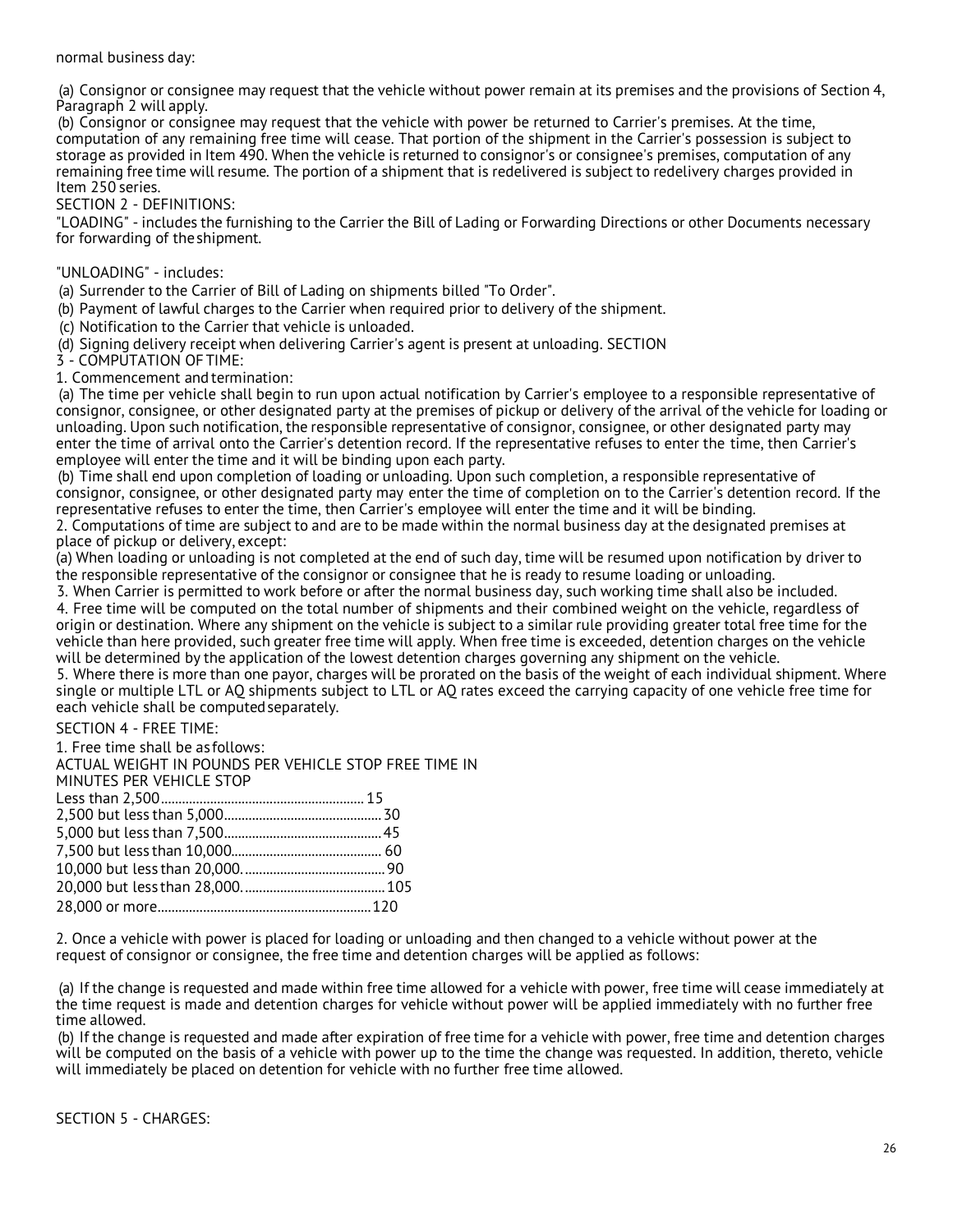1. When the loading or unloading is delayed the charge per vehicle for each 15 minutes, or fraction therefore, beyond free time will be \$30.00.

2. The detention charges due the Carrier will be assessed against the consignor in the case of loading and against the consignee in the case of unloading, irrespective of whether line-haul charges are prepaid or collect. When detention charges are attributable to others who are not parties to the Bill of Lading, the party responsible for the payment of the freight charges will be held responsible for any accrued detention charges.

### <span id="page-26-0"></span>**ITEM 571 DETENTION WITHOUT POWER (NoteA)**

This item applies when Carrier's vehicles without power units are delayed or detained on the premises of consignor, consignee, or on other premises designated by them, or as close thereto as conditions will permit, subject to the following provisions:

SECTION 1 - GENERAL PROVISIONS:

(A) Subject to the availability of equipment, Carrier will spot empty or loaded trailers for loading or unloading on the premises of consignor, consignee, or on other premises designated by them, or as close thereto as conditions will permit.

(B) Loading or unloading will be performed by consignor, consignee, or other party designated by them. When Carrier's employees assist in loading, unloading, or checking the freight, the detention provisions governing vehicles with power units will apply. In the case of spotting for loading, the Bill of Lading must show "Shipper Load and Count".

(C) Carrier responsibility for safeguarding shipments loaded into trailers spotted under the provisions of this item shall begin when loading has been completed and possession thereof is taken by the Carrier.

(D) Carrier responsibility for safeguarding shipments unloaded from trailers spotted under the provisions of this item shall cease when the trailer is spotted at or on the site designated by consignee.

(E) Free time for each vehicle will be as provided in Section 3 of this item. After the expiration of free time charges will be assessed as provided in Section 4 of this item.

(F) The detention charges due the Carrier will be assessed against the consignor in the case of spotting for loading and against the consignee in the case of spotting for unloading irrespective of whether charges are prepaid or collect. (G) Nothing in this item shall require a Carrier to pick up or deliver spotted trailers at hours other than Carrier's normal business hours. This shall not be construed as a restriction on Carrier's ability of pickup or deliver spotted trailers at hours other than its normal businesshours.

### SECTION 2 - DEFINITIONS:

The following general definitions will apply when the below terms are used in this item:

(A) "Vehicle" means tractor-trailer combinations used for the transportation of property where:

(1) "Trailer" means mobile units with or without wheels, used to transport property and,

(2) "Tractor" means a mechanically power unit used to propel or draw a trailer or trailers upon the highways.

(B) "Loading" includes:

(1) Furnishing the Bill of Lading, Forwarding Directions, or other Documents necessary for forwarding the shipment to the Carrier, and

(2) Notification to the Carrier that the vehicle is loaded and ready for forwarding.

(C) "Unloading" includes:

(1) Surrender of the Bill of Lading to the Carrier on shipments billed "To Order".

(2) Payment of lawful charges to the Carrier when required prior to delivery of the shipment.

(3) Notification to the Carrier that vehicle is unloaded and ready for forwarding, and

(4) Signing of the delivery receipt.

(D) "Premises" means the entire property at or near the physical facilities of consignor, consignee, or other designated party.

(E) "Site" means a specific location at or on the premises of consignor, consignee, or other designated party.

(F) "Spotting" means the placing of a trailer at a specific site designated by consignor, consignee, or other party designated by them, detaching the trailer, and leaving the trailer in full possession of consignor, consignee, or other designated party unattended by Carrier's employee and unaccompanied by power unit. Carrier will not move the trailer until such time as it has received notification pursuant to Section 3, that the trailer is ready for pickup at any site on premises. Consignor, consignee or other designated party may shift the spotted trailer with its own power units at its own expense and risk for the purpose of loading or unloading. Empty trailers placed at the premises of consignor without

specific request are not spotted until the Carrier receives a consignor's request that places a trailer for spotting. Movement of the trailer from the consignor's premises to the specific site for spotting shall be the obligation of the Carrier, and free time shall accrue as provided in Section3.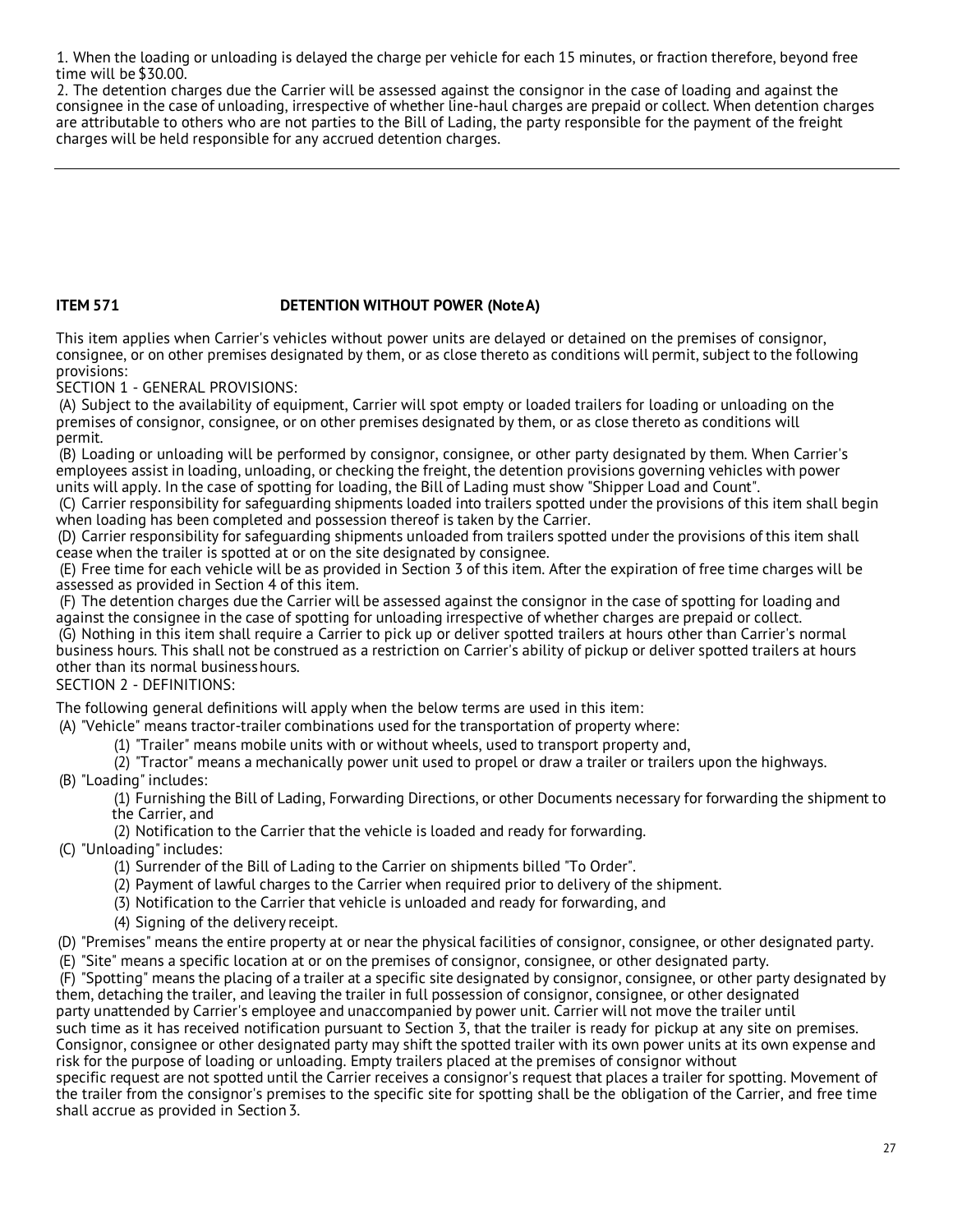### SECTION 3 - COMPUTATION OF FREE TIME:

(A) Commencement of spotting andfree-time:

(1) Spotted trailers will be allowed 24 consecutive hours of free time for loading or unloading. For trailers spotted for unloading, such time shall commence at the time of placement of the trailer at the site designated by consignee, or other party designated by consignee. For trailers spotted for loading, such time shall commence when the trailer is spotted at the site specifically designated by the consignor or a party designated by consignor.

(2) When any portion of the 24-hour free time extends into a Saturday, Sunday, or holiday (National, State, or Municipal), the computation of time for such portion shall resume at 12.01 A.M. on the next day which is neither a Saturday, Sunday, or holiday.

(3) Free time shall not begin on a Saturday, Sunday or holiday (national, State or municipal), but at 7 A.M. on the next day which is neither a Saturday, Sunday or holiday.

(4) When a trailer is both unloaded, and reloaded, each transaction will be treated independently of the other, except that when unloading is completed, free time for loading shall not begin until free time for unloading has elapsed.

(B) Termination of spotting andnotification:

(1) Consignor, consignee, or other party designated by them shall notify Carrier when loading or unloading has been completed and the trailer is available for pickup. The trailer will be deemed to be spotted and detention charges will accrue until such time as the Carrier receives notification. Notification shall be given by consignor, consignee, or other party designated by them at their own expense, to Carrier or other party designated by Carrier for the purpose of advising such Carrier or other party that the spotted trailer has been loaded or unloaded and is ready for pickup. (2) When a stopped trailer is changed to a vehicle with power at the request of consignor, consignee, or other party designated by them, the free time and detention charges will be applied as follows:

(a) If the change is requested and made before the expiration of free time for a spotted trailer, free time will cease immediately at the time the request is made, and detention charges for vehicles with power will immediately commence with no further free time allowed.

(b) If the change is requested and made after the expiration of free time for a spotted trailer, free time and detention charges will be computed on the basis of a spotted trailer up to the time the change was requested. In addition, thereto, the vehicle will immediately be charged detention for a vehicle with power with no further free time allowed.

### SECTION 4 - CHARGES:

(A) General detention charges: After the expiration of free time as provided in Section 3(a) of this item, charges for detaining a trailer will be assessed as follows:

1. For each of the first, second and third 24-hour periods or fraction thereof (Saturdays, Sundays, and holidays excepted)....................... \$35.00

2. For each of the fourth, fifth and sixth 24-hour periods or fraction thereof (Saturdays, Sundays, and holidays excepted)....................... \$47.00

3. For the seventh and each succeeding 24-hour period or fraction thereof

(Saturdays, Sundays, and holidays included). .............................\$58.00

NOTE A--For the purposes of this item the terms "spotting" and "dropping" are considered to be synonymous and are used interchangeably.

### <span id="page-27-1"></span>**ITEM 580 RELEASED VALUE - USED & RECONDITIONED COMMODITIES**

Any commodity that is used or reconditioned will only be accepted for transportation under the consideration that the value of said commodity is released to \$0.10 cents per pound.

### <span id="page-27-0"></span>**ITEM 585 CALIFORNIA COMPLIANCE FEE**

Shipments destined to or originating from the state of California, will be assessed a charge of \$7.50 per shipment, in addition to all other lawfully applicable charges.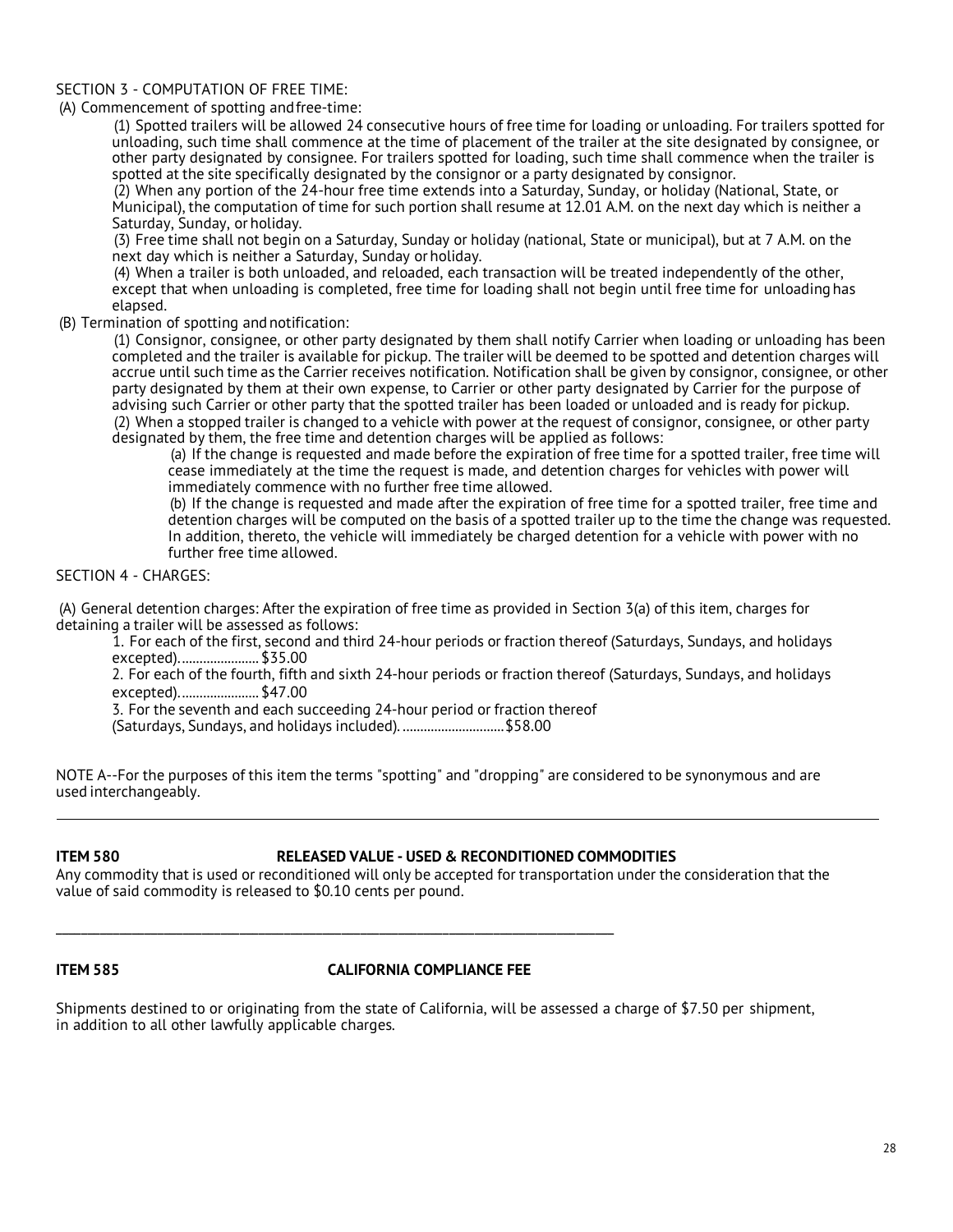### <span id="page-28-0"></span>**ITEM 590 FUEL SURCHARGE**

Fuel surcharge will be adjusted each Tuesday based on the National Average Price per gallon for all origins other than California of diesel fuel as reported by the Department of Energy each Monday. Shipments originating in CA will be based on the CA price per gallon from the DOE. Fuel surcharge will be applied to the freight charges excluding other accessorial charges that were not used to determine the freight charge.

## Same increments will apply if prices below exceed those noted.

| From    | To      | FSC%     |
|---------|---------|----------|
| \$0.00  | \$1.499 | $0.00\%$ |
| \$1.500 | \$1.529 | 25.00%   |
| \$1.530 | \$1.559 | 25.10%   |
| \$1.560 | \$1.589 | 25.20%   |
| \$1.590 | \$1.619 | 25.30%   |
| \$1.620 | \$1.649 | 25.40%   |
| \$1.650 | \$1.679 | 25.50%   |
| \$1.680 | \$1.709 | 25.60%   |
| \$1.710 | \$1.739 | 25.70%   |
| \$1.740 | \$1.769 | 25.80%   |
| \$1.770 | \$1.799 | 25.90%   |
| \$1.800 | \$1.829 | 26.00%   |
| \$1.830 | \$1.859 | 26.10%   |
| \$1.860 | \$1.889 | 26.20%   |
| \$1.890 | \$1.919 | 26.30%   |
| \$1.920 | \$1.949 | 26.40%   |
| \$1.950 | \$1.979 | 26.50%   |
| \$1.980 | \$2.009 | 26.60%   |
| \$2.010 | \$2.039 | 26.70%   |
| \$2.040 | \$2.069 | 26.80%   |
| \$2.070 | \$2.099 | 26.90%   |
| \$2.100 | \$2.129 | 27.00%   |
| \$2.130 | \$2.159 | 27.10%   |
| \$2.160 | \$2.189 | 27.20%   |
| \$2.190 | \$2.219 | 27.30%   |
| \$2.220 | \$2.249 | 27.40%   |
| \$2.250 | \$2.279 | 27.50%   |
| \$2.280 | \$2.309 | 27.60%   |
| \$2.310 | \$2.339 | 27.70%   |
| \$2.340 | \$2.369 | 27.80%   |
| \$2.370 | \$2.399 | 27.90%   |
| \$2.400 | \$2.429 | 28.00%   |
| \$2.430 | \$2.459 | 28.10%   |
| \$2.460 | \$2.489 | 28.30%   |
| \$2.490 | \$2.519 | 28.50%   |
| \$2.520 | \$2.549 | 28.70%   |
| \$2.550 | \$2.579 | 28.90%   |
| \$2.580 | \$2.609 | 29.10%   |
| \$2.610 | \$2.639 | 29.30%   |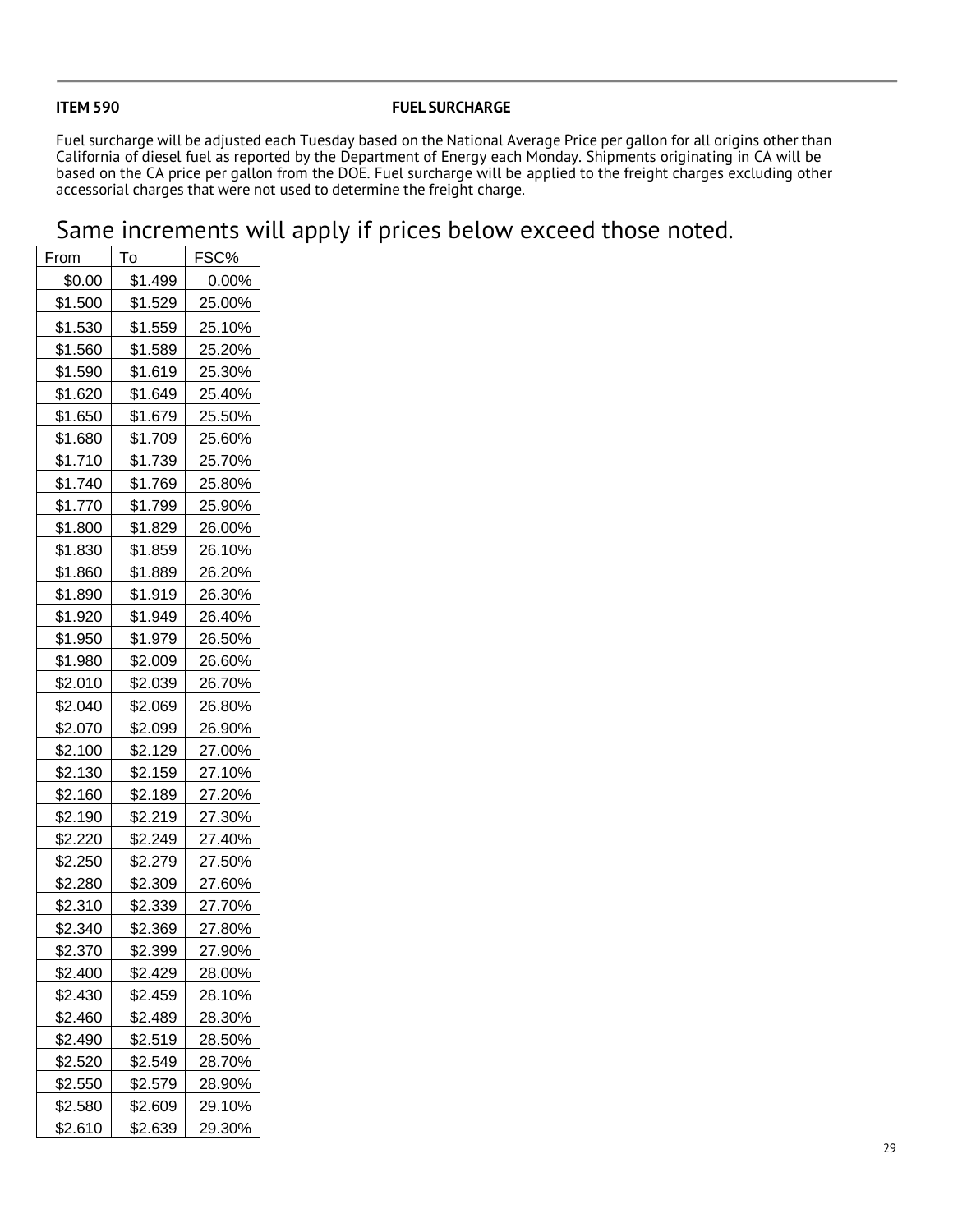| \$2.640            | \$2.669 | 29.50% |
|--------------------|---------|--------|
| \$2.670            | \$2.699 | 29.70% |
| \$2.700            | \$2.729 | 29.90% |
| \$2.730            | \$2.759 | 30.10% |
| \$2.760            | \$2.789 | 30.30% |
| \$2.790            | \$2.819 | 30.50% |
| \$2.820            | \$2.849 | 30.70% |
| \$2.850            | \$2.879 | 30.90% |
| \$2.880            | \$2.909 | 31.10% |
| \$2.910            | \$2.939 | 31.30% |
| \$2.940            | \$2.969 | 31.50% |
| \$2.970            | \$2.999 | 31.70% |
| \$3.000            | \$3.029 | 31.95% |
| \$3.030            | \$3.059 | 32.20% |
| \$3.060            | \$3.089 | 32.45% |
| \$3.090            | \$3.119 | 32.70% |
| \$3.120            | \$3.149 | 32.95% |
| \$3.150            | \$3.179 | 33.20% |
|                    | \$3.209 |        |
| \$3.180<br>\$3.210 | \$3.239 | 33.45% |
|                    |         | 33.70% |
| \$3.240            | \$3.269 | 33.95% |
| \$3.270            | \$3.299 | 34.20% |
| \$3.300            | \$3.329 | 34.45% |
| \$3.330            | \$3.359 | 34.70% |
| \$3.360            | \$3.389 | 34.95% |
| \$3.390            | \$3.419 | 35.20% |
| \$3.420            | \$3.449 | 35.45% |
| \$3.450            | \$3.479 | 35.70% |
| \$3.480            | \$3.509 | 35.95% |
| \$3.510            | \$3.539 | 36.40% |
| \$3.540            | \$3.569 | 36.85% |
| \$3.570            | \$3.599 | 37.30% |
| \$3.600            | \$3.629 | 37.75% |
| \$3.630            | \$3.659 | 38.20% |
| \$3.660            | \$3.689 | 38.65% |
| \$3.690            | \$3.719 | 39.10% |
| \$3.720            | \$3.749 | 39.55% |
| \$3.750            | \$3.779 | 40.00% |
| \$3.780            | \$3.809 | 40.45% |
| \$3.810            | \$3.839 | 40.90% |
| \$3.840            | \$3.869 | 41.35% |
| \$3.870            | \$3.899 | 41.80% |
| \$3.900            | \$3.929 | 42.25% |
| \$3.930            | \$3.959 | 42.70% |
| \$3.960            | \$3.989 | 43.15% |
| \$3.990            | \$4.019 |        |
|                    |         | 43.60% |
| \$4.020            | \$4.049 | 44.10% |
| \$4.050            | \$4.079 | 44.60% |
| \$4.080            | \$4.109 | 45.10% |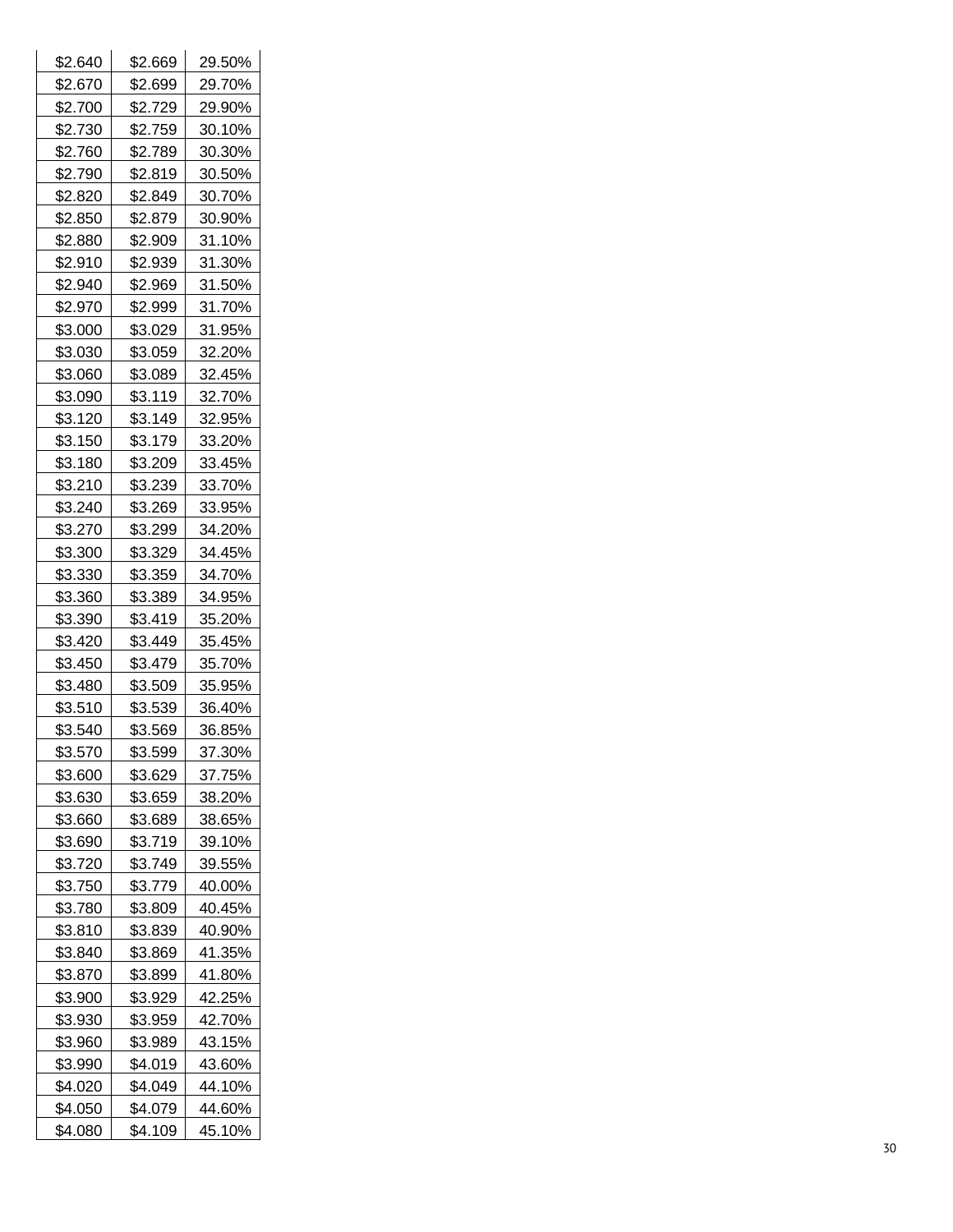| \$4.110 | \$4.139 | 45.60% |
|---------|---------|--------|
| \$4.140 | \$4.169 | 46.10% |
| \$4.170 | \$4.199 | 46.60% |
| \$4.200 | \$4.229 | 47.10% |
| \$4.230 | \$4.259 | 47.60% |
| \$4.260 | \$4.289 | 48.10% |
| \$4.290 | \$4.319 | 48.60% |
| \$4.320 | \$4.349 | 49.10% |
| \$4.350 | \$4.379 | 49.60% |
| \$4.380 | \$4.409 | 50.10% |
| \$4.410 | \$4.439 | 50.60% |
| \$4.440 | \$4.469 | 51.10% |
| \$4.470 | \$4.499 | 51.60% |
| \$4.500 | \$4.529 | 52.10% |
| \$4.530 | \$4.559 | 52.60% |
| \$4.560 | \$4.589 | 53.10% |
| \$4.590 | \$4.619 | 53.60% |
| \$4.620 | \$4.649 | 54.10% |
| \$4.650 | \$4.679 | 54.60% |
|         | \$4.709 |        |
| \$4.680 |         | 55.10% |
| \$4.710 | \$4.739 | 55.60% |
| \$4.740 | \$4.769 | 56.10% |
| \$4.770 | \$4.799 | 56.60% |
| \$4.800 | \$4.829 | 57.10% |
| \$4.830 | \$4.859 | 57.60% |
| \$4.860 | \$4.889 | 58.10% |
| \$4.890 | \$4.919 | 58.60% |
| \$4.920 | \$4.949 | 59.10% |
| \$4.950 | \$4.979 | 59.60% |
| \$4.980 | \$5.009 | 60.10% |
| \$5.010 | \$5.039 | 60.60% |
| \$5.040 | \$5.069 | 61.10% |
| \$5.070 | \$5.099 | 61.60% |
| \$5.100 | \$5.129 | 62.10% |
| \$5.130 | \$5.159 | 62.60% |
| \$5.160 | \$5.189 | 63.10% |
| \$5.190 | \$5.219 | 63.60% |
| \$5.220 | \$5.249 | 64.10% |
| \$5.250 | \$5.279 | 64.60% |
| \$5.280 | \$5.309 | 65.10% |
| \$5.310 | \$5.339 | 65.60% |
| \$5.340 | \$5.369 | 66.10% |
| \$5.370 | \$5.399 | 66.60% |
| \$5.400 | \$5.429 | 67.10% |
| \$5.430 | \$5.459 | 67.60% |
| \$5.460 | \$5.489 | 68.10% |
|         |         |        |
| \$5.490 | \$5.519 | 68.60% |
| \$5.520 | \$5.549 | 69.10% |
| \$5.550 | \$5.579 | 69.60% |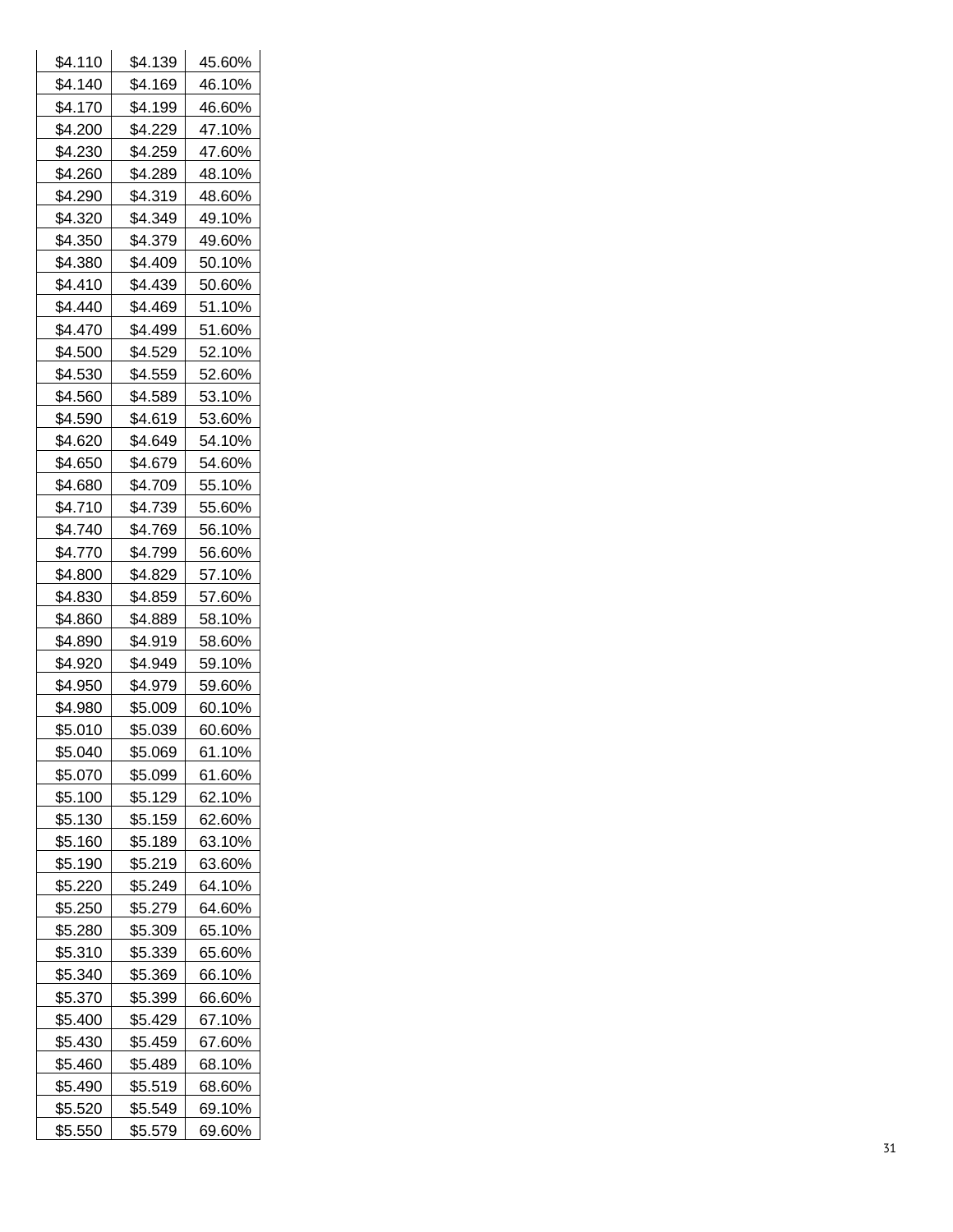| \$5.580 | \$5.609 | 70.10% |
|---------|---------|--------|
| \$5.610 | \$5.639 | 70.60% |
| \$5.640 | \$5.669 | 71.10% |
| \$5.670 | \$5.699 | 71.60% |
| \$5.700 | \$5.729 | 72.10% |
| \$5.730 | \$5.759 | 72.60% |
| \$5.760 | \$5.789 | 73.10% |
| \$5.790 | \$5.819 | 73.60% |
| \$5.820 | \$5.849 | 74.10% |
| \$5.850 | \$5.879 | 74.60% |
| \$5.880 | \$5.909 | 75.10% |
| \$5.910 | \$5.939 | 75.60% |
| \$5.940 | \$5.969 | 76.10% |
| \$5.970 | \$5.999 | 76.60% |

### <span id="page-31-0"></span>**ITEM 600 MINIMUM CHARGE FOR LOW DENSITY FREIGHT**

Low density freight includes any shipment which is 750 cubic feet or greater and has a density of less than six (6) pounds per cubic foot. Eligible shipments will be subject to rates and charges and a minimum charge to be determined as follows:

1. Multiply the total cubic feet by 6 pounds to get the calculated weight of the shipment.

2. Multiply the calculated weight by the class 100 class rate as published in the current XGS series Tariff in effect at time of shipment.

3. Apply the customers published discountpercentage.

Density is based on the total cubic feet of all articles or pieces in the shipment. Density is determined as referenced in Item 400 and as follows:

A. To determine the density of a cylindrical shaped article or any article other than a square, elliptical or rectangular shaped article in a single plane, square the greatest dimension on the cylindrical or other than square, elliptical or rectangular plane (multiply the dimension by itself) and multiply that result by height or length. If result is in cubic inches,

B. divide by 1,728 cubic inches (one cubic foot). The density shall be the result of the division of the weight of the article by the ascertained cubic feet.<br>C. Freight bill information: When

Freight bill information: When this item has application, the Carrier's freight bill will indicate both the actual weight and the calculated weight upon which the charges are assessed.

D. The provisions of this item are not applicable in connection with shipments subject to:

1) Capacity load or exclusive use of vehicle provisions, or;

2) TL or Volume rates or charges,or;

3) Rates stated to apply per unit, per mile or per trailer, or;

4) Rates that are based on the number of linear feet, or other units, occupied by the shipment; and the minimum charge provided in this item may not exceed charges as provided in a), b), c) or d).

5) Shipments subject to full Class rates with no discount.

E. If Carrier is unable to load freight on top of the packaged articles/handling units due to the nature of the packaged articles/handling units, per instructions from the shipper/consignee, loading or bracing with partitions, or by any other means, minimum height measurement of 102 inches and width measurement of 96 inches will be used when determining the cubic footage of the packaged articles/handlingunits.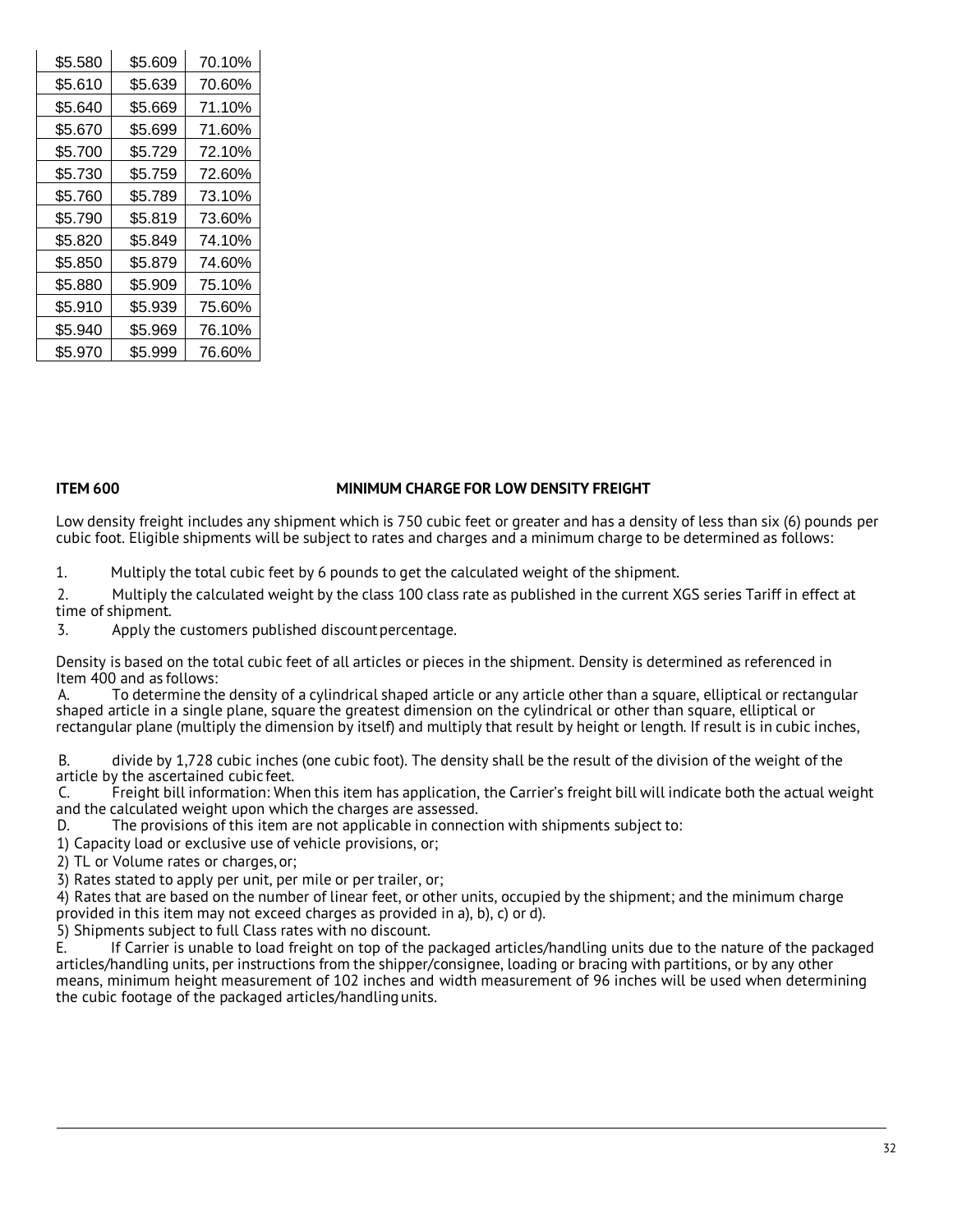### <span id="page-32-0"></span>**ITEM 610 BILLS OF LADING - COMBINEDSHIPMENTS**

When XGSI receives two (2) or more shipments from the same shipper, on the same date, at the same place, consigned to the same consignee at a single place, XGS, at its option, may combine the bills of lading for all such shipments into a master bill of lading and handle all such shipments as a single shipment. Such consolidated shipments shall be subject to all rules, regulations, and charges that would apply if they had all been tendered to the Carrier as a single shipment. If the combination of shipments results in a combined weight in excess of 20,000 lbs., Carrier may transfer this truckload

shipment to its brokerage division (XTMS) for handling, reference Item 440.

If the combination of shipments handled by XGSI results in Capacity Load (Item 340) or Linear Feet (Item 760) conditions, such charges from these items will be applicable.

### <span id="page-32-2"></span>**ITEM 660**

### **DENSE SQUARE YARD UPCHARGE**

All shipments rated as rate per SY moving as a roll on a core that exceed the below pounds per square yard shall have an additional upcharge to the line-haul rate as follows:

| Pounds Per Square Yard | <b>Dense Carpet Charge</b> |
|------------------------|----------------------------|
| 7.0 to 7.49            | 160% of the rate           |
| 7.5 to 7.99            | 170% of the rate           |
| 8.0 & Over             | 180% of the rate           |

### <span id="page-32-4"></span>**ITEM 670 EXTRA LABOR**

When requested by a customer, extra labor may be furnished by XGS for loading and unloading for a charge of \$75.00 per man hour. This service includes charges only for utilization of manpower and charges for services including use of equipment would be assessed separately. Time shall be computed from the time the extra labor is dispatched to the place of pickup or delivery until loading or unloading is complete. The terms of this item do not constitute an obligation on behalf of XGS to furnish extralabor.

### <span id="page-32-3"></span>**ITEM 690 RUGS IN DISPLAYBOXES**

All rugs shipped in Display Boxes as sold in the store where the shipping container can be considered as a store display, will be rated as a Display per NMFC Item # 57410 based on density guidelines and class per the National Motor Freight Classification guide.

### <span id="page-32-1"></span>**ITEM 700 CRATED CARPET**

Broadloom carpet when rated by the square yard per the customer's pricing agreement shipped in crates or bundles (with rolls unable to be handled with a carpet pole) will be assessed an additional charge of \$75.00 per crate.

\_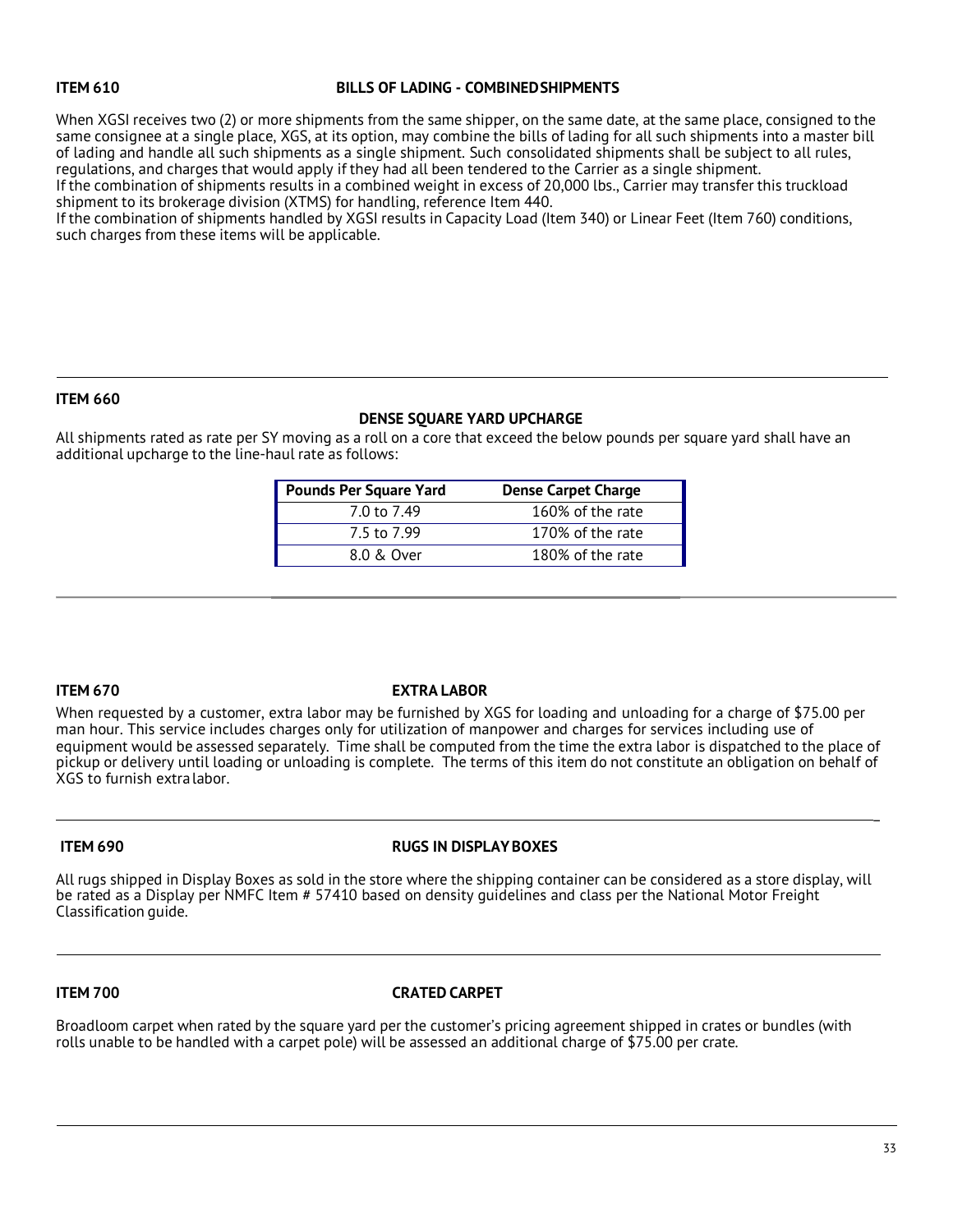### <span id="page-33-2"></span>**ITEM 720 FREIGHT OUOTES - VOLUME & LTL**

Valid quotes must be obtained with a valid XGS assigned quote number obtained in advance by the payor of the freight. All quotes are valid for 15 days from the time the shipment is quoted. All shipments moving under a XGS quote number must have the XGS quote number on the bill of lading at time of shipment. Volume quotes will be the responsibility of the shipper to load the freight in the space allotted in the quotation. Should any shipment characteristics provided at the time of the quote be unmentioned or varied including but not limited to zips, weight, class, space, value, or accessorial services, the quote is invalid and the shipment will be rated per the current customer Tariff rates & rules. Please note, Volume shipments, while quoted or not, will move as available within the XGS network and will not be subject to service standards as other LTL shipments.

### <span id="page-33-0"></span>**ITEM 730 CANCELED PICKUP & TRUCK ORDERED NOT USED**

Any LTL pickup requested by XGS that is attempted, but canceled without the tender of freight to XGS, will be assessed a canceled pickup charge of \$45.00per shipment.

Any truckload or volume quoted shipment pickup request by XGS that is attempted but cancelled without the tender of the freight to XGS, will be assessed a Truck Ordered Not Used (TONU) fee of \$400.00.

### <span id="page-33-1"></span>**ITEM 735 CROSS DOCK FEES**

Shipments that are handled at a XGS facility that are transferred to another Carrier or returned to shipper after reaching the XGS origin facility at the request of the customer are subject to the handling fees associated with the transfer of said shipment. Charges do not apply to through traffic handled by XGS.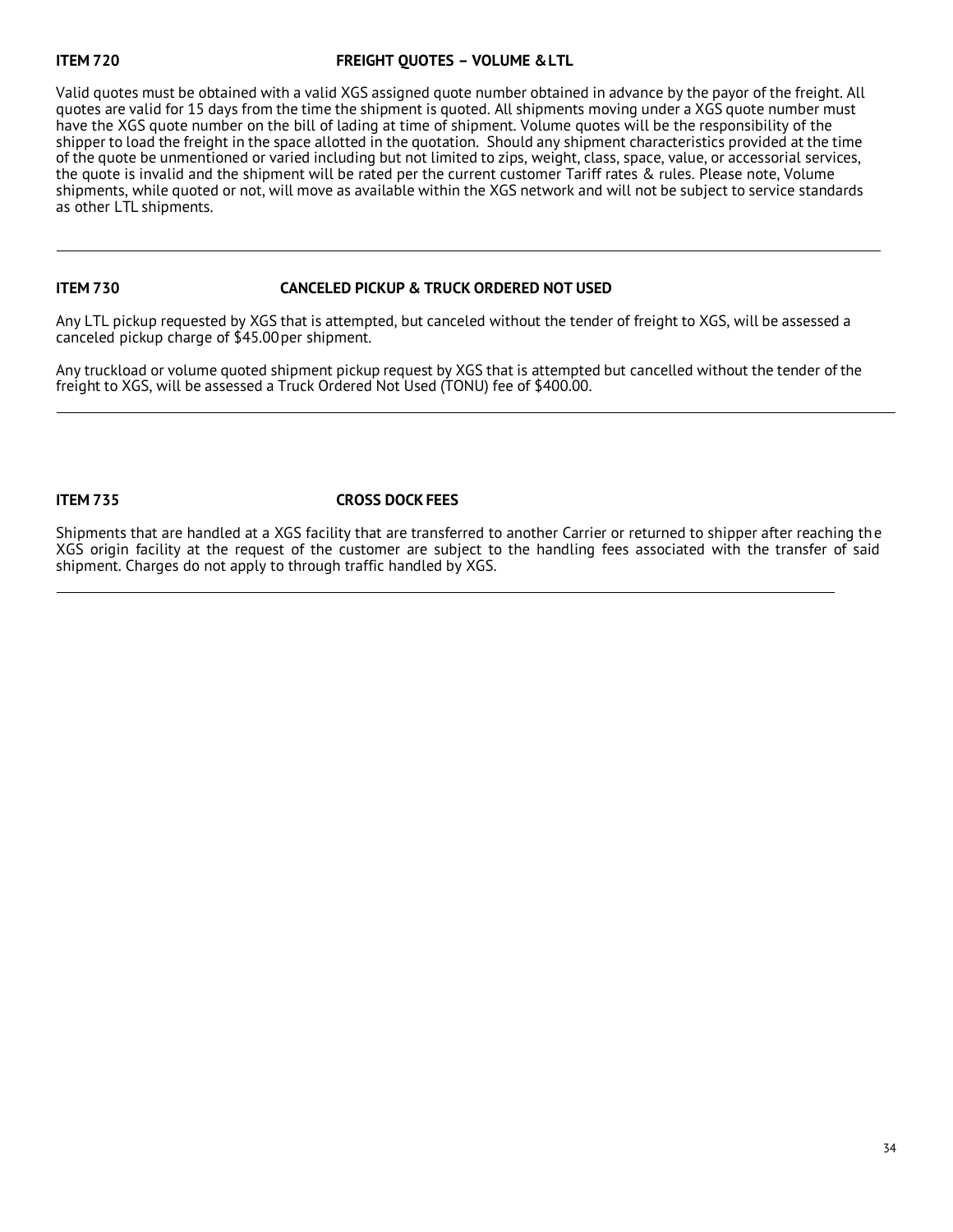.

### <span id="page-34-0"></span>**ITEM 740 ALASKA RATES & ARBITRARY DESTINATION**

| City                           | Min      | Carpet SY | Carpet tile SY Pad CWT |                      |           | Class 5 (Class 55-6)    | Class 65-7  | <b>Class 77.5-8</b> | Class 92.5-10       | <b>Adhesive</b> | <b>Shipments to Lowe's Stores</b> |            |       |
|--------------------------------|----------|-----------|------------------------|----------------------|-----------|-------------------------|-------------|---------------------|---------------------|-----------------|-----------------------------------|------------|-------|
| <b>SHIP Service Type</b>       |          |           |                        |                      |           |                         | Min         |                     | <b>CWT</b>          |                 |                                   |            |       |
| Anchorage                      | \$100.00 | \$1.65    | \$<br>3.15             | \$48.50              |           | \$35.00 \$37.00         | $$40.00$ \$ | $50.00$ \$          | 55.00               | \$50.00         | $$175.00$ \$                      |            | 60.00 |
| Eagle River                    | \$100.00 | \$1.65    | \$<br>3.15             | \$48.50              |           | \$35.00 \$37.00         | $$40.00$ \$ | 50.00               | $\sqrt{2}$<br>55.00 | \$50.00         |                                   |            |       |
| Elmendorf AFB                  | \$100.00 | \$1.65    | \$<br>3.15             | \$48.50              |           | \$35.00 \$37.00         | $$40.00$ \$ | 50.00               | \$<br>55.00         | \$50.00         |                                   |            |       |
| Fort Richardson                | \$100.00 | \$1.65    | \$<br>3.15             | \$48.50              |           | \$35.00 \$37.00         | $$40.00$ \$ | $50.00$ \$          | 55.00               | \$50.00         |                                   |            |       |
| Jointbase Elmendorf Richardson | \$100.00 | \$1.65    | \$<br>3.15             | \$48.50              |           | \$35.00 \$37.00         | $$40.00$ \$ | $50.00$ \$          | 55.00               | \$50.00         |                                   |            |       |
| <b>Big Delta</b>               | \$350.00 | \$2.60    | \$<br>5.50             | \$80.00              | \$50.00   | \$60.00                 | $$70.00$ \$ | 85.00               | \$<br>95.00         | \$80.00         |                                   |            |       |
| Delta Junction                 | \$350.00 | \$2.60    | \$<br>5.50             | \$80.00              | \$50.00   | \$60.00                 | $$70.00$ \$ | $85.00$ \$          | 95.00               | \$80.00         |                                   |            |       |
| Eielson AFB                    | \$110.00 | \$1.97    | \$<br>4.35             | \$65.00              |           | $$40.00 \; \$45.00$     | $$55.00$ \$ | $65.00$ \$          | 75.00               | \$65.00         |                                   |            |       |
| Ester                          | \$110.00 | \$1.97    | \$<br>4.35             | \$65.00              |           | $$40.00 \;   \; $45.00$ | $$55.00$ \$ | $65.00$ \$          | 75.00               | \$65.00         |                                   |            |       |
| Fairbanks                      | \$110.00 | \$1.97    | \$<br>4.35             | \$65.00              |           | $$40.00 \; \$45.00$     | $$55.00$ \$ | $65.00$ \$          | 75.00               | \$65.00         | \$185.00                          | \$         | 75.00 |
| Fort Wainwright                | \$110.00 | \$1.97    | \$<br>4.35             | \$65.00              |           | $$40.00 \; \$45.00$     | $$55.00$ \$ | $65.00$ \$          | 75.00               | \$65.00         |                                   |            |       |
| North Pole                     | \$110.00 | \$1.97    | \$<br>4.35             | \$65.00              |           | $$40.00 \;   \; $45.00$ | $$55.00$ \$ | $65.00$ \$          | 75.00               | \$65.00         |                                   |            |       |
| Fort Greely                    | \$285.00 | \$2.60    | \$<br>5.50             | \$80.00              |           | \$50.00 \$60.00         | $$70.00$ \$ | $80.00$ \$          | 95.00               | \$80.00         |                                   |            |       |
| Anchor Point                   | \$190.00 | \$2.60    | \$<br>4.70             | \$75.00              |           | $$50.00 \& 55.00$       | $$60.00$ \$ | $65.00$ \$          | 80.00               | \$75.00         |                                   |            |       |
| Homer                          | \$190.00 | \$2.60    | \$<br>4.70             | \$75.00              |           | $$50.00 \mid $55.00$    | $$60.00$ \$ | $65.00$ \$          | 80.00               | \$75.00         |                                   |            |       |
| Ninilchik                      | \$190.00 | \$2.60    | \$                     | 4.70 \$75.00         |           | $$50.00 \mid $55.00$    | $$60.00$ \$ | $65.00$ \$          | 80.00               | \$75.00         |                                   |            |       |
| Kasilof                        | \$110.00 | \$1.97    | \$<br>4.50             | \$70.00              |           | $$40.00 \; \$45.00$     | $$50.00$ \$ | 60.00               | \$<br>65.00         | \$70.00         |                                   |            |       |
| Kenai                          | \$110.00 | \$1.97    | \$<br>4.50             | \$70.00              |           | $$40.00 \& 45.00$       | $$50.00$ \$ | 60.00               | \$<br>65.00         | \$70.00         |                                   |            |       |
| Nikiski                        | \$110.00 | \$1.97    | \$<br>4.50             | \$70.00              |           | $$40.00 \; \$45.00$     | $$50.00$ \$ | 60.00               | \$<br>65.00         | \$70.00         |                                   |            |       |
| Soldotna                       | \$110.00 | \$1.97    | \$<br>4.50             | \$70.00              |           | $$40.00 \; \$45.00$     | $$50.00$ \$ | $60.00$ \$          | 65.00               | \$70.00         |                                   |            |       |
| Kodiak                         | \$285.00 | \$4.10    | \$<br>7.25             | \$150.00             |           | $$60.00 \$65.00$        | $$70.00$ \$ | 75.00               | $\sqrt{2}$<br>80.00 | \$150.00        |                                   |            |       |
| <b>Big Lake</b>                | \$110.00 | \$1.80    | \$<br>4.10             | \$65.00              |           | $$35.00 \; $45.00$      | $$50.00$ \$ | 55.00               | \$<br>60.00         | \$65.00         |                                   |            |       |
| Birchwood                      | \$110.00 | \$1.80    | \$<br>4.10             | \$65.00              |           | $$35.00 \; $45.00$      | $$50.00$ \$ | $55.00$ \$          | 60.00               | \$65.00         |                                   |            |       |
| Chugiak                        | \$110.00 | \$1.80    | \$<br>4.10             | \$65.00              |           | $$35.00$ \$45.00        | $$50.00$ \$ | $55.00$ \$          | 60.00               | \$65.00         |                                   |            |       |
| Palmer                         | \$110.00 | \$1.80    | \$<br>4.10             | \$65.00              |           | $$35.00 \; $45.00$      | $$50.00$ \$ | $55.00$ \$          | 60.00               | \$65.00         |                                   |            |       |
| Wasilla                        | \$110.00 | \$1.80    | \$<br>4.10             | \$65.00              |           | $$35.00 \; $45.00$      | $$50.00$ \$ | $55.00$ \$          | 60.00               | \$65.00         | \$165.00                          | $\sqrt{2}$ | 65.00 |
| Seward                         | \$250.00 | \$1.80    | \$                     | 4.50 \$70.00         |           | $$55.00 \; $60.00$      | $$65.00$ \$ | $75.00$ \$          | 80.00               | \$75.00         |                                   |            |       |
| Valdez                         | \$375.00 | \$2.60    | \$                     | $4.75$ \$85.00       |           | $$55.00$ \$60.00        | $$65.00$ \$ | $75.00$ \$          | 80.00               | \$85.00         |                                   |            |       |
| City                           | Min      | Carpet SY | Carpet tile SY Pad CWT |                      | $50 - 60$ | $65 - 70$               | 77.         | 85                  | 92.5                |                 | 100 Adhesive                      |            |       |
| <b>BARGE Service Type</b>      |          |           |                        |                      |           |                         |             |                     |                     |                 |                                   |            |       |
| Auke Bay                       | \$100.00 | \$1.45    | \$<br>2.40             | \$38.00              |           | \$35.00 \$40.00         | $$45.00$ \$ | $48.00$ \$          | 55.00               |                 | $$58.00 \mid $25.00$              |            |       |
| Douglas                        | \$100.00 | \$1.45    | \$<br>2.40             | \$38.00              |           | $$35.00$ \$40.00        | $$45.00$ \$ | $48.00$ \$          | 55.00               |                 | $$58.00 \mid $25.00$              |            |       |
| Juneau                         | \$100.00 | \$1.45    | \$<br>2.40             | \$38.00              |           | $$35.00 \; $40.00$      | $$45.00$ \$ | $48.00$ \$          | 55.00               |                 | $$58.00 \mid $25.00$              |            |       |
| Ketchikan                      | \$100.00 | \$1.40    | \$<br>2.40             | \$60.00              |           | \$32.00 \$35.00         | $$40.00$ \$ | $42.00$ \$          | 45.00               |                 | $$50.00 \ $ \$ 32.00              |            |       |
| <b>Ward Cove</b>               | \$100.00 | \$1.40    | \$<br>2.40             | \$60.00              |           | \$32.00 \$35.00         | $$40.00$ \$ | $42.00$ \$          | 45.00               |                 | $$50.00 \mid $32.00$              |            |       |
| Sitka                          | \$150.00 | \$2.80    | \$                     | $4.40 \mid$ \$ 80.00 |           | $$45.00 \; $50.00$      | $$55.00$ \$ | $60.00$ \$          | 65.00               |                 | $$70.00 \mid $45.00$              |            |       |

All freight to be rated based on the XGSI 3501 rate disk per the customer tariff from origin to the XGS service center in Kent, WA 98032 plus the above WA to AK hundredweight rates.

All other AK destinations, commodities, and classes will not be covered under any pricing agreements unless otherwise noted and rates will be determined by XGS on a cost basis unless a freight quote is requested prior to tendering the shipment by the payor of thefreight.

Any and all additional charges incurred to XGS for delivery in AK including but not limited to toll, ferry, helicopter, or other air service, limited access, or remote destination charges are not covered under a customer's pricing agreement and charges will be determined and assessed by XGS to the payor of the freight

Arbitrary destination charges will be the greater of \$200.00 or actual cost incurred to XGS for delivery and will apply on all shipments to destination cities or zips not listed above. Above rates apply plus applicable fuel surcharge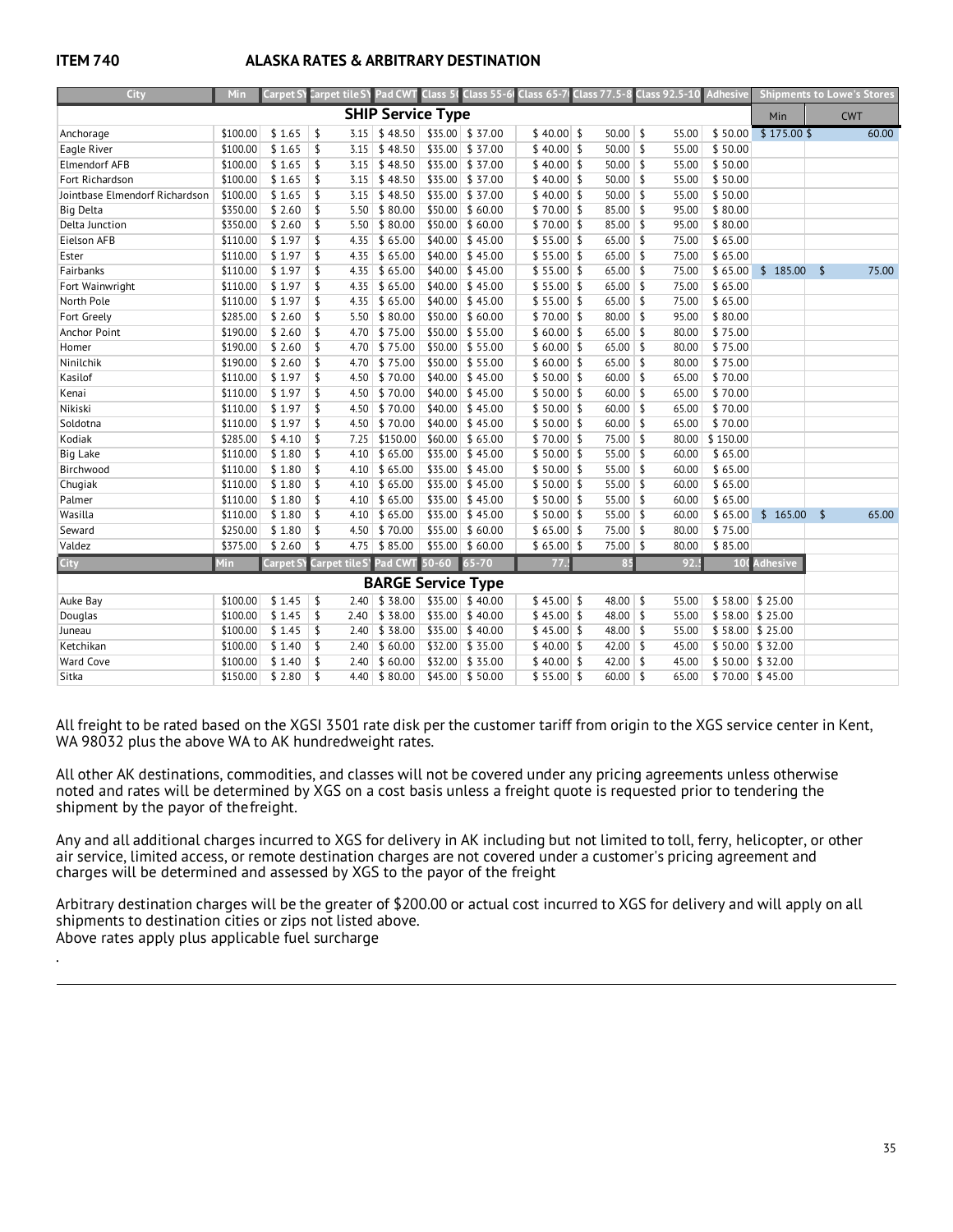### <span id="page-35-0"></span>**ITEM 750 HAWAII RATES & ARBITRARY DESTINATION**

Square Yard rates to be determined per the XGSI 3501 rate disk per the customer tariff except as otherwise noted below. All freight other than carpet or carpet tile to be rated based on the XGSI 3501 rate disk per the customer tariff from origin to the XGS service center in Chino, CA. 91710 plus the below CA to HI hundredweight rates based on the ACTUAL NMFC freight classification.

Any and all additional charges incurred to XGS for delivery in HI including but not limited to toll, ferry, helicopter or other air service, limited access, or remote destination charges are not covered under a customer's pricing agreement and charges will be determined and assessed by XGS to the payor of the freight.

Arbitrary destination charges will be the greater of \$300.00 or actual cost incurred to XGS for delivery. Rates apply plus applicable fuel surcharge

| <b>CARPET AND CARPET TILE SY RATE</b><br><b>EXCEPTIONS</b> |    |            |    |                |  |  |  |
|------------------------------------------------------------|----|------------|----|----------------|--|--|--|
| <b>ZIP</b><br><b>CODE</b>                                  |    | <b>MIN</b> |    | <b>SY RATE</b> |  |  |  |
| 96708                                                      | \$ | 170.00     | \$ | 3.50           |  |  |  |
| 96710                                                      | \$ | 160.00     | \$ | 3.25           |  |  |  |
| 96718                                                      | \$ | 160.00     | \$ | 3.25           |  |  |  |
| 96728                                                      | \$ | 160.00     | \$ | 3.25           |  |  |  |
| 96729                                                      | \$ | 250.00     | \$ | 5.10           |  |  |  |
| 96737                                                      | \$ | 160.00     | \$ | 3.25           |  |  |  |
| 96742                                                      | \$ | 250.00     | \$ | 5.10           |  |  |  |
| 96748                                                      | \$ | 250.00     | \$ | 5.10           |  |  |  |
| 96753                                                      | \$ | 170.00     | \$ | 3.50           |  |  |  |
| 96757                                                      | \$ | 250.00     | \$ | 5.10           |  |  |  |
| 96760                                                      | \$ | 160.00     | \$ | 3.25           |  |  |  |
| 96761                                                      | \$ | 170.00     | \$ | 3.50           |  |  |  |

| <b>CWT RATES</b> |              |                  |  |  |  |  |  |
|------------------|--------------|------------------|--|--|--|--|--|
| <b>CLASS</b>     | <b>MIN</b>   | <b>CWT CA-HI</b> |  |  |  |  |  |
| $50 - 60$        | \$<br>225.00 | \$<br>45.00      |  |  |  |  |  |
| 65-85            | \$<br>225.00 | \$<br>80.00      |  |  |  |  |  |
| $92.5 -$         | \$           | \$               |  |  |  |  |  |
| 125              | 225.00       | 145.00           |  |  |  |  |  |
| 150-             | \$           | \$               |  |  |  |  |  |
| 200              | 225.00       | 200.00           |  |  |  |  |  |
| $250 -$          | \$           | \$               |  |  |  |  |  |
| 300              | 225.00       | 280.00           |  |  |  |  |  |
| $400 -$          | \$           | \$               |  |  |  |  |  |
| 500              | 225.00       | 470.00           |  |  |  |  |  |

| <b>CWT</b><br><b>EXCEPTIONS</b>                                      |       |        |       |  |  |  |  |
|----------------------------------------------------------------------|-------|--------|-------|--|--|--|--|
| <b>CLAS</b><br><b>MIN</b><br><b>ZIP CODE</b><br><b>CWTCA-HI</b><br>s |       |        |       |  |  |  |  |
| 96729                                                                | 50-60 | 250.00 | 50.00 |  |  |  |  |
| 96742                                                                | 65-85 | 250.00 | 90.00 |  |  |  |  |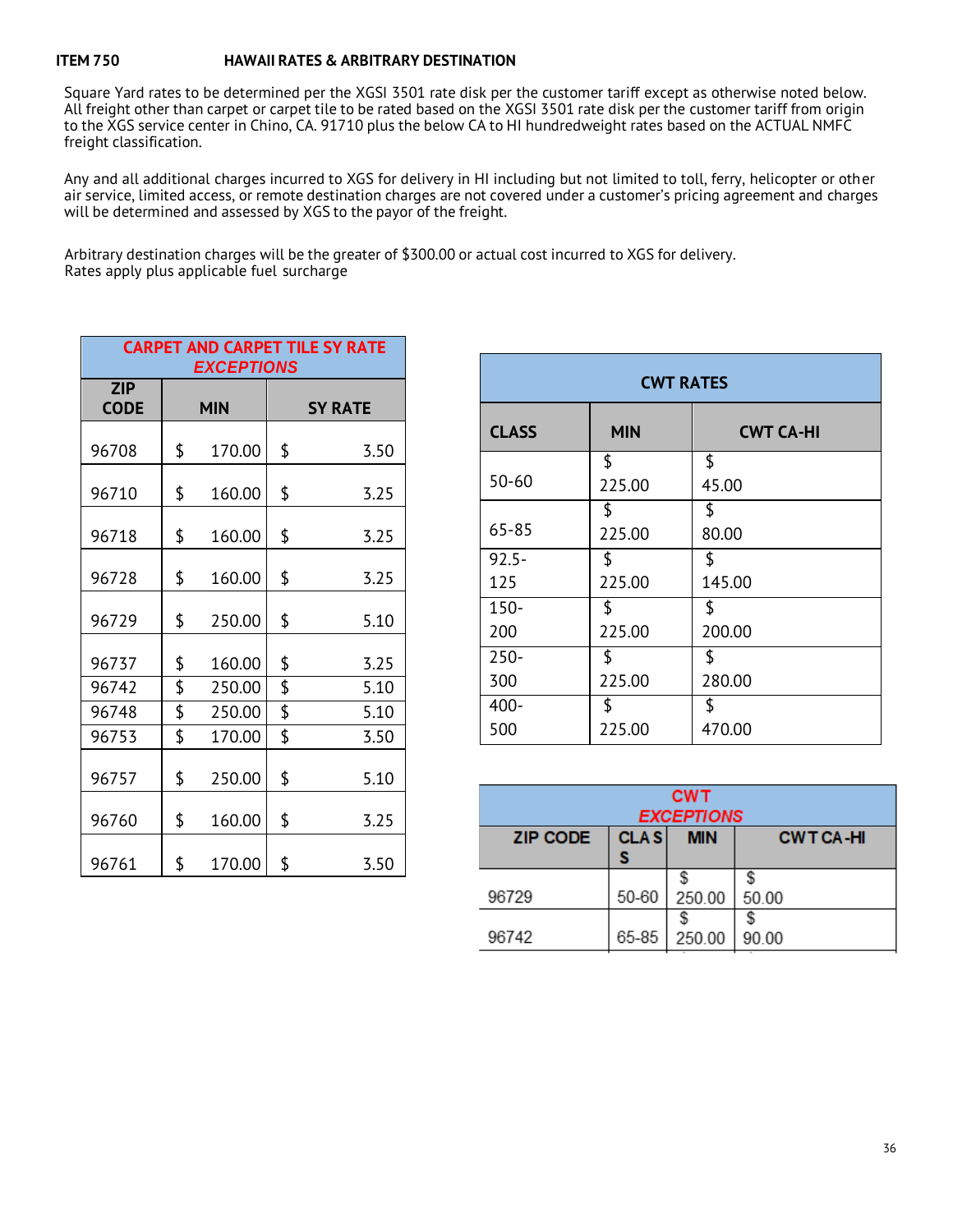| 96763 | \$<br>250.00 | \$<br>5.10 |
|-------|--------------|------------|
| 96764 | \$<br>160.00 | \$<br>3.25 |
|       |              |            |
| 96768 | \$<br>170.00 | \$<br>3.50 |
| 96770 | \$<br>250.00 | \$<br>5.10 |
| 96771 | \$<br>160.00 | \$<br>3.25 |
| 96772 | \$<br>160.00 | \$<br>3.25 |
| 96773 | \$<br>160.00 | \$<br>3.25 |
| 96774 | \$<br>160.00 | \$<br>3.25 |
| 96775 | \$<br>160.00 | \$<br>3.25 |
| 96776 | \$<br>160.00 | \$<br>3.25 |
| 96777 | \$<br>160.00 | \$<br>3.25 |
| 96778 | \$<br>160.00 | \$<br>3.25 |
| 96779 | \$<br>160.00 | \$<br>3.25 |
| 96780 | \$<br>160.00 | \$<br>3.25 |
| 96781 | \$<br>160.00 | \$<br>3.25 |
| 96783 | \$<br>160.00 | \$<br>3.25 |
| 96790 | \$<br>170.00 | \$<br>3.50 |

|       | 150-    |        |        |
|-------|---------|--------|--------|
| 96757 | 200     | 250.00 | 230.00 |
|       | $250 -$ |        |        |
| 96763 | 300     | 250.00 | 325.00 |
|       | $400 -$ |        |        |
| 96770 | 500     | 250.00 | 540.00 |

### <span id="page-36-0"></span>**ITEM 760 LINEAR FEET RULE**

CWT Shipments occupying 15 linear feet or greater of a trailer (subject to Carrier's determination) shall be subject to a minimum charge based on Class 200 at 20,000 lbs. of Customer's applicable hundredweight rate base rate less 50% discount, unless otherwise provided in advance of freight movement with a volume or spot quote agreement. These shipments moving within the XGS network will move as available.